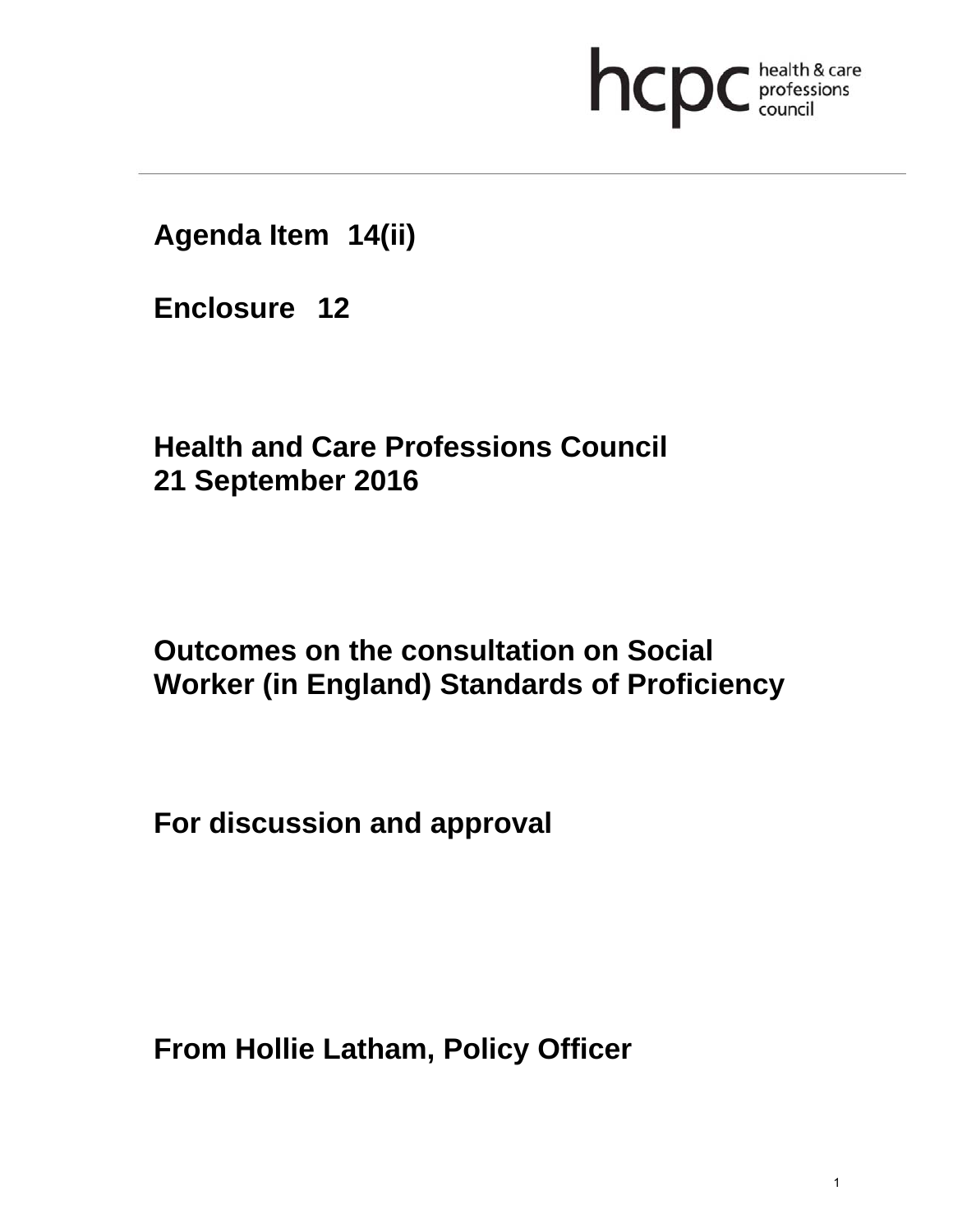

Council, 21 September 2016

Results of profession-specific standards of proficiency consultation for social workers in England.

Executive summary and recommendations

#### **Introduction**

The standards of proficiency for social workers in England were first published in 2012 prior to the opening of the Register to this profession.

The Executive recently reviewed the standards following the conclusion of a three year programme of visits to pre-registration education and training programmes previously approved by the General Social Care Council (GSCC). As agreed by the Committee, we undertook a number of activities including surveys of stakeholders and a workshop which took place in January 2016.

We publicly consulted on the draft standards between 1 April 2016 and 24 June 2016 and have now analysed the responses received. We also sought the advice of the social worker registrant member of Council in considering the responses and preparing the revised draft standards.

The consultation response analysis and revised draft standards for social workers in England are attached.

At its meeting in September 2016, the Education and Training Committee approved these documents and recommended them to the Council.

#### **Decision**

The Council is invited to discuss and approve:

- the revised standards of proficiency for social workers in England as set out in appendix one (subject to minor editing amendments and formal legal scrutiny); and
- the text of the consultation analysis document (subject to minor editing amendments and formal legal scrutiny).

#### **Background information**

 Paper for Education and Training Committee, 03 March 2016, (enclosure 09 at www.hcpcuk.org/aboutus/committees/educationandtraining/index.asp?id=735)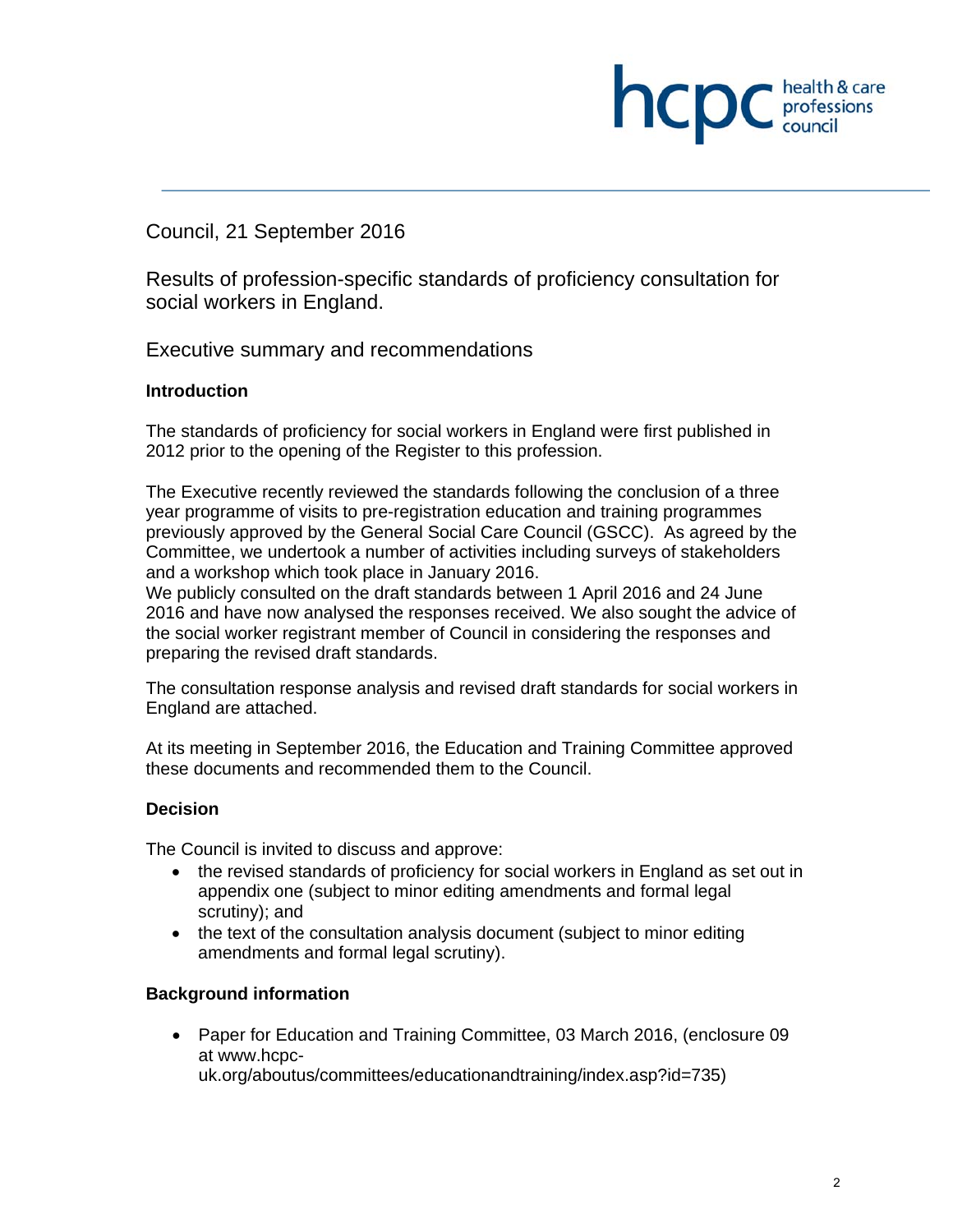• Paper agreed by Council, 23 March 2016, (enclosure 1 at www.hcpcuk.org/aboutus/council/councilmeetings/index.asp?id=742)

#### **Resource implications**

The resource implications related to publication of the revised standards have been accounted for in departmental planning.

#### **Financial implications**

The financial implications include the costs of publishing the revised standards. These have been accounted for in departmental budget planning.

#### **Appendices**

- Appendix one: Revised standards of proficiency for social workers in England following the consultation
- Appendix two: List of additional standards suggested by respondents to the consultation
- Appendix three: List of amendments to the standards suggested by respondents to the consultation

#### **Date of paper**

9 September 2016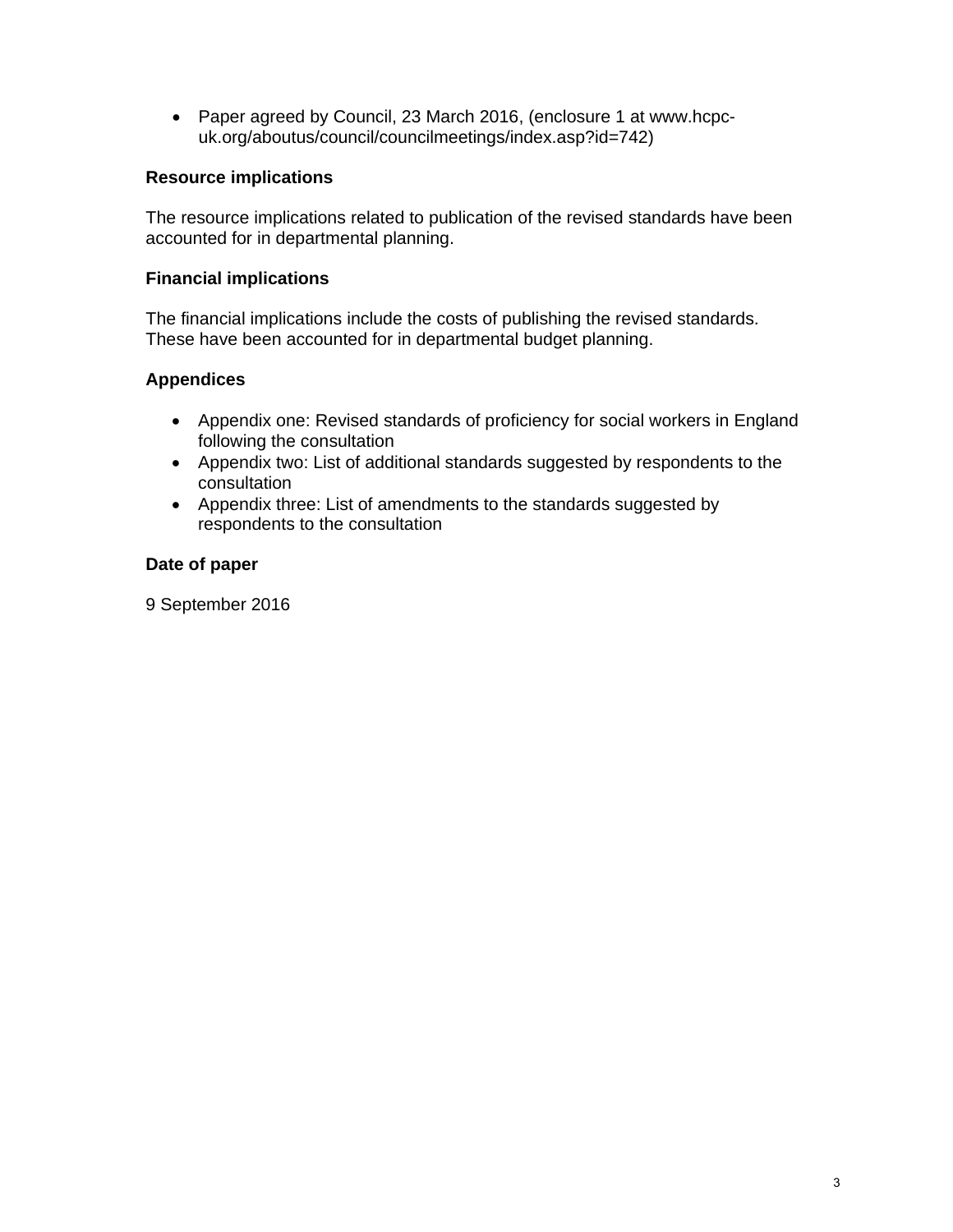

## **Consultation on revised standards of proficiency for social workers in England**

Analysis of responses to the consultation on standards of proficiency for social workers in England and our decisions as a result.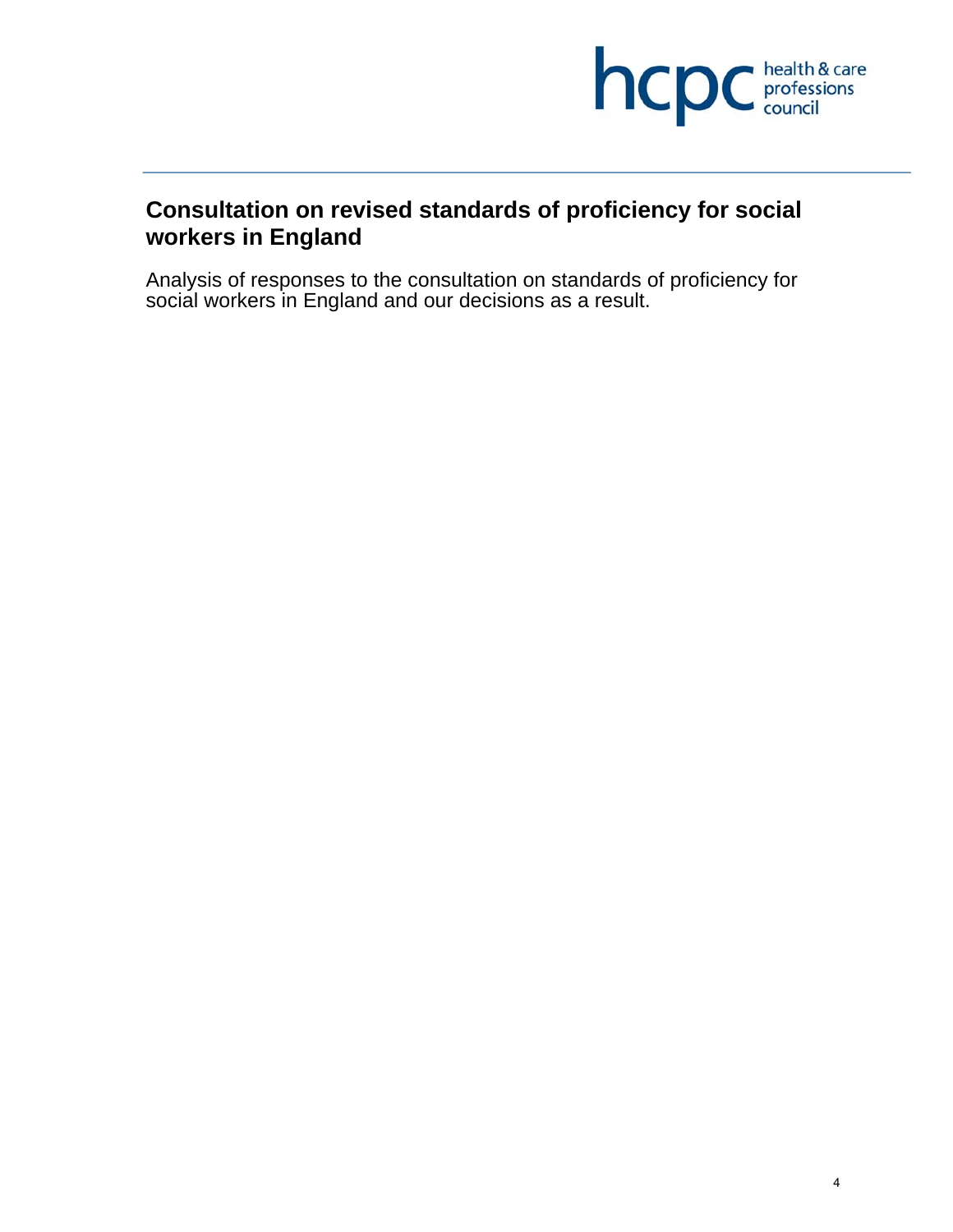## **1. Introduction**

#### **About the consultation**

- 1.1 We consulted between 1 April 2016 and 24 June 2016 on revised professionspecific standards of proficiency for social workers in England.
- 1.2 The standards of proficiency (SOPs) are the standards that we consider necessary for the safe and effective practice of each of the professions we regulate. They describe what professionals must know, understand and be able to do at the time they apply to join our Register.
- 1.3 We informed a range of stakeholders about the consultation including professional bodies, employers and education providers. We also issued a press release and included information on our website and in our newsletter 'In Focus'.
- 1.4 We would like to thank all those who took the time to respond to the consultation document. You can download the consultation document and a copy of this responses document from our website: www.hcpc-uk.org/aboutus/consultations/closed.

#### **About us**

- 1.5 We are a regulator and were set up to protect the public. To do this, we keep a register of health and care professionals who meet our standards for their professional skills and behaviour. Individuals on our register are called "registrants".
- 1.6 We currently regulate 16 health and care professions:
	- Arts therapists
	- Biomedical scientists
	- Chiropodists / podiatrists
	- Clinical scientists
	- Dietitians
	- Hearing aid dispensers
	- Occupational therapists
	- Operating department practitioners
	- Orthoptists
	- Paramedics
	- Physiotherapists
	- Practitioner psychologists
	- Prosthetists / orthotists
	- Radiographers
	- Social workers in England
	- Speech and language therapists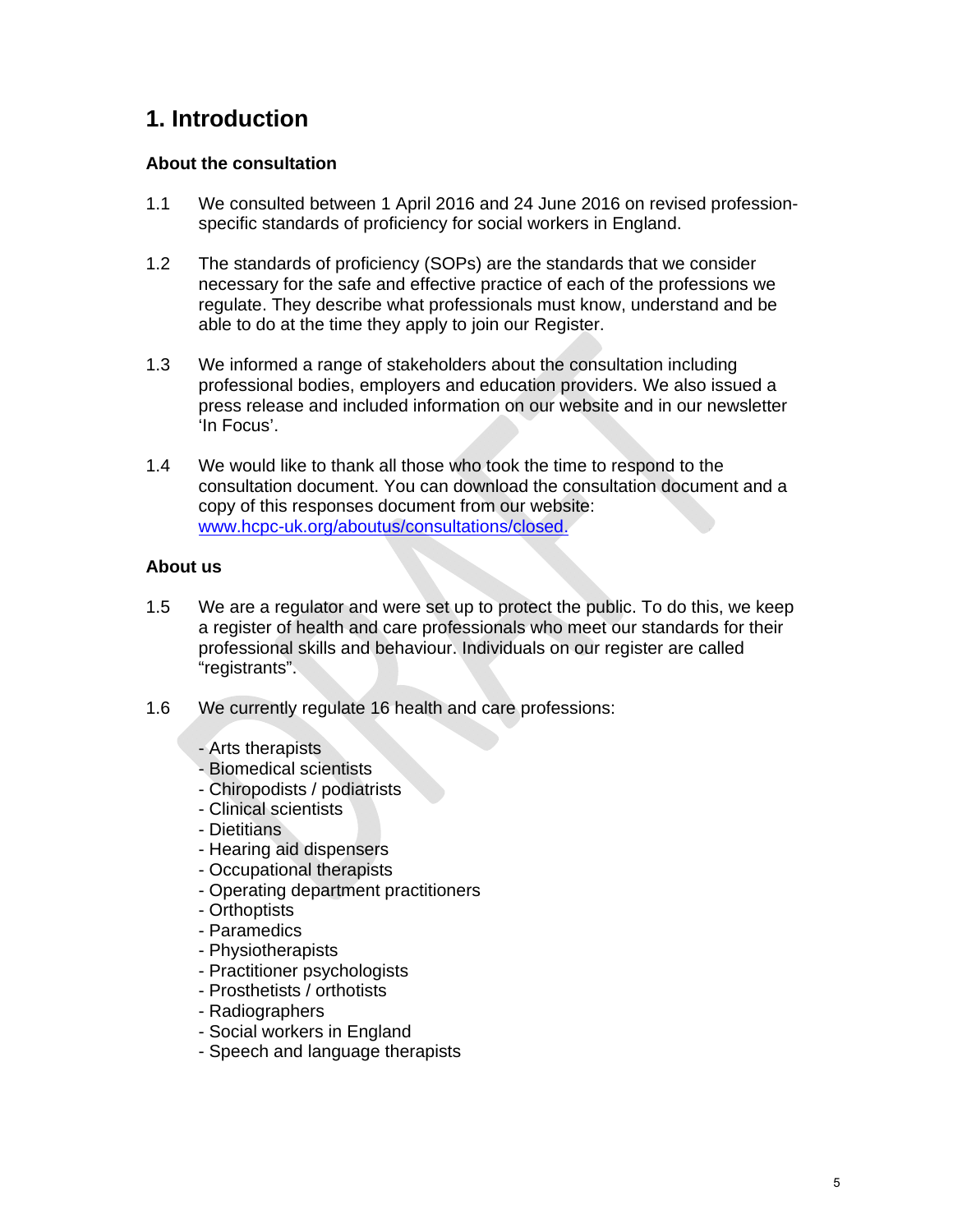1.7 Please note, we only regulate social workers in England. The regulation of social workers is carried out by separate organisations in Scotland, Wales and Northern Ireland.

#### **About this document**

- 1.8 This document summarises the responses we received to the consultation and the decisions we made as a result.
- 1.9 The document is divided into the following sections.
	- **Section two** explains how we handled and analysed the responses we received, providing some overall statistics from the responses.
	- **Section three** summarises the general comments we received in response to the consultation.
	- **Section four** outlines the comments we received in relation to specific questions within the consultation.
	- **Section five** outlines our responses to the comments we received and the changes we are making as a result.
	- **Section six** lists the organisations which responded to the consultation.
- 1.10 This paper also has three appendices.
	- Appendix one lists the standards after consultation (subject to minor editing amendments and legal scrutiny).
	- Appendix two lists all the comments we received suggesting additional standards.
	- Appendix three lists all the comments we received suggesting amendments to the draft standards.
- 1.11 In this document, 'you' or 'your' is a reference to respondents to the consultation, 'we', 'us' and 'our' are references to the HCPC.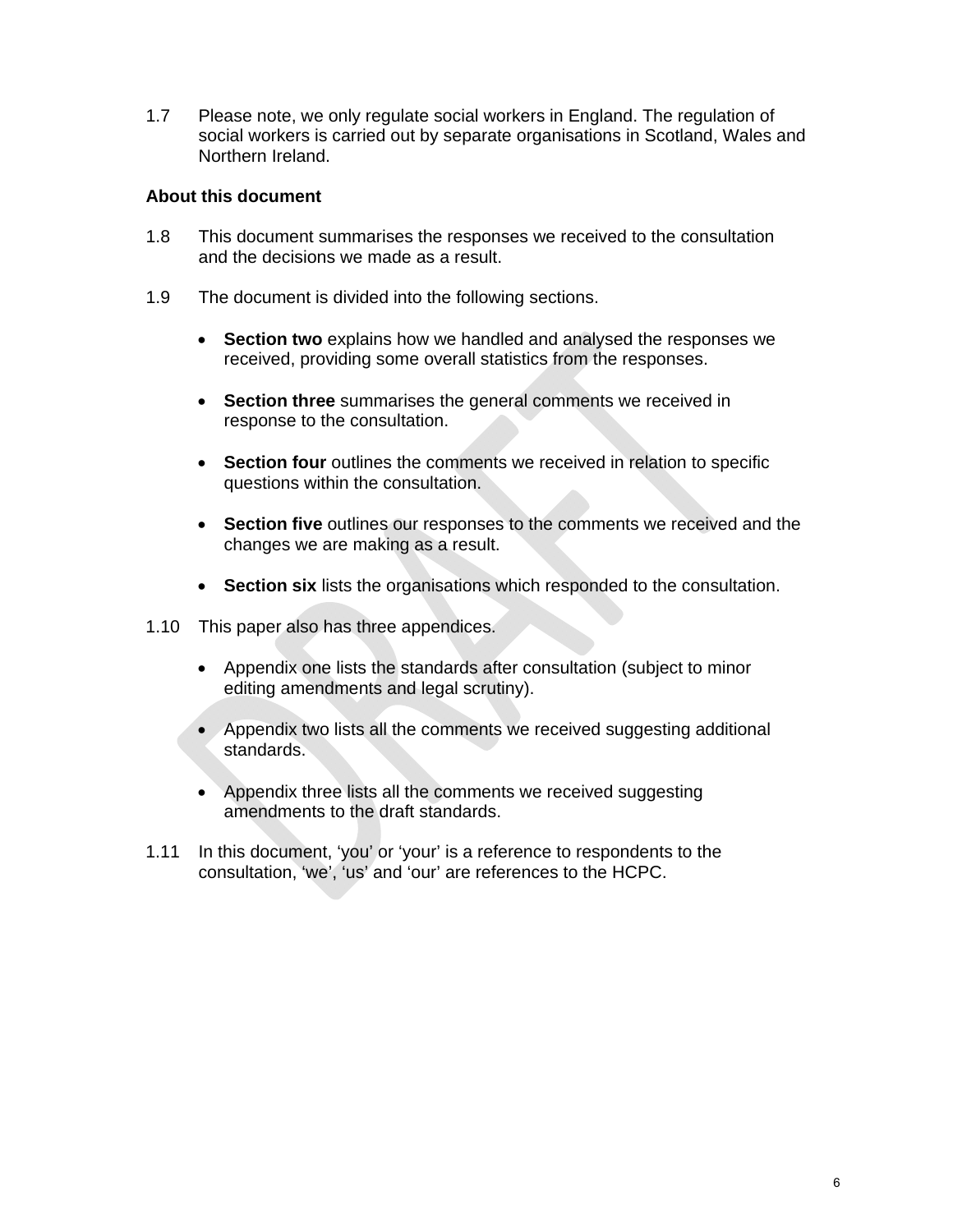## **2. Analysing your responses**

2.1 Now that the consultation has ended, we have analysed all the responses we received. Whilst we cannot include all of the responses in this document, a summary of responses can be found in sections three and four.

#### **Method of recording and analysis**

- 2.2 The majority of respondents used our online survey tool to respond to the consultation. They self-selected whether their response was an individual or an organisation response, and, where answered, selected their response to each question (e.g. yes; no; partly; don't know). Where we received responses by email or by letter, we recorded each response in a similar manner.
- 2.3 When deciding what information to include in this document, we assessed the frequency of the comments made and identified themes. This document summarises the common themes across all responses, and indicates the frequency of arguments and comments made by respondents.

#### **Statistics**

- 2.4 We received 125 responses to the consultation. 104 (83.2 per cent) of responses were received from individuals – of which 81 (77.9 per cent) were from HCPC registered professionals – and 21 (16.8 per cent) from organisations.
- 2.5 The breakdown of respondents and of responses to each question is shown in the graphs and tables which follow.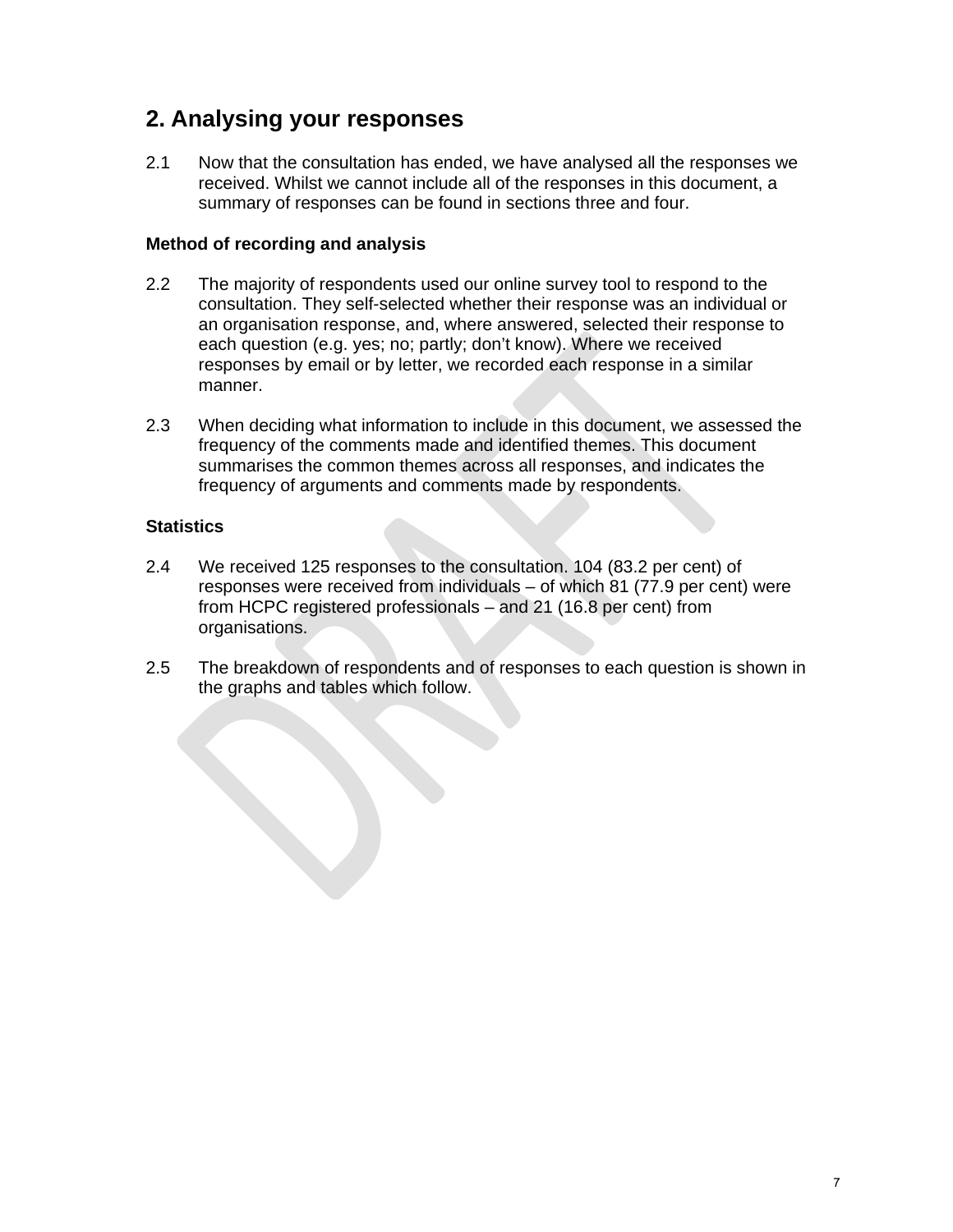

#### ■Educator

- **HCPC** registered professional
- Service user and / or carer
- Other (please specify)

#### **Graph 1 – Breakdown of individual responses**

- Respondents were asked to select the category that best described themselves.
- Those who selected 'Other' included students, managers, educators and former service users.



- **Employer**
- **Professional body**
- ■Public body
- ■Regulator
- Charity and/or voluntary sector organisation
- Other (please specify)

#### **Graph 2 – Breakdown of organisation responses**

Respondents were asked to select the category that best described their organisation.

Those who selected 'Other' included an interprofessional organisation, trade union, student group, independent practice educator and private social work company.

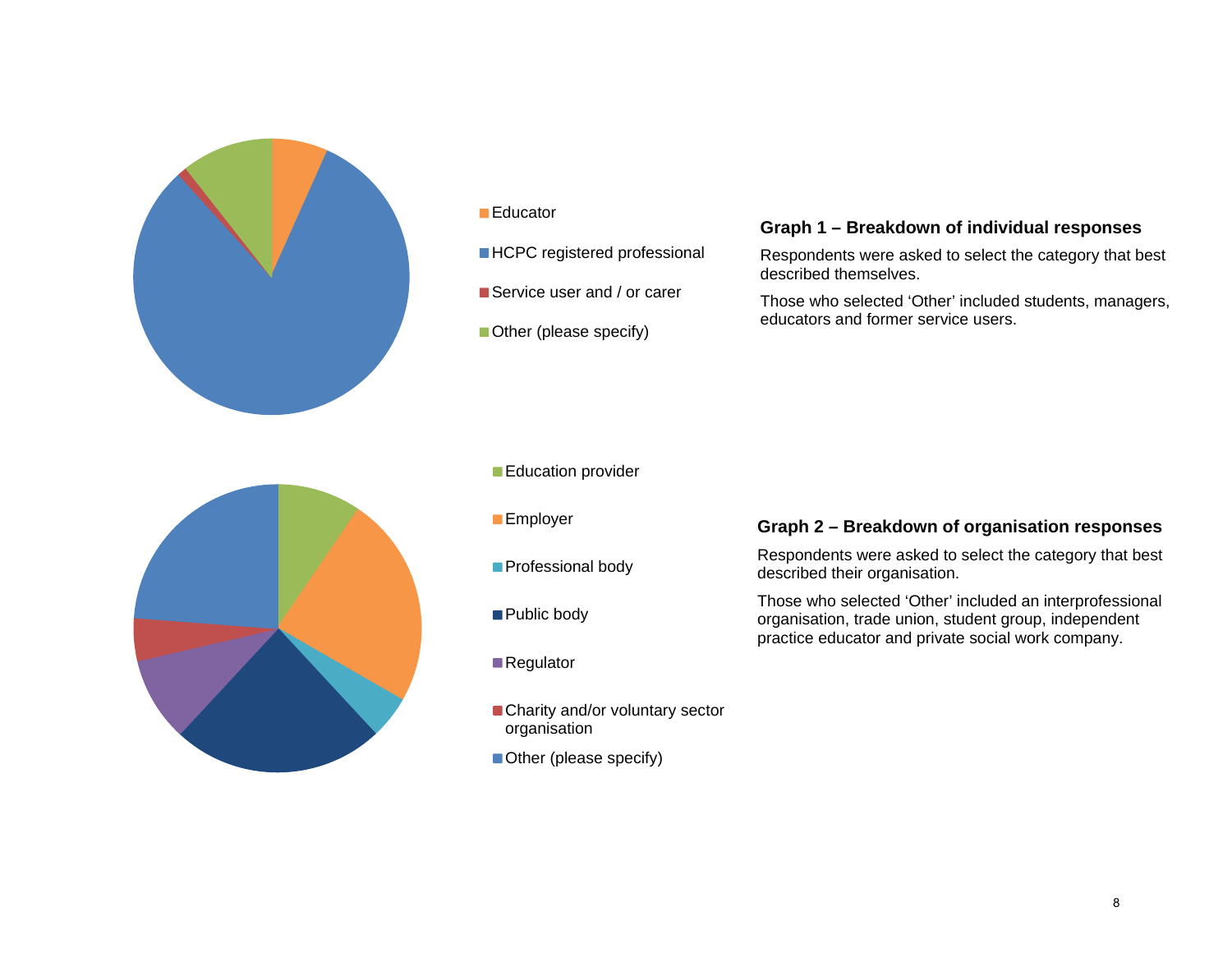#### **Table 1 – Breakdown of responses to each question**

| <b>Questions</b>                                                                                        | Yes              | No               | <b>Partly</b> | Don't<br>know   |
|---------------------------------------------------------------------------------------------------------|------------------|------------------|---------------|-----------------|
| 1. Do you think the standards are at a<br>threshold level necessary for safe and<br>effective practice? | 82<br>$(68.9\%)$ | 7<br>(5.9%)      | 26<br>(21.8%) | 4<br>(3.4%)     |
| 2. Do you think any additional standards<br>are necessary?                                              | 33<br>(28.4%)    | 72<br>$(62.1\%)$ | N/A           | 11<br>$(9.5\%)$ |
| 3. Do you think there are any standards<br>which should be reworded or removed?                         | 43<br>$(37.1\%)$ | 60<br>(51.7%)    | N/A           | 13<br>(11.2%)   |
| 4. Do you have any other comments<br>about the standards?                                               | 38<br>(33.6%)    | 75<br>(66.4%)    | N/A           | N/A             |

#### **Table 2 – Breakdown of responses by respondent type**

|                |                  |                  | <b>Individuals</b> |                      | <b>Organisations</b>            |               |               |                      |
|----------------|------------------|------------------|--------------------|----------------------|---------------------------------|---------------|---------------|----------------------|
|                | <b>Yes</b>       | <b>No</b>        | <b>Partly</b>      | Don't<br><b>Know</b> | <b>Yes</b>                      | <b>No</b>     | <b>Partly</b> | Don't<br><b>Know</b> |
| Q <sub>1</sub> | 67<br>$(67.0\%)$ | 6<br>$(6.0\%)$   | 23<br>$(23.0\%)$   | 4<br>$(4.0\%)$       | 15<br>(78.9%)                   | $(5.3\%)$     | 3<br>(15.8%)  | 0<br>$(0.0\%)$       |
| Q2             | 25<br>(25.8%)    | 62<br>$(63.9\%)$ | N/A                | 10<br>(10.3%)        | 8<br>$(42.1\%)$                 | 10<br>(52.6%) | N/A           | (5.3%)               |
| Q <sub>3</sub> | 31<br>(32.3%)    | 53<br>(55.2%)    | N/A                | 12<br>(12.5%)        | $12 \overline{ }$<br>$(60.0\%)$ | $(35.0\%)$    | N/A           | 1<br>$(5.0\%)$       |
| Q4             | 28<br>(29.8%)    | 66<br>(70.2%)    | N/A                | N/A                  | 10<br>(52.6%)                   | 9<br>(47.4%)  | N/A           | N/A                  |

• Percentages in the tables above have been rounded to the nearest whole number and therefore may not add to 100 per cent.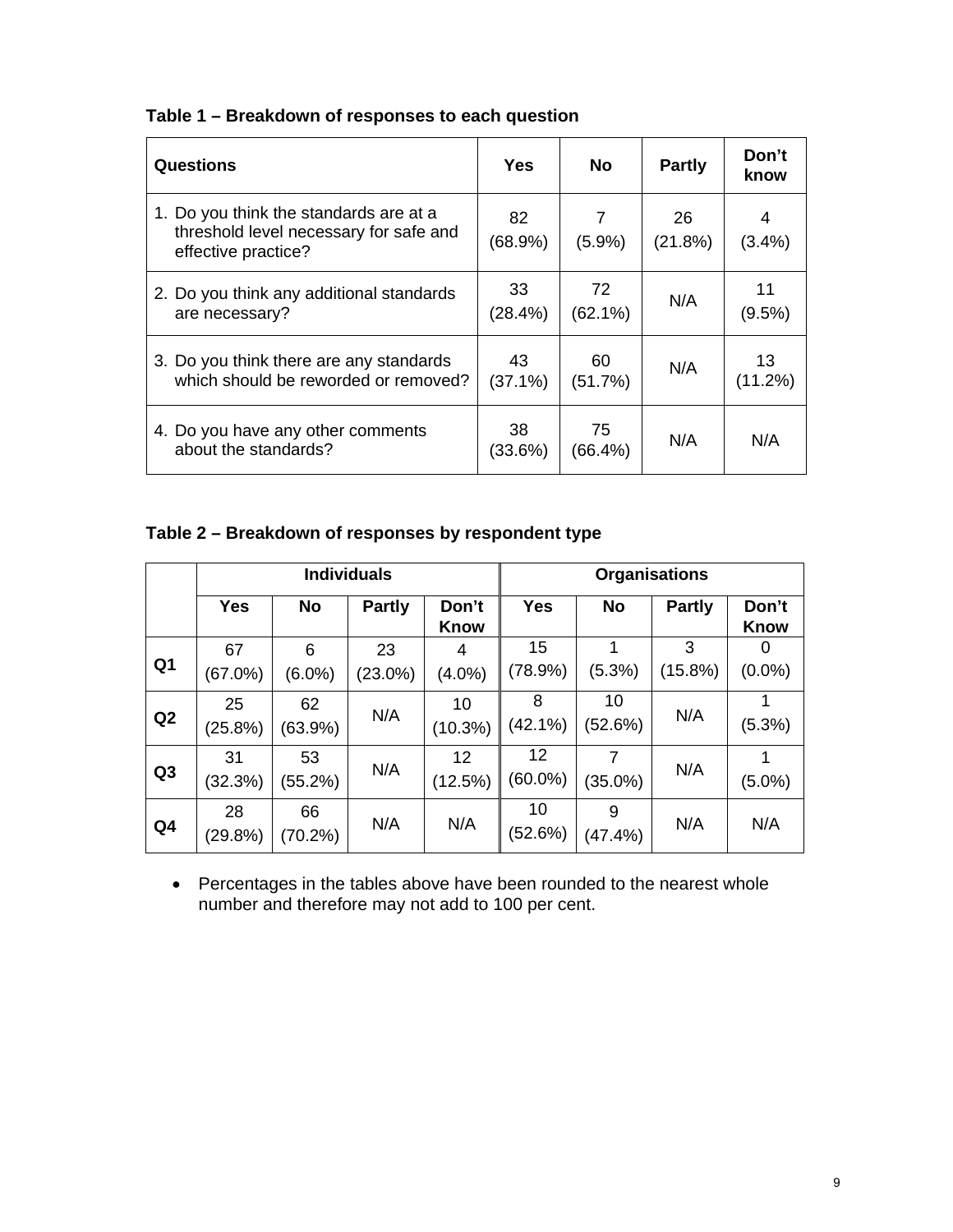### **3. General comments**

3.1 This section outlines the general themes that arose from the responses we received to the consultation.

#### **Resilience and the role of the workplace**

- 3.2 The proposed standard on resilience was a topic which attracted a lot of comments. A number of respondents welcomed the introduction of resilience to the standards and highlighted the importance of professional resilience in the current working climate for social workers in England.
- 3.3 However, several respondents expressed concern around the introduction of resilience to the standards in the way of employer support. For example, a number of respondents were concerned that the expectation to be able to identify strategies to build professional resilience reduces the emphasis on the responsibility of employers to keep workloads at a reasonable level.
- 3.4 A number of respondents noted that the introduction of resilience to the standards could be interpreted in such a way that sees social workers in England taking full responsibility for coping with workload pressures, without appropriate support from employers.
- 3.5 Another respondent suggested that the introduction of resilience to the standards would not need to be so explicit if the system was improved and social workers were more appreciated and valued.
- 3.6 The vast majority of respondents who commented on the introduction of resilience to the standards called for stronger standards for employers.

#### **Employer tensions, caseloads and meeting the standards**

- 3.7 A number of respondents identified areas where a lack of resources provided by some employers made it difficult for social workers to meet the SOPs. They advocated more support from employers in the following areas:
	- continuing professional development (CPD);
	- improving facilities for social workers in England;
	- providing more employer support and supervision; and
	- reducing caseloads to ensure that social workers in England only work hours which are consistent with both their own health and their service users' safety.
- 3.8 Some respondents suggested strengthening the requirements for registrants to report unsafe situations, for example, excessive workloads. One respondent suggested adding a standard that requires registrants to be able to identify when workload and pressure become unmanageable and take responsibility to highlight and evidence this to managers.
- 3.9 Another respondent suggested that the SOPs and other professional standards should be incorporated into the Care Quality Commission (CQC)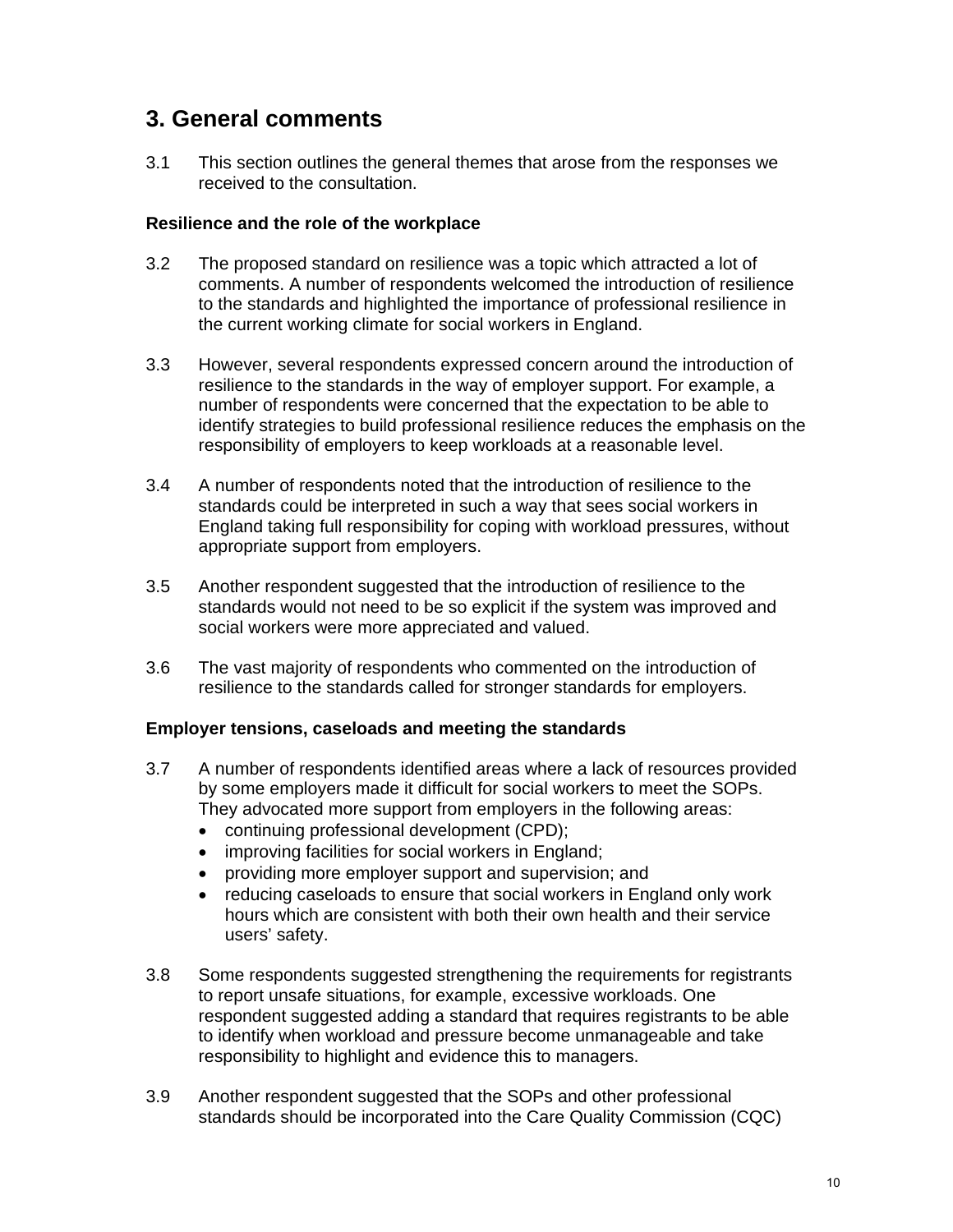and Office for Standards in Education (OfSTED) reports and culture to ensure that individuals' working rights and practices are part of a bigger picture.

#### **Interaction with other frameworks**

- 3.10 A number of respondents mentioned other frameworks which outline recommendations and good practice for social workers in England. They sought increased cohesion between these frameworks and the SOPs. These included:
	- The Professional Capabilities Framework (PCF) currently held by the British Association of Social Workers (BASW);
	- The Knowledge and Skills Statement (KSS) for adults written by the Department of Health (DH); and
	- The Knowledge and Skills Statement (KSS) for children written by the Department for Education (DfE).
- 3.11 Some respondents noted that there were too many standards and frameworks for social workers in England and that these should be combined into one set of standards. One respondent suggested that the HCPC SOPs were not necessary, given the existence of the PCF and KSS. However another respondent suggested that standards such as the PCF and KSS were not necessary.
- 3.12 Another respondent suggested that the HCPC standards were not at threshold level for safe and effective practice as they stand alone. It was suggested that the standards only meet this threshold once accompanied by the PCF.

#### **Definition of training and mentoring**

- 3.13 A few respondents commented that further clarity was needed on what the standards mean by the term 'training and mentoring'.
- 3.14 Some respondents understood the term 'training and mentoring' as a reference to a registrant's continuing professional development (CPD). However, other respondents understood the term 'training and mentoring' as a registrant providing training and mentoring to colleagues and the next generation of social works in England. For example, acting as a mentor or practice educator. Respondents for both suggestions sought clarification of this within the standards and some respondents made suggestions on alternative wording.
- 3.15 For those understanding the term 'training and mentoring' as CPD it was suggested that the wording should clarify that these are entwined.
- 3.16 For those understanding the term 'training and mentoring' as providing training and mentoring to others it was suggested that the wording should make reference to the intended recipient.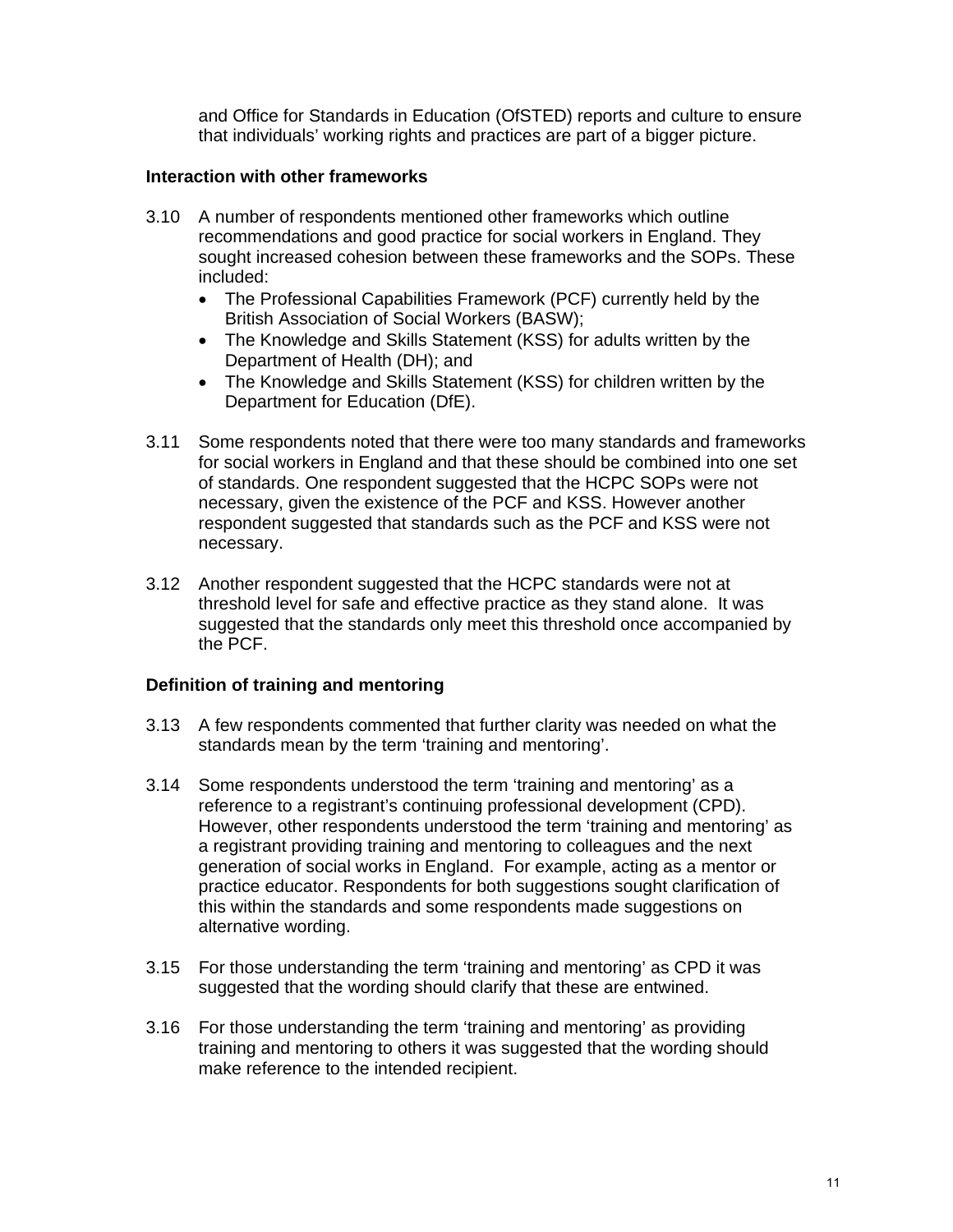#### **Meaning and relevance of leadership**

- 3.17 A number of respondents commented on the introduction of leadership to the standards. There were a variety of opinions evident among respondents about what was meant by leadership and its relevance to the social work profession.
- 3.18 Some respondents sought clarification on what was meant by leadership and felt that this was an area that was open to conjecture and debate. One respondent suggested providing a definition of leadership in a social work context.
- 3.19 A few respondents felt that leadership was not relevant to all social workers in England - for example, newly qualified social workers and those not currently in management roles. One respondent commented that the language associated with leadership is not something that social workers traditionally associate with their roles. Another respondent commented that leadership comes with practice, experience and recognition and cannot be mandated.
- 3.20 However, other respondents supported the introduction of leadership to the standards commenting that it is important that social workers recognise that they are leaders and feel confident in assuming this role within communities and professional networks.
- 3.21 A few respondents suggested strengthening the requirements around leadership were appropriate. One respondent commented that there appears to be no obligation to demonstrate leadership, just to understand the concept and its application in practice. Two respondents felt that the wording associated with leadership should be more aligned with the PCF.

#### **Co-production**

- 3.22 A number of respondents welcomed the introduction of co-production to the standards.
- 3.23 Some respondents sought to strengthen the requirements in this area with regard to a registrant's ability to apply and promote co-production. Comments included:
	- moving beyond understanding to include requirements for social workers in England to be able to effectively apply this understanding; and
	- requiring social workers in England to promote and encourage coproduction amongst service users and organisations.
- 3.24 One respondent commented that the wording in this area could benefit from being more positive. For example, focussing on promoting and prioritising rather than the concept of participation. Another respondent suggested proving clarity on newly introduced terms such as 'co-production'.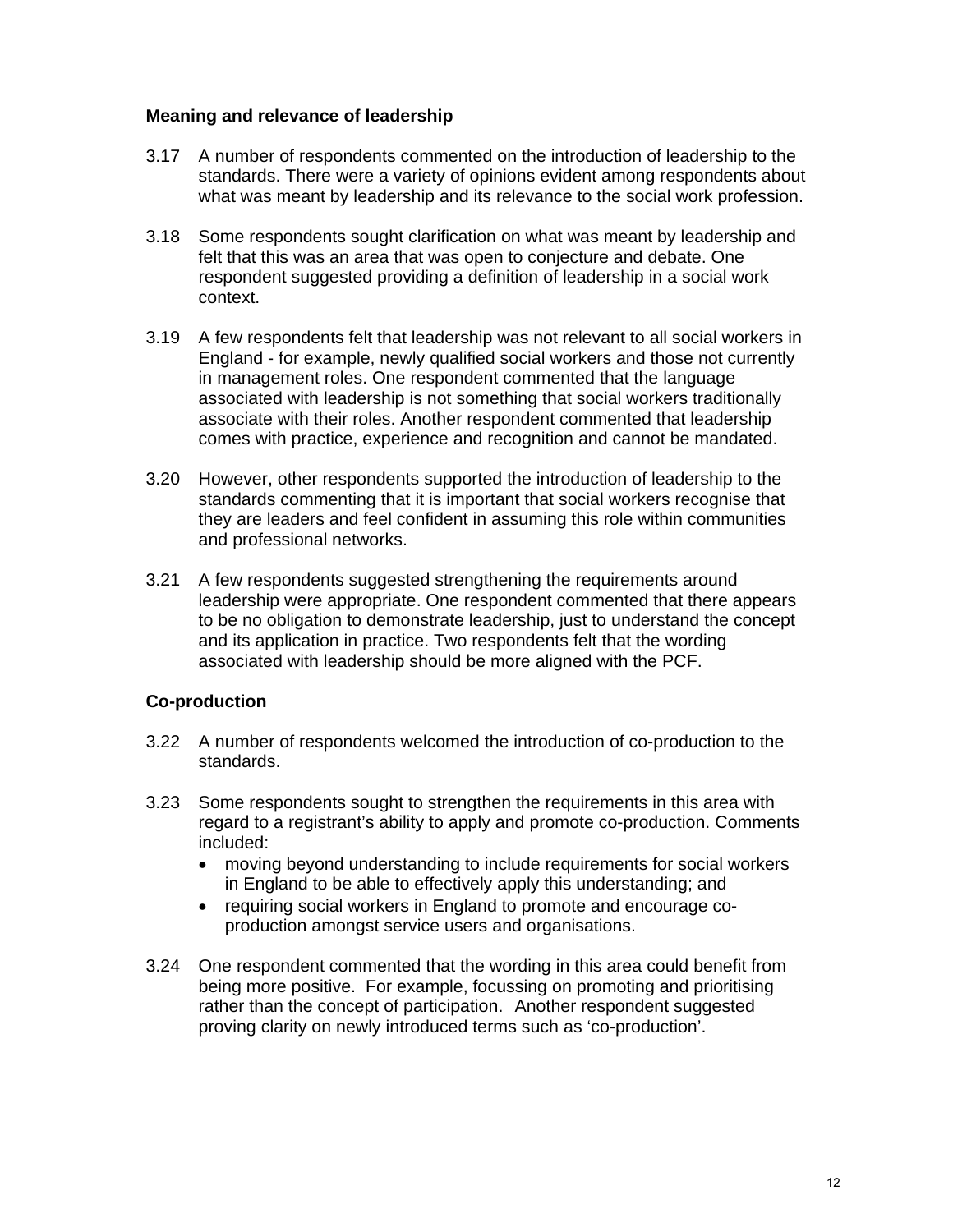#### **'Understand'/'be able to'**

- 3.25 Whilst some respondents supported the use of such phrases as 'recognise', 'be able to' and 'understand' which made standards more accessible and usable, a number of other respondents were concerned about this choice of construction. There were a variety of views on this point.
- 3.26 For example, a few respondents noted the following concerns about this choice of construction:
	- questioned how we would measure these requirements and how they would be monitored in practice;
	- highlighted our use of 'recognise', 'understand' and 'know' rather than 'respond', 'apply', 'integrate' and 'manage'; and
	- voiced concerns about the use of this language which allowed for too wide an interpretation.
- 3.27 A few respondents commented that for some standards the requirement to 'understand' was not suitable for safe and effective practice. Where this was the case respondents suggested replacing the term 'understand' with 'be able to'.

#### **Additional standards and level of detail**

- 3.28 Several respondents were concerned about the content of some of the standards and/or possible omissions. The following provides an overview of the main concerns.
- 3.29 There was a noticeable difference in outlook between respondents on this point. For example, some respondents sought additional prescriptive detail and standards; whereas other respondents sought the removal of what they viewed as superfluous content.
- 3.30 Some respondents sought the inclusion of additional standards and or detail in a number of areas. Some of these included:
	- developing independence and resilience of service users;
	- mental capacity and safety of the service user;
	- theoretical knowledge and critical reflection;
	- evidence based assessments;
	- identifying and reporting unmanageable workloads;
	- human rights;
	- social media:
	- career progression and development opportunities;
	- specific standards for adult and children's specialisms; and
	- reporting dangerous, abusive and exploitative behaviour in practise.
- 3.31 However, a number of respondents sought simplification of the standards. Some respondents expressed concern that the standards were too long and complex which could lead to a loss in translation into practice. Other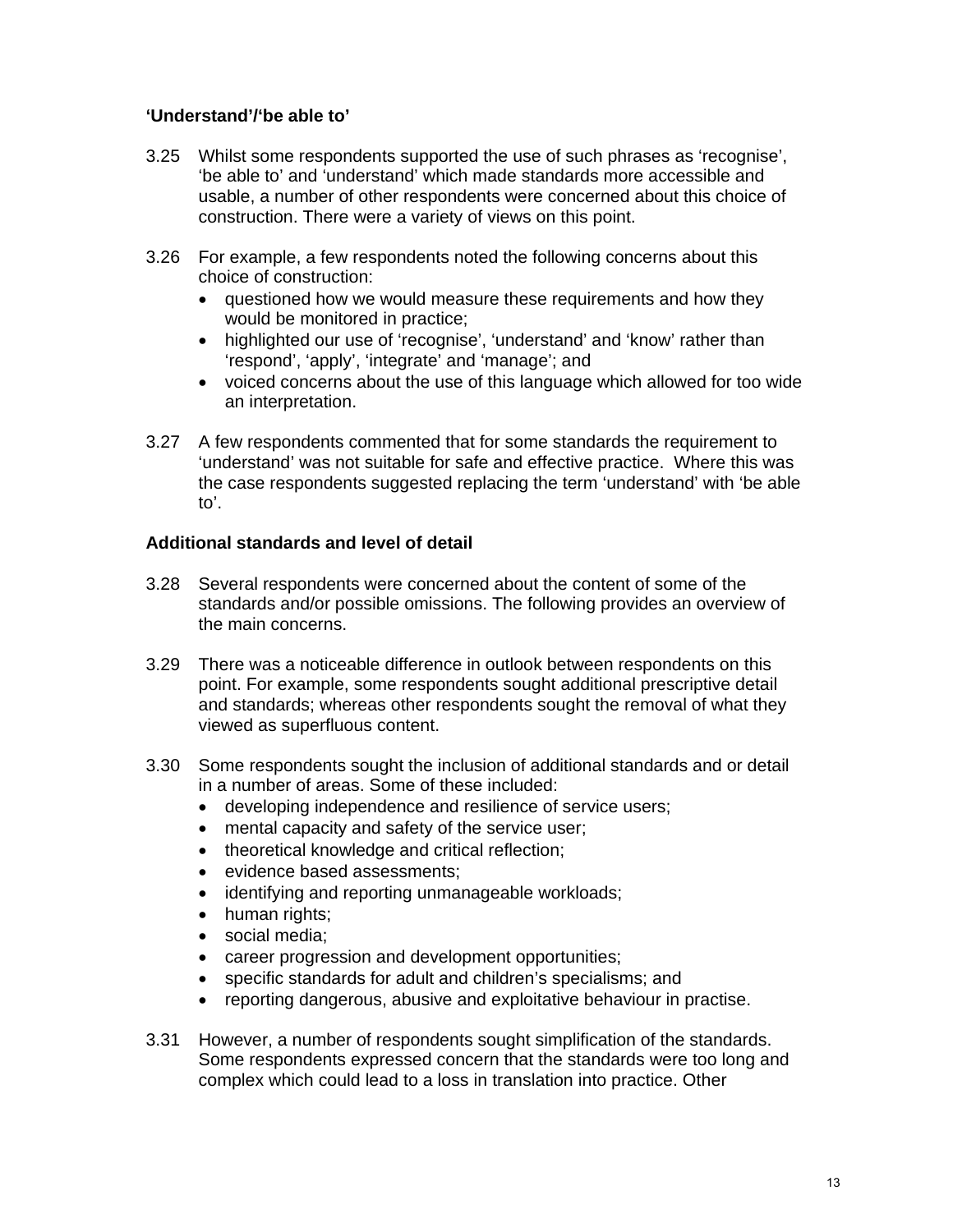respondents called for the standards to be simplified, expressing thought that there were too many and that several of the standards could be combined.

3.32 Some respondents across the two latter paragraphs felt that overall the standards were too general in providing guidance which left them open to interpretation. One respondent expressed concern that this could mean any practitioner could be seen to fall foul of the standards.

#### **Differentiation between adults and children's social work**

- 3.33 Some respondents sought the inclusion of additional standards which reflect the current specialisms in social work. In particular they sought differentiation in the standards for adult and children's social work. For example, one respondent commented that there is a need for those practising in children's social work to require more detailed, specific standards relevant to their role.
- 3.34 However, some respondents supported the genericism of the standards and felt that knowledge across all specialisms in social work was appropriate to support the current working climate for social workers in England. For example, one respondent commented that as a children's social worker they felt it was incredibly important to have knowledge of legislation relevant to a number of areas in adult social work.
- 3.35 One respondent noted that the division of social work specialisms is not consistent across guidance. For example, the SOPs and PCF are both generic, however the KSS provides separate guidance for children's and adult social work. It was suggested that all three guidance documents should be generic.
- 3.36 Two respondents felt that the addition of a standard that requires social workers in England to understand current legislation across a number of specialisms was unnecessary and unrealistic.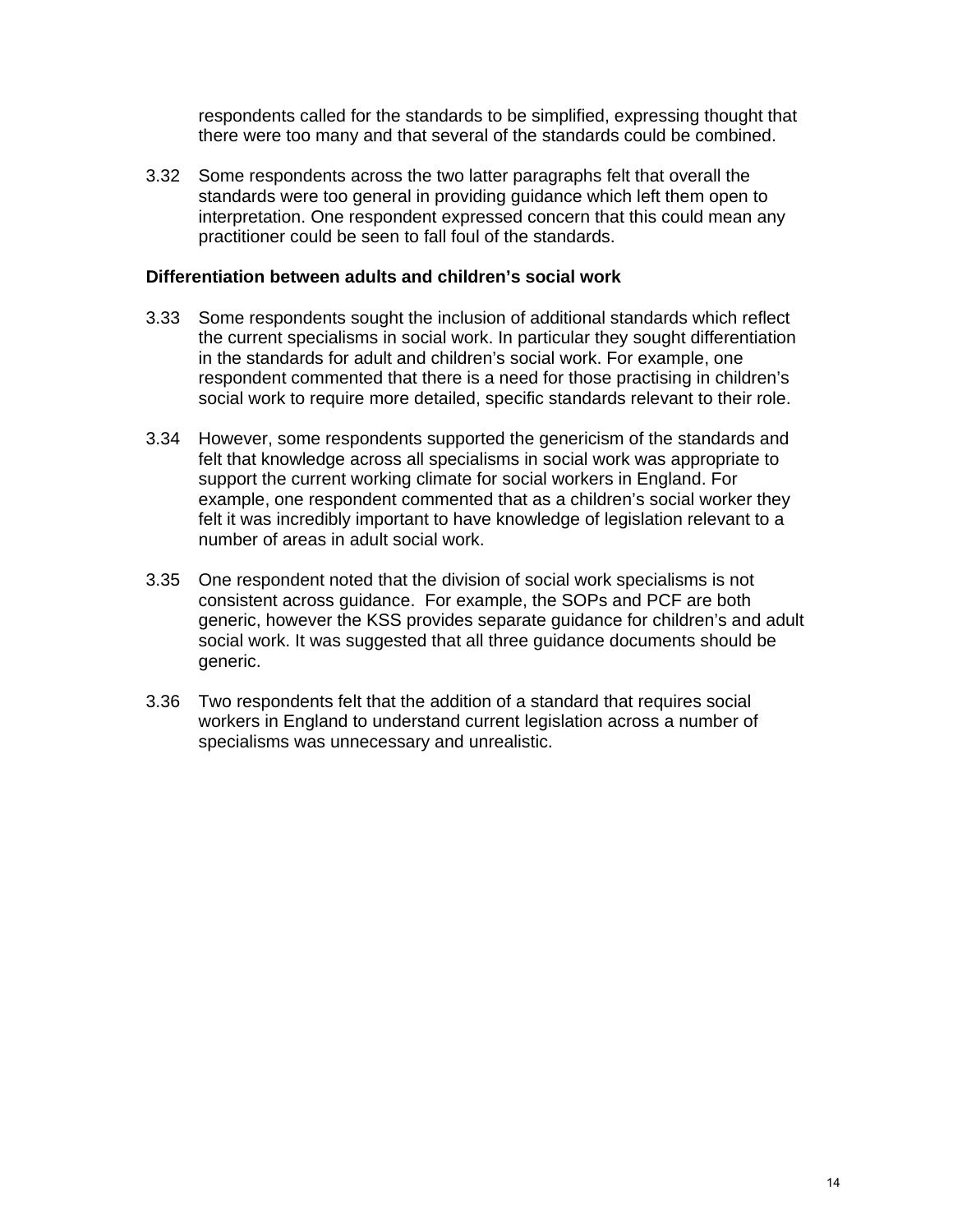## **4. Comments in response to specific questions**

- 4.1 This section contains comments made in response to specific questions within the consultation document.
- 4.2 Several respondents indicated that they had comments in response to specific questions. To avoid duplication, some of those comments have not been included here if the same issue has already been addressed elsewhere in this document.

#### **Question 1. Do you think the standards are at a threshold level necessary for safe and effective practice?**

- 4.3 The majority of respondents (69 per cent) agreed that the draft standards are set at a threshold level necessary for safe and effective practice. 79 per cent of organisations who responded agreed that the draft standards are set at a threshold level necessary for safe and effective practice, compared to 67 per cent of individual respondents.
- 4.4 Some of these respondents commented that the standards:
	- are a good foundation for safe and effective social work practice;
	- are very comprehensive and detailed;
	- are definite improvements and are robust:
	- reflect current social work practice requirements;
	- are all relevant to social work practice:
	- are relevant, appropriate and necessary for competent and confident levels of practice; and
	- are satisfactory at present.
- 4.5 One respondent welcomed the fact that the standards remain generic and commented that they continue to describe the knowledge and skills needed to practise as a newly qualified social worker at a threshold level in all settings with all service user groups.
- 4.6 A number of respondents **did not** or only **partly** agreed that the standards were set at a threshold level necessary for safe and effective practice (six and 22 per cent respectively).
- 4.7 Some of these respondents proposed further areas for consideration in order to strengthen the standards. These included:
	- working within capabilities;
	- commitment to providing a supportive and rewarding environment;
	- reducing the number of standards;
	- introducing requirements specific to adult and children's social workers;
	- reporting unsafe situations;
	- integrating the standards of conduct, performance and ethics;
	- safe and effective working conditions;
	- aligning further with the PCF and KSS; and
	- theoretical knowledge as a base line for reasoning and decision making.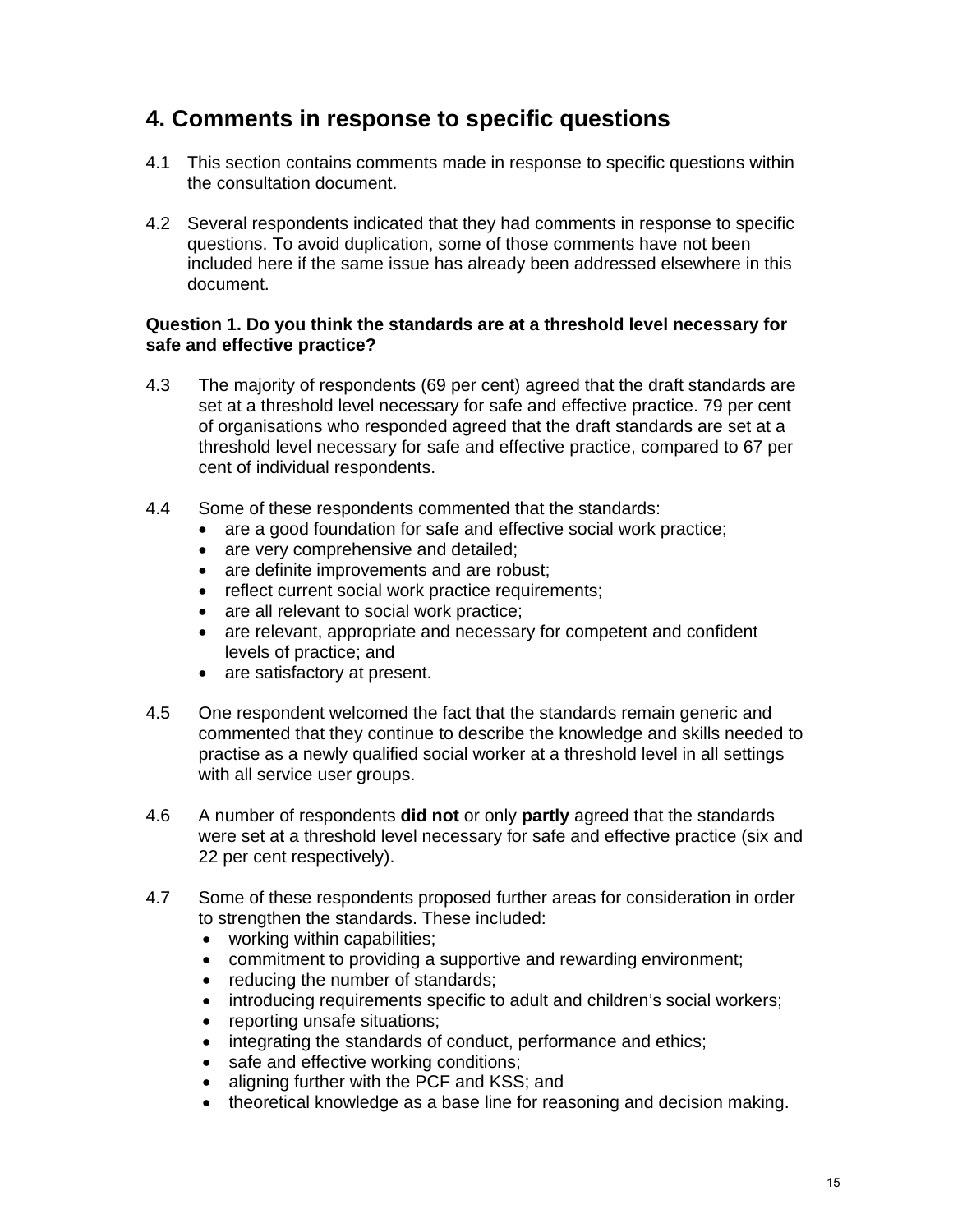#### **Question 2. Do you think any additional standards are necessary?**

- 4.8 The majority of respondents (62 per cent) did not think that any additional standards were necessary; while 28 per cent stated that additional standards were necessary.
- 4.9 The reasons provided by respondents for not proposing additional standards included:
	- they capture a broad range of standards and reflect current social work practice requirements; and
	- there are too may standards already.
- 4.10 A significant minority of respondents suggested that additional standards were necessary. 42 per cent of organisations who responded thought that additional standards were necessary, but only 26 per cent of individual respondents thought additional standards were necessary.
- 4.11 All of the additional standards suggested by respondents are set out in appendix two. The main areas suggested by respondents included additional standards relating to:
	- recognising and reporting dangerous behaviour in practice;
	- reporting excessive workloads;
	- developing independence and resilience of service users;
	- working with other professions; and
	- providing training to others.

#### **Question 3. Do you think there are any standards which should be reworded or removed?**

- 4.12 A slight majority (52 per cent) did not think that the standards needed to be reworded. 60 per cent of organisations who responded sought amendments, but only 32 per cent of individual respondents wanted such amendments to be made.
- 4.13 Some of the suggestions we received were based on concerns about the general use of language in the standards.
- 4.14 We have listed all the proposed amendments to the standards in appendix three. Respondents suggested changes to the standards for a number of reasons including, to:
	- align more closely with the PCF and KSS;
	- simplify the language;
	- clarify and strengthen the requirements around 'co-production';
	- provide more clarity and guidance around the requirements for professional resilience;
	- provide more clarity and guidance on the requirements for 'training and mentoring; and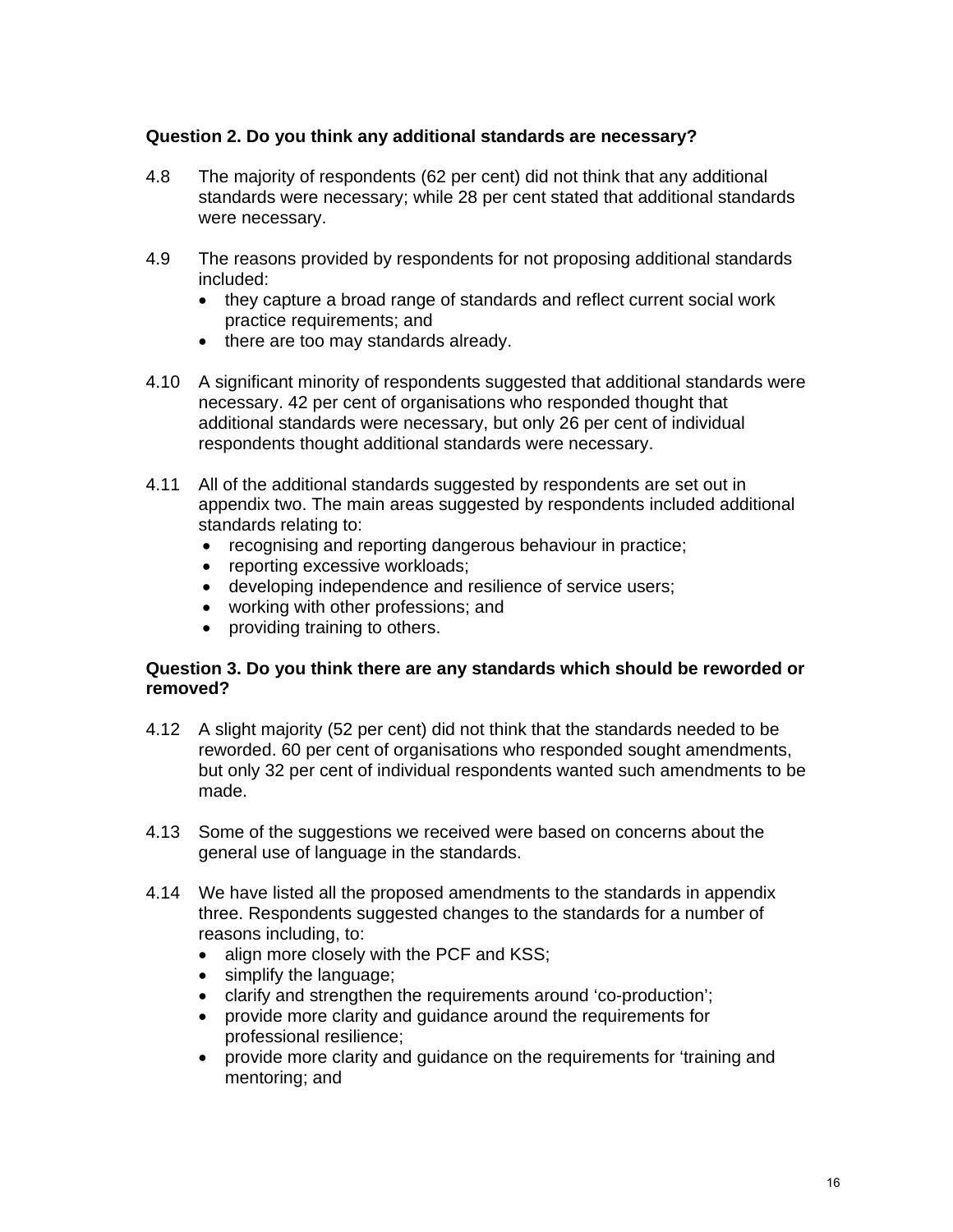strengthen requirements in a number of standards from 'understand' to 'be able to'.

#### **Question 4: Do you have any other comments on the standards?**

- 4.15 Several respondents indicated that they had other comments to make regarding the standards. To avoid duplication, some of those comments have not been included here if the same issue has already been addressed elsewhere in this document.
- 4.16 Some respondents:
	- sought clarification of abbreviations used;
	- requested a precise version of the SOPs to make them more accessible and digestible;
	- commented that there is too much focus on overarching and ambitious goals within social work and not enough emphasis on the detailed help that needs to be provided to families and that the standards should aim to rebalance this;
	- commented that social work standards should be formulated by active social work practitioners and service users as opposed to politicians, lawyers, or academics;
	- sought more positive language within the standards;
	- felt that social workers were in danger of being overregulated; and
	- commented that there should be more emphasis on employers supporting social workers in England.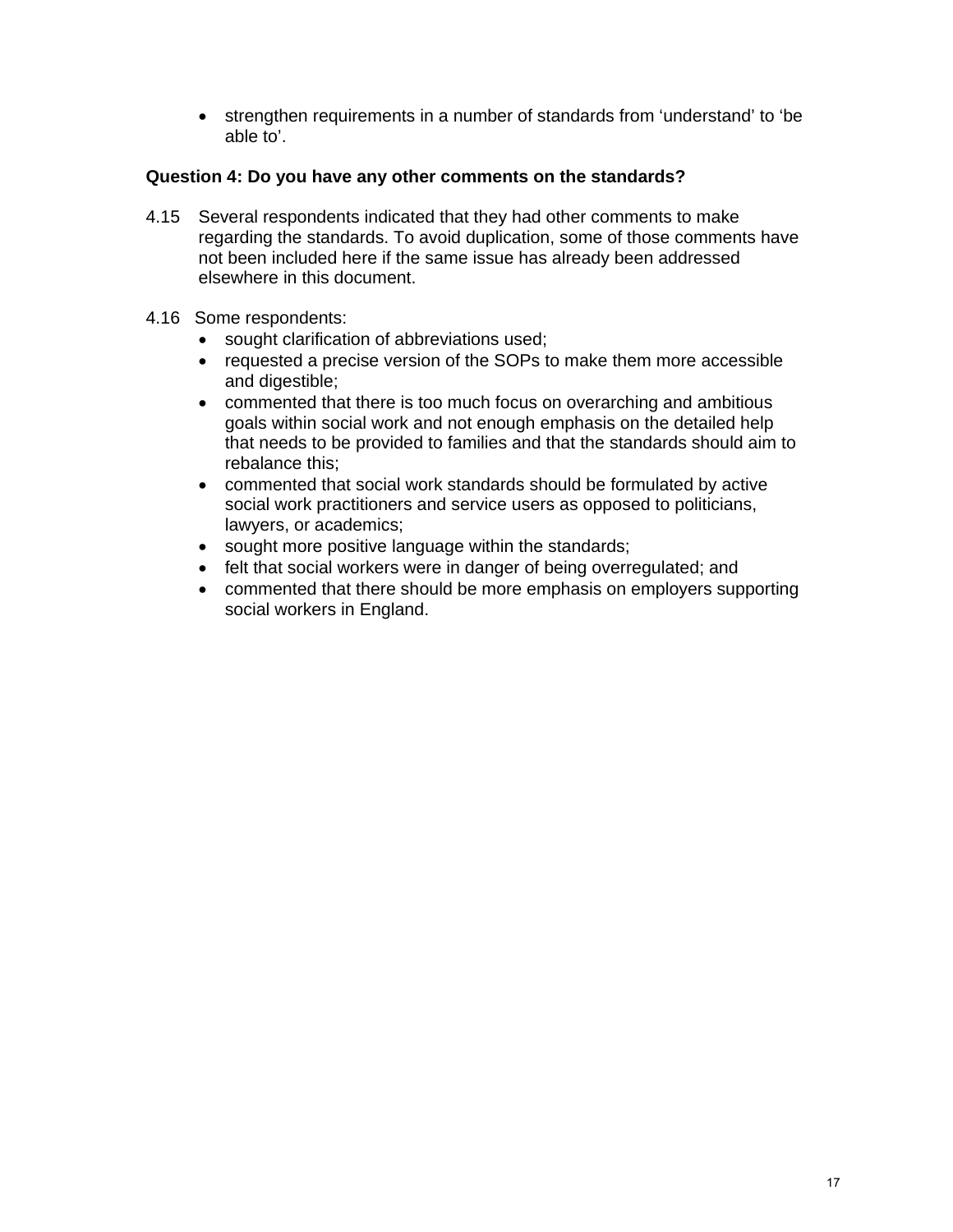## **5. Our responses**

5.1 We received a range of comments about the standards during the consultation process, including suggested amendments and possible additional standards, which we have carefully considered. The following section outlines our responses to these comments and sets out the changes we have made to the draft standards as a result.

#### **New regulator**

5.2 We recognise the current uncertainty about the future of social work professional regulation. Until there is further clarity on progress of the legislation and timescales for the creation of a new regulator, we continue to be responsible for the regulation of social workers in England.

#### **Level of detail in the standards**

- 5.3 A number of comments we received suggested additional standards and amendments to provide more prescriptive detail about the requirements for social workers in England. For example, a few respondents were concerned that the high level nature of the standards may allow for varying interpretations and create a disparity of competency across registrants. We have also noted the comments received which supported additional specialism specific standards for adult and children's social work.
- 5.4 We considered the following in deciding whether we should make suggested changes or amendments:
	- Is the standard necessary for safe and effective practice?
	- Is the standard set at the threshold level for entry to the Register?
	- Does the standard reflect existing requirements for social workers in England on entry into the profession?
	- Does the standard reflect existing education and training?
	- Is the standard written in a broad and flexible way so that it can apply to the different environments and domains in which social workers in England might practise or the different groups that they might work with?
- 5.5 The standards set out the proficiencies necessary for entry to the profession. However, the standards are not a curriculum document nor are they intended to be a list of activities which registrants must undertake in any situation.
- 5.6 We also aim to avoid duplication in the standards, to ensure they are clearly worded, and maintain consistency with other HCPC standards wherever possible and appropriate.

#### **Differentiation between adults and children's social work**

5.7 A number of respondents sought the inclusion of additional or amended standards to cater to the different specialisms within social work, for example adult, children and mental health.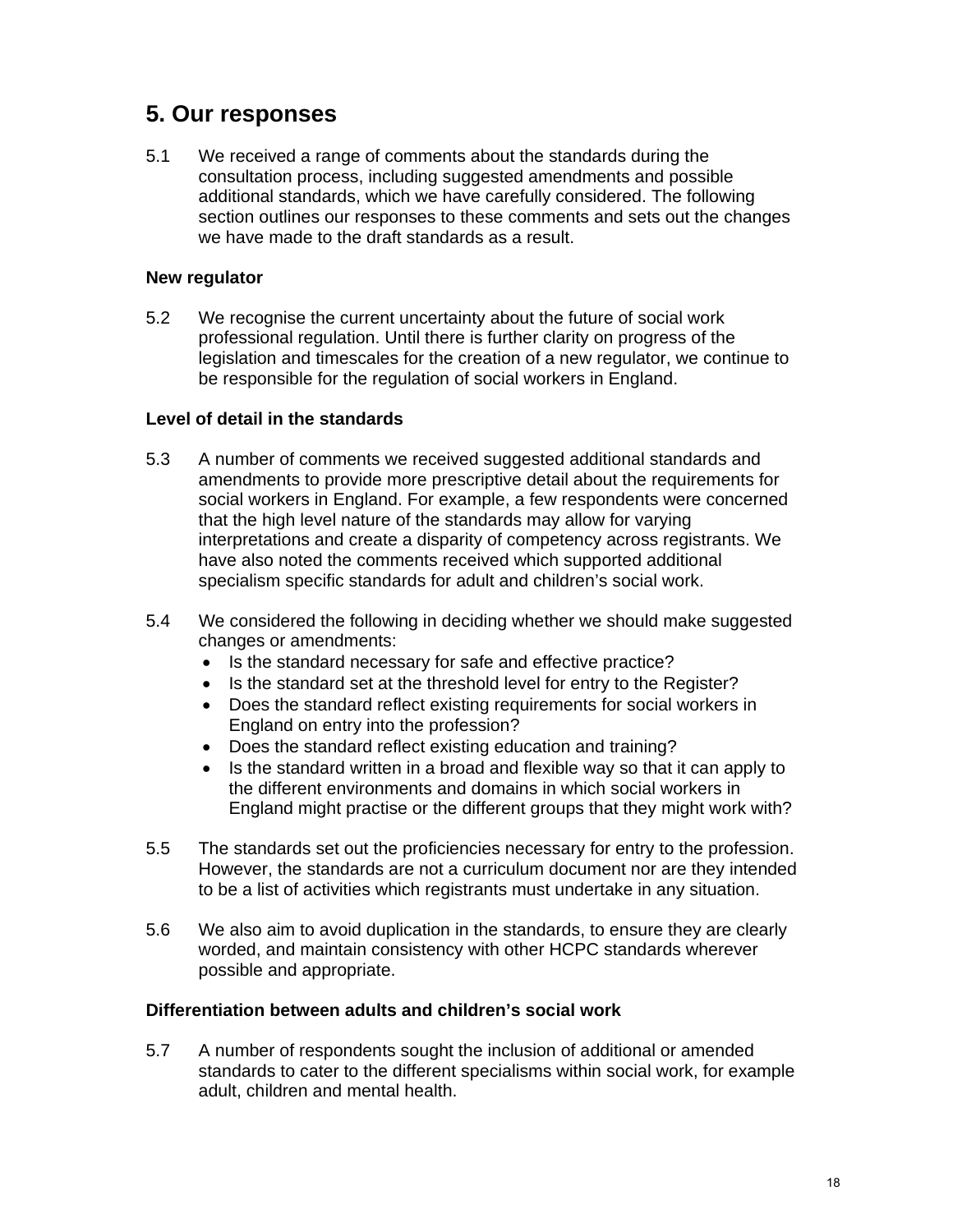- 5.8 The standards set out the threshold proficiencies required of applicants when they first apply to join the Register. On entry to the profession, applicants apply to our Register as a so-called 'generic' social worker. They then typically move into roles working with adults, children and families, or with people with mental health conditions.
- 5.9 We recognise that registrants' scope of practice will vary depending on their field of work and chosen specialism. However, in our legislation, registration with us means someone that is able to use the protected title 'social worker'. As a result, we have to make sure that the SOPs describe the knowledge and skills needed to practise as a newly qualified social worker at a threshold level in all settings and with all client groups. Therefore, we do not outline or stipulate competencies specific to specialisms for social workers in England.

#### **Interaction with other frameworks**

- 5.10 A number of respondents sought a stronger correlation between the SOPs, Professional Capabilities Framework (PCF) and Knowledge and Skills Statements (KSSs).
- 5.11 We recognise that the social work profession currently has a number of standard and guidance documents to follow or be aware of. However each of these documents serves a different purpose. For example:
	- the SOPs set out the threshold standards that an applicant must meet in order to become registered;
	- the PCF sets out expectations of social workers at every stage of their career, including within their assessed and supported year in employment (ASYE); and
	- the KSSs set out what a social worker should be able to do by the end of their ASYE, specifically related to adults or children's social work.
- 5.12 In putting together the standards for consultation and in finalising the standards in light of the consultation responses we have referred to the PCF and KSS to ensure consistency, wherever this is possible. However, as these standards exist for a different purpose, there may be some differences to ensure that we stay within our remit of setting standards that focus on the threshold required for safe and effective practice at entry to the Register.

#### **Responsibility of employers and our remit**

- 5.13 We received a number of comments from respondents who sought mandatory standards for employers to provide a safe and suitable working environment which supported registrants in meeting the standards. For example, improved facilities, reduced caseloads and increased continuing professional development (CPD).
- 5.14 We recognise the importance of a registrant's working environment in enabling them to meet the standards. However, the standards are intended to set out the threshold knowledge, understanding and skills for entry to the Register and it is beyond our remit to prescribe standards to be met by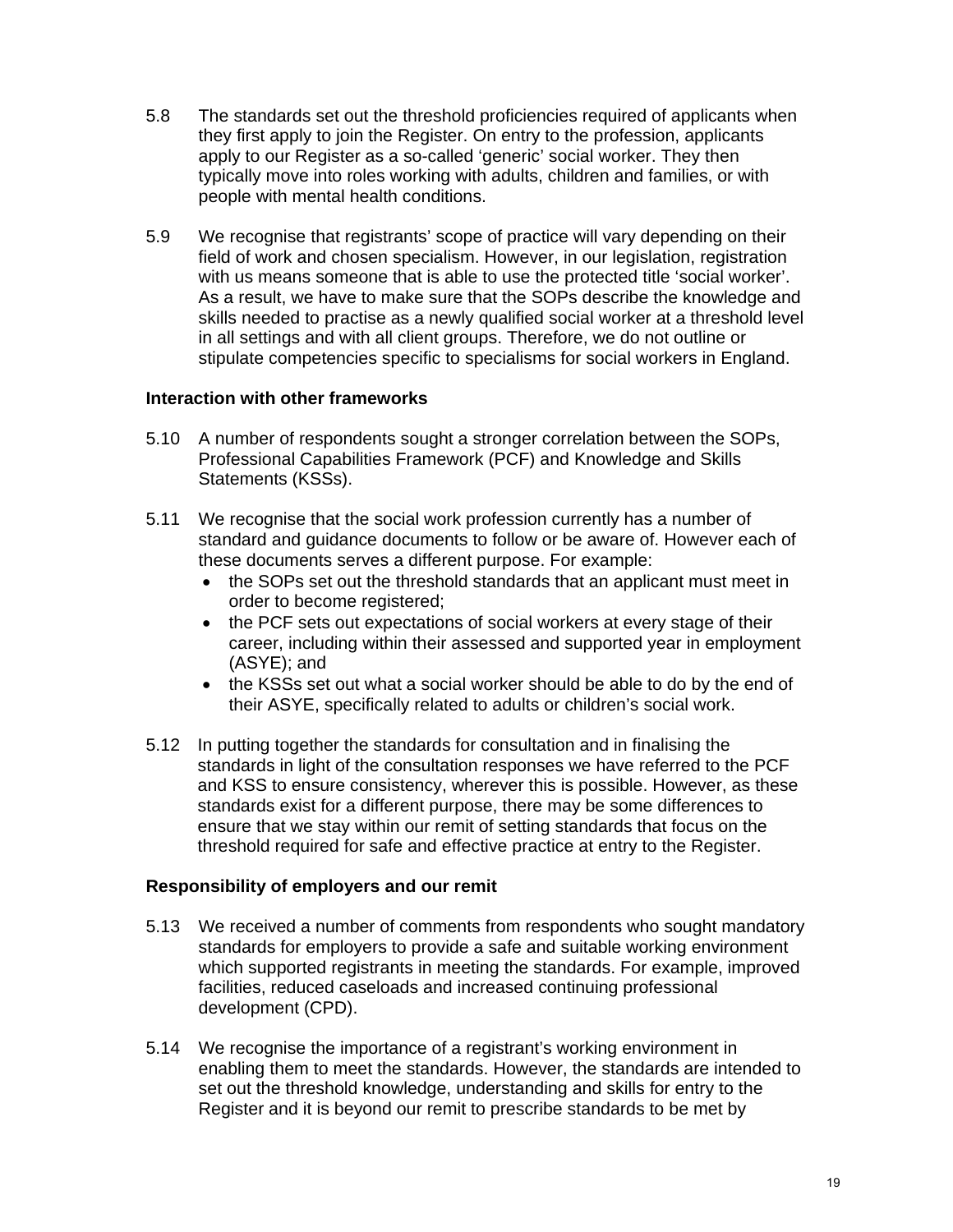organisations and employers. Although we do not have any role in setting standards for or regulating employers, the Local Government Association has published standards of good practice for social worker employers.1

#### **Comments on specific standards**

- 5.15 We have noted the comments received from a few respondents who supported stronger requirements for registrants to report unsafe working conditions and take action where appropriate. We believe that these requirements are addressed within the standards, particularly in the standards under 1, 12 and 15. In addition, standard 6 within the standards of conduct, performance and ethics sets out a requirement for all registrants to report concerns about safety.
- 5.16 We have noted the number of comments received which discussed the merits of the proposed standard on leadership. There is an increasing recognition that the concept of leadership has evolved and is now not confined just to those in senior-level positions but is instead shared and expected (in different ways) at all career levels. The proposed standard did not require that social workers are required to demonstrate leadership as these standards are threshold standards for entry to the Register. Instead, it requires understanding of the concept and what this means for practice, which a newly qualified social worker can then build upon as they begin to practise and as their career develops. We have therefore decided to retain the standard with the wording as proposed.
- 5.17 We also received a small number of comments about the proposed new standard: 'Understand the importance of participation in training and mentoring'. A standard in similar terms is included in the standards for entry to most of the other professions that we regulate. This standard is about understanding the importance of participating in both the registrant's own training and mentoring and in the training and mentoring of others. This is an 'understand' requirement as the standards are about the threshold for entry to the Register and we recognise that access to training and mentoring may vary. Having carefully considered the comments we received, we have decided to introduce this standard as proposed.

#### **Our decisions**

- 5.18 We have made a small number of changes to the standards based on the comments we received in consultation as summarised below. The draft revised standards following consultation can be found in appendix one.
	- We have made a minor amendment to standard 3.6 to incorporate the importance of a social worker in England applying as well as identifying strategies to build professional resilience.

<sup>-</sup>1 http://www.local.gov.uk/documents/10180/6188796/The+Standards+-

<sup>+</sup>updated+July+01+2014/146988cc-d9c5-4311-97d4-20dfc19397bf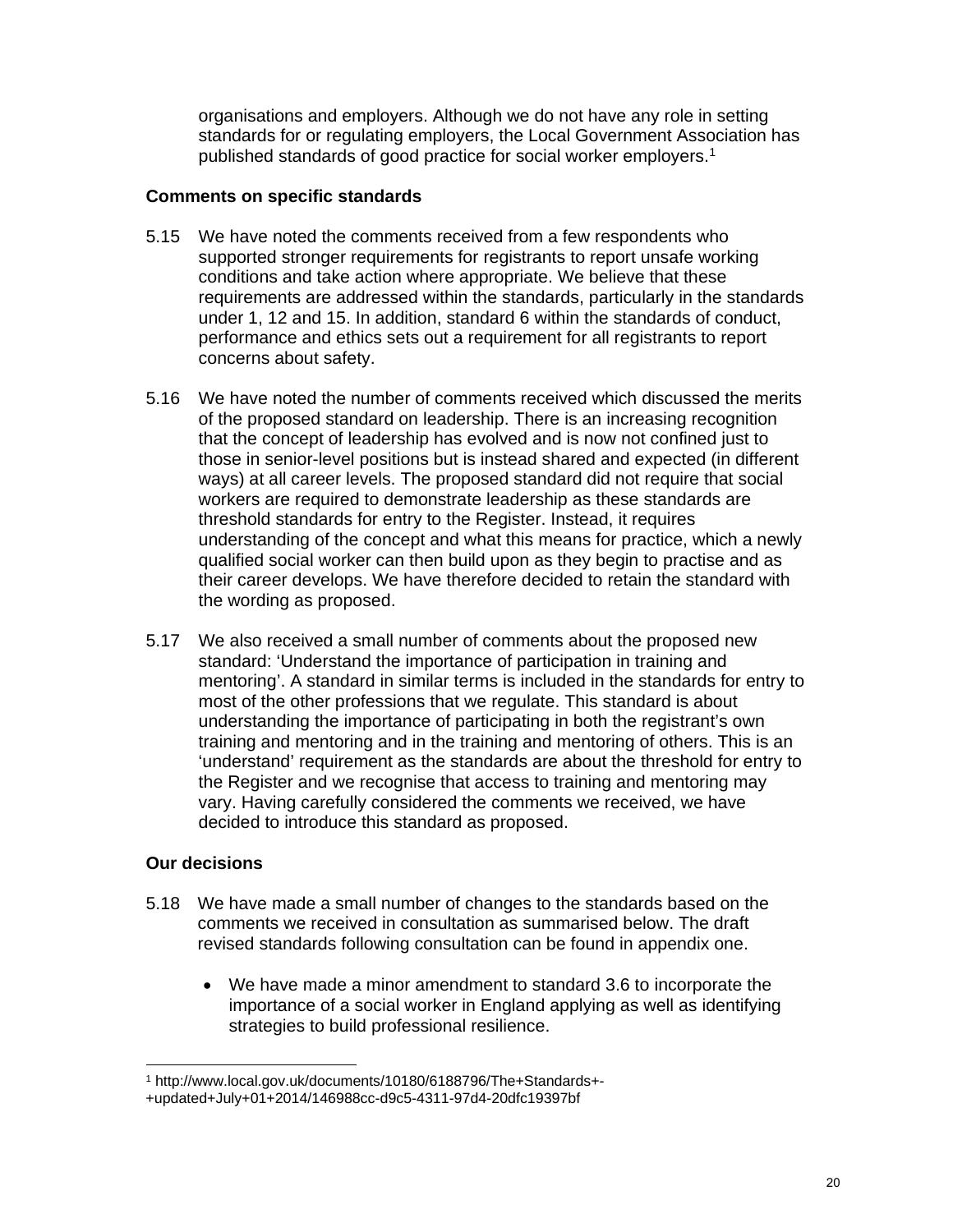We have made a small number of minor editing amendments for clarity, consistency or to correct errors.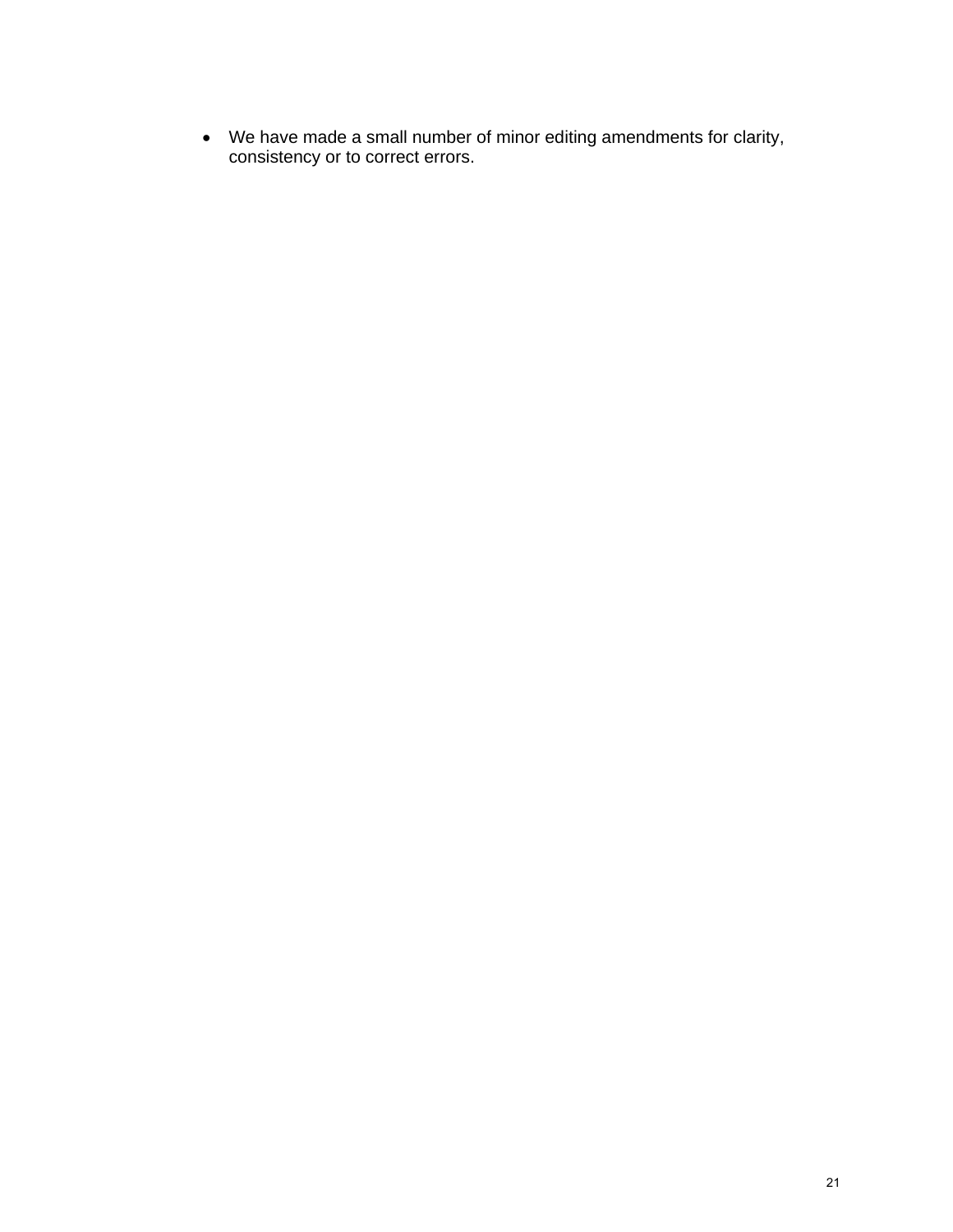## **6. List of respondents**

Below is a list of all the organisations that responded to the consultation.

Avocet (Private social work company) Borough of Poole Adult Services British Association of Social Workers (BASW) Devon County Council Adult Services Family Action Leeds City Council Leicester City Council London Borough of Newham Adult Social Care **Services** London Borough of Tower Hamlets Medway Council National Association of Educators in Practice (NAEP) Northern Ireland Social Care Council Preston Social Care Rochdale Borough Council Adult Care Services Scottish Social Services Council Student and Newly Qualified Social Workers Reference Group (BASW) UNISON (Trade union) University of Chichester University of Worcester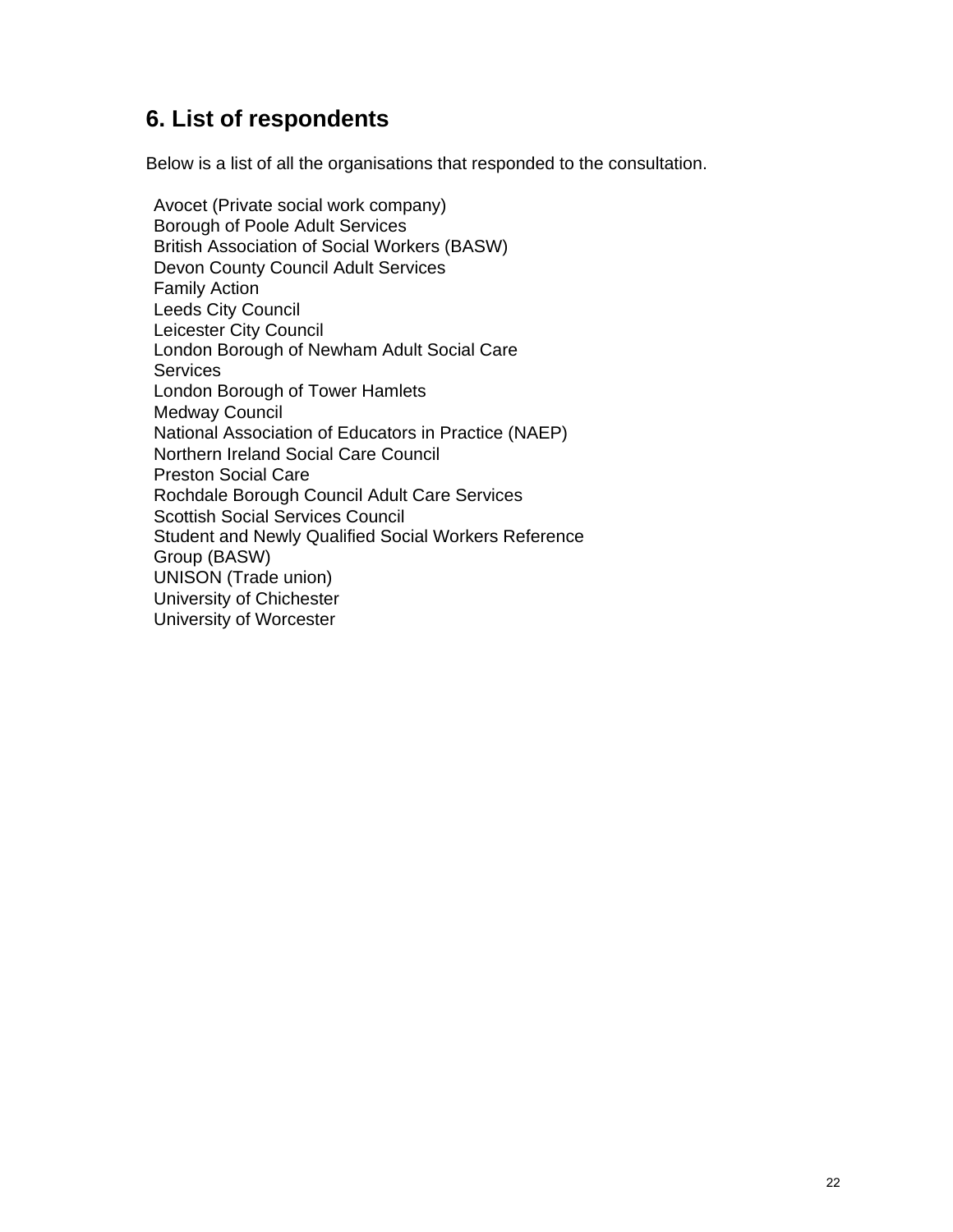## **Appendix 1: Draft standards of proficiency for social workers in England**

Amendments to standards are shown in **bold and underlined**. Deletions are shown in strikethrough. The standards in this section are subject to legal scrutiny and may be subject to minor editing amendments prior to publication.

| <b>Generic standard</b>              |                                                                   |     | <b>Profession-specific standards</b>                                                                                                                            |
|--------------------------------------|-------------------------------------------------------------------|-----|-----------------------------------------------------------------------------------------------------------------------------------------------------------------|
| $\mathbf{1}$ .                       | be able to practise<br>safely and                                 | 1.1 | know the limits of their practice and when to seek advice or refer to another professional                                                                      |
| effectively within<br>their scope of | practice                                                          | 1.2 | recognise the need to manage their own workload and resources effectively and be able to<br>practise accordingly                                                |
|                                      |                                                                   | 1.3 | be able to undertake assessments of risk, need and capacity and respond appropriately                                                                           |
|                                      |                                                                   | 1.4 | be able to recognise and respond appropriately to unexpected situations and manage<br>uncertainty                                                               |
|                                      |                                                                   | 1.5 | be able to recognise signs of harm, abuse and neglect and know how to respond<br>appropriately, including recognising situations which require immediate action |
| 2.                                   | be able to practise<br>within the legal and<br>ethical boundaries | 2.1 | understand current legislation applicable to social work with adults, children, young people<br>and families                                                    |
|                                      | of their profession                                               | 2.2 | understand the need to promote the best interests of service users at all times                                                                                 |
|                                      |                                                                   | 2.3 | understand the need to protect, safeguard, promote and prioritise the wellbeing of children,<br>young people and vulnerable adults                              |
|                                      |                                                                   | 2.4 | understand, and be able to address, practices which present a risk to or from service users<br>or others                                                        |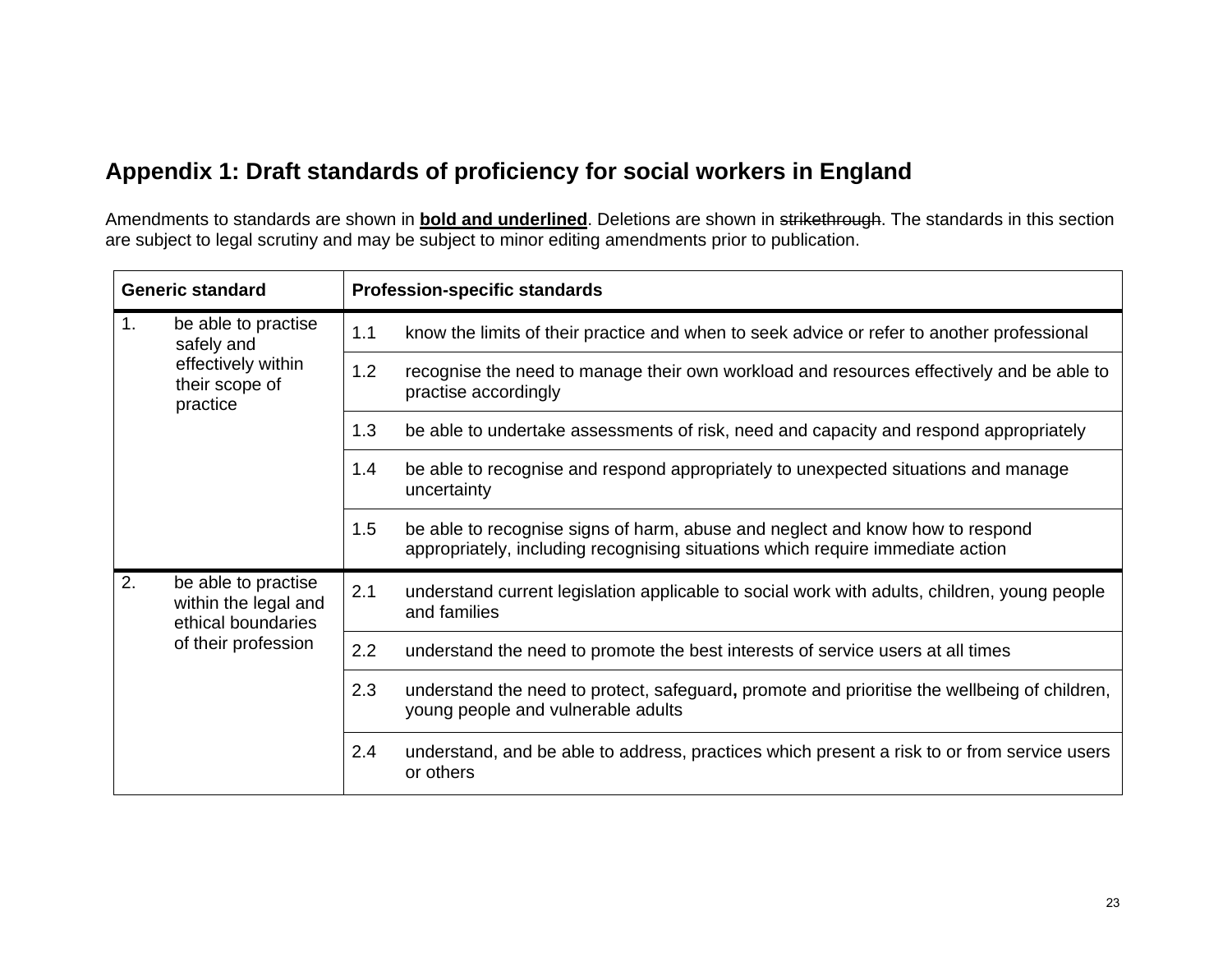|    |                     | 2.5  | be able to manage and weigh up competing or conflicting values or interests to make<br>reasoned professional judgements         |
|----|---------------------|------|---------------------------------------------------------------------------------------------------------------------------------|
|    |                     | 2.6  | be able to exercise authority as a social worker within the appropriate legal and ethical<br>frameworks and boundaries          |
|    |                     | 2.7  | understand the need to respect and so far as possible uphold, the rights, dignity, values<br>and autonomy of every service user |
|    |                     | 2.8  | recognise that relationships with service users and carers should be based on respect and<br>honesty                            |
|    |                     | 2.9  | recognise the power dynamics in relationships with service users and be able to manage<br>those dynamics appropriately          |
|    |                     | 2.10 | understand what is required of them by the Health and Care Professions Council                                                  |
|    |                     |      |                                                                                                                                 |
| 3. | be able to maintain | 3.1  | understand the need to maintain high standards of personal and professional conduct                                             |
|    | fitness to practise | 3.2  | understand the importance of maintaining their own health and wellbeing                                                         |
|    |                     | 3.3  | understand both the need to keep skills and knowledge up-to-date and the importance of<br>career-long learning                  |
|    |                     | 3.4  | be able to establish and maintain personal and professional boundaries                                                          |
|    |                     | 3.5  | be able to manage the physical and emotional impact of their practice                                                           |
|    |                     | 3.6  | be able to identify and apply strategies to build professional resilience                                                       |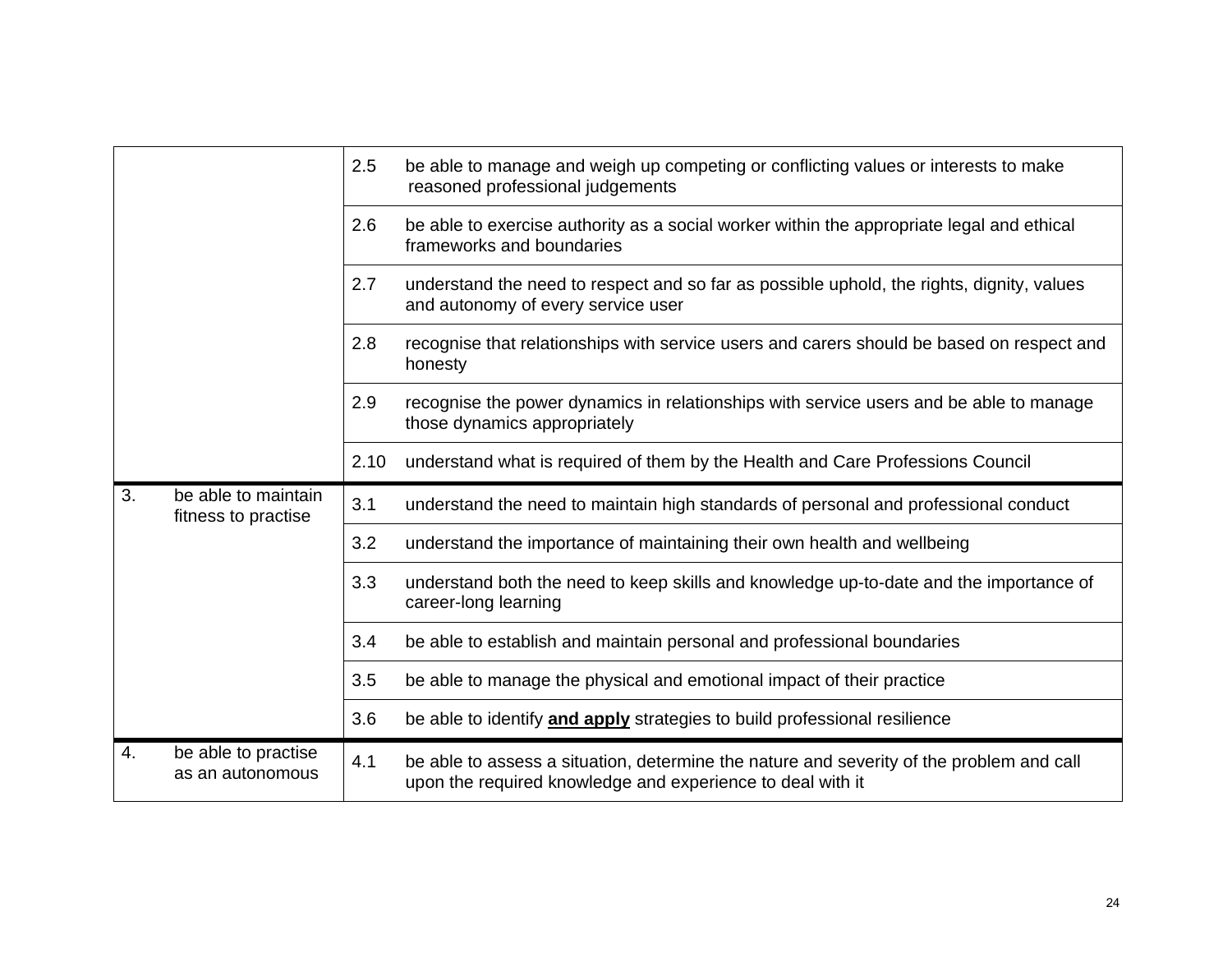|    | professional,<br>exercising their own<br>professional<br>judgement | 4.2 | be able to initiate resolution of issues and be able to exercise personal initiative                                                                               |
|----|--------------------------------------------------------------------|-----|--------------------------------------------------------------------------------------------------------------------------------------------------------------------|
|    |                                                                    | 4.3 | recognise that they are personally responsible for, and must be able to justify, their<br>decisions and recommendations                                            |
|    |                                                                    | 4.4 | be able to make informed judgements on complex issues using the information available                                                                              |
|    |                                                                    | 4.5 | be able to work effectively whilst holding alternative competing explanations in mind                                                                              |
|    |                                                                    | 4.6 | be able to make and receive referrals appropriately                                                                                                                |
|    |                                                                    | 4.7 | understand the importance of participation in training and mentoring                                                                                               |
| 5. | be aware of the<br>impact of culture,<br>equality and              | 5.1 | be able to reflect on and take account of the impact of inequality, disadvantage and<br>discrimination on those who use social work services and their communities |
|    | diversity on practice                                              | 5.2 | understand the need to adapt practice to response respond appropriately to different<br>groups and individuals                                                     |
|    |                                                                    | 5.3 | be aware of the impact of their own values on practice with different groups of service<br>users and carers                                                        |
|    |                                                                    | 5.4 | understand the impact of different cultures and communities and how this affects the role<br>of the social worker in supporting service users and carers.          |
| 6. | be able to practise<br>in a non-                                   | 6.1 | be able to work with others to promote social justice, equality and inclusion                                                                                      |
|    | discriminatory<br>manner                                           | 6.2 | be able to use practice to challenge and address the impact of discrimination,<br>disadvantage and oppression                                                      |
|    |                                                                    | 7.1 | be able to understand and explain the limits of confidentiality                                                                                                    |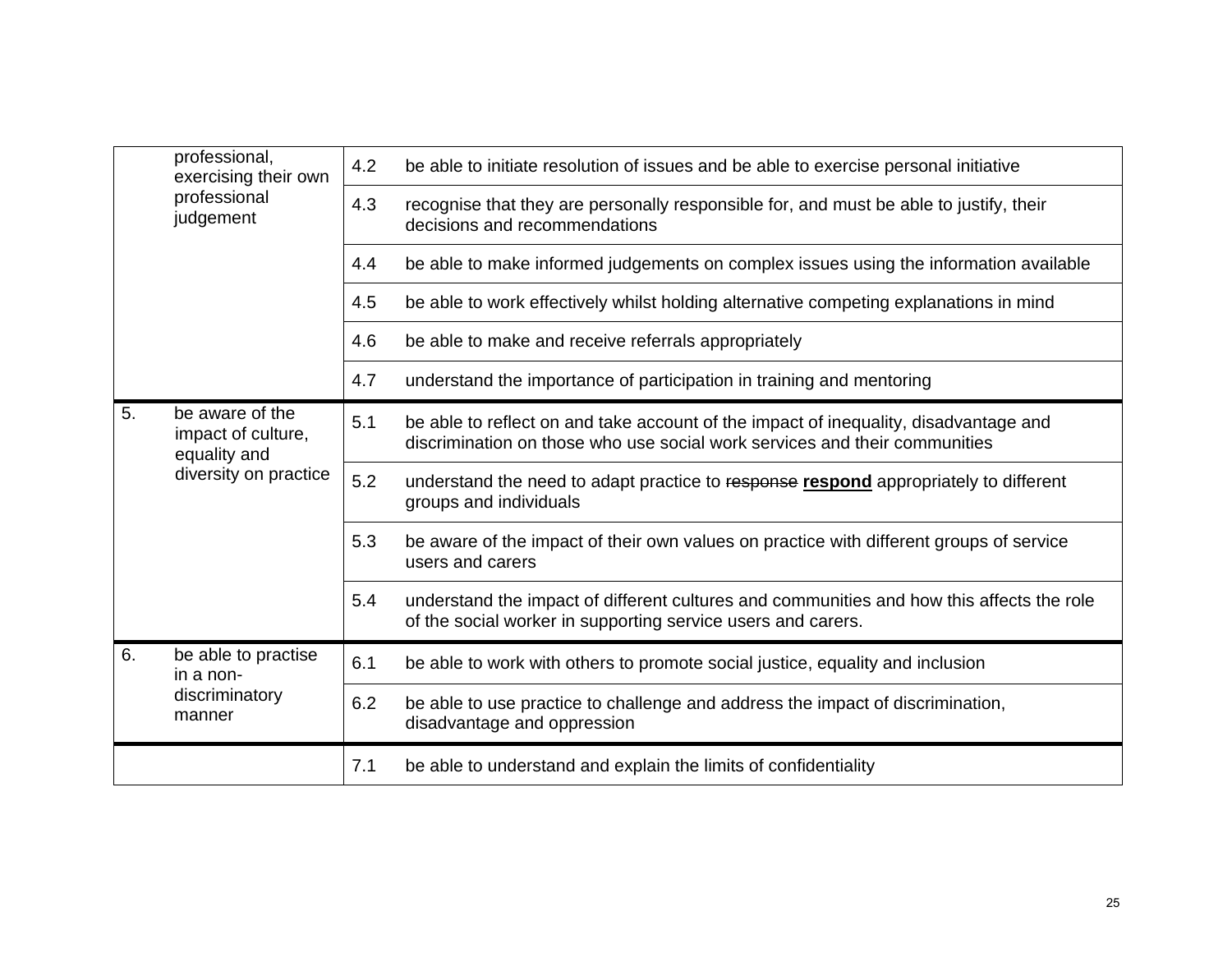| $\overline{7}$ . | understand the<br>importance of and<br>be able to maintain<br>confidentiality | 7.2<br>7.3 | be able to recognise and respond appropriately to situations where it is necessary to share<br>information to safeguard service users and carers or others<br>understand the principles of information governance and be aware of the safe and effective<br>use of health and social care information |
|------------------|-------------------------------------------------------------------------------|------------|-------------------------------------------------------------------------------------------------------------------------------------------------------------------------------------------------------------------------------------------------------------------------------------------------------|
|                  |                                                                               |            |                                                                                                                                                                                                                                                                                                       |
| 8.               | be able to<br>communicate<br>effectively                                      | 8.1        | be able to use interpersonal skills and appropriate forms of verbal and non-verbal<br>communication with service users, carers and others                                                                                                                                                             |
|                  |                                                                               | 8.2        | be able to demonstrate effective and appropriate skills in communicating advice,<br>instruction, information and professional opinion to colleagues, service users and carers                                                                                                                         |
|                  |                                                                               | 8.3        | understand the need to provide service users and carers with the information necessary to<br>enable them to make informed decisions or to understand the decisions made                                                                                                                               |
|                  |                                                                               | 8.4        | understand how communication skills affect the assessment of and engagement with<br>service users and carers                                                                                                                                                                                          |
|                  |                                                                               | 8.5        | understand how the means of communication should be modified to address and take<br>account of a range of factors including age, capacity, learning ability and physical ability                                                                                                                      |
|                  |                                                                               | 8.6        | be aware of the characteristics and consequences of verbal and non-verbal communication<br>and how this can be affected by a range of factors including age, culture, disability,<br>ethnicity, gender, religious beliefs and socio-economic status                                                   |
|                  |                                                                               | 8.7        | understand the need to draw upon available resources and services to support service<br>users' and carers' communication wherever possible                                                                                                                                                            |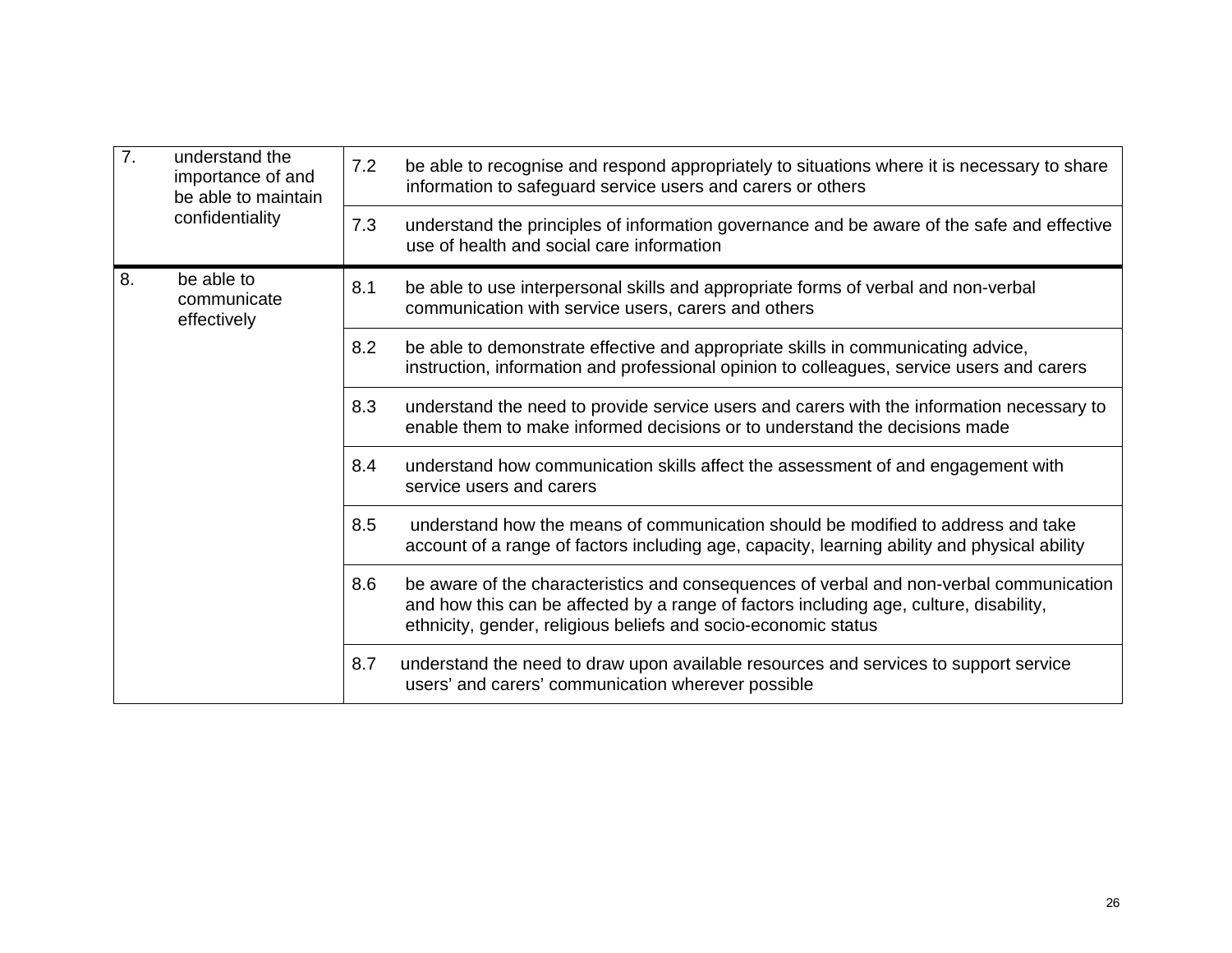|    |                                                 | 8.8  | be able to communicate in English to the standard equivalent to level 7 of the International<br>English Language Testing System, with no element below 6.5 <sup>2</sup>             |
|----|-------------------------------------------------|------|-------------------------------------------------------------------------------------------------------------------------------------------------------------------------------------|
|    |                                                 | 8.9  | be able to engage in inter-professional and inter-agency communication                                                                                                              |
|    |                                                 | 8.10 | be able to listen actively to service users and carers and others                                                                                                                   |
|    |                                                 | 8.11 | be able to prepare formal reports in line with applicable protocols and guidelines                                                                                                  |
|    |                                                 | 8.12 | be able to present reports in formal settings                                                                                                                                       |
| 9. | be able to work<br>appropriately with<br>others | 9.1  | understand the need to build and sustain professional relationships with service users,<br>carers and colleagues as both an autonomous practitioner and collaboratively with others |
|    |                                                 | 9.2  | be able to work with service users and carers to enable them to assess and make informed<br>decisions about their needs, circumstances, risks, preferred options and resources      |
|    |                                                 | 9.3  | be able to work with service users to promote individual growth, development and<br>independence and to assist them to understand and exercise their rights                         |
|    |                                                 | 9.4  | be able to support service users' and carers' rights to control their lives and make informed<br>choices about the services they receive                                            |
|    |                                                 | 9.5  | be able to support the development of networks, groups and communities to meet needs<br>and outcomes                                                                                |
|    |                                                 | 9.6  | be able to work in partnership with others, including service users and carers and those<br>working in other agencies and roles                                                     |

<sup>&</sup>lt;sup>2</sup> The International English Language Testing System (IELTS) tests competence in spoken and written English. Applicants who have qualified outside the UK, whose first language is not English and who are not nationals of a country with the European Economic Area (EEA) or Switzerland, have to provide evidence that they have reached the necessary standard. Please visit our website for more information.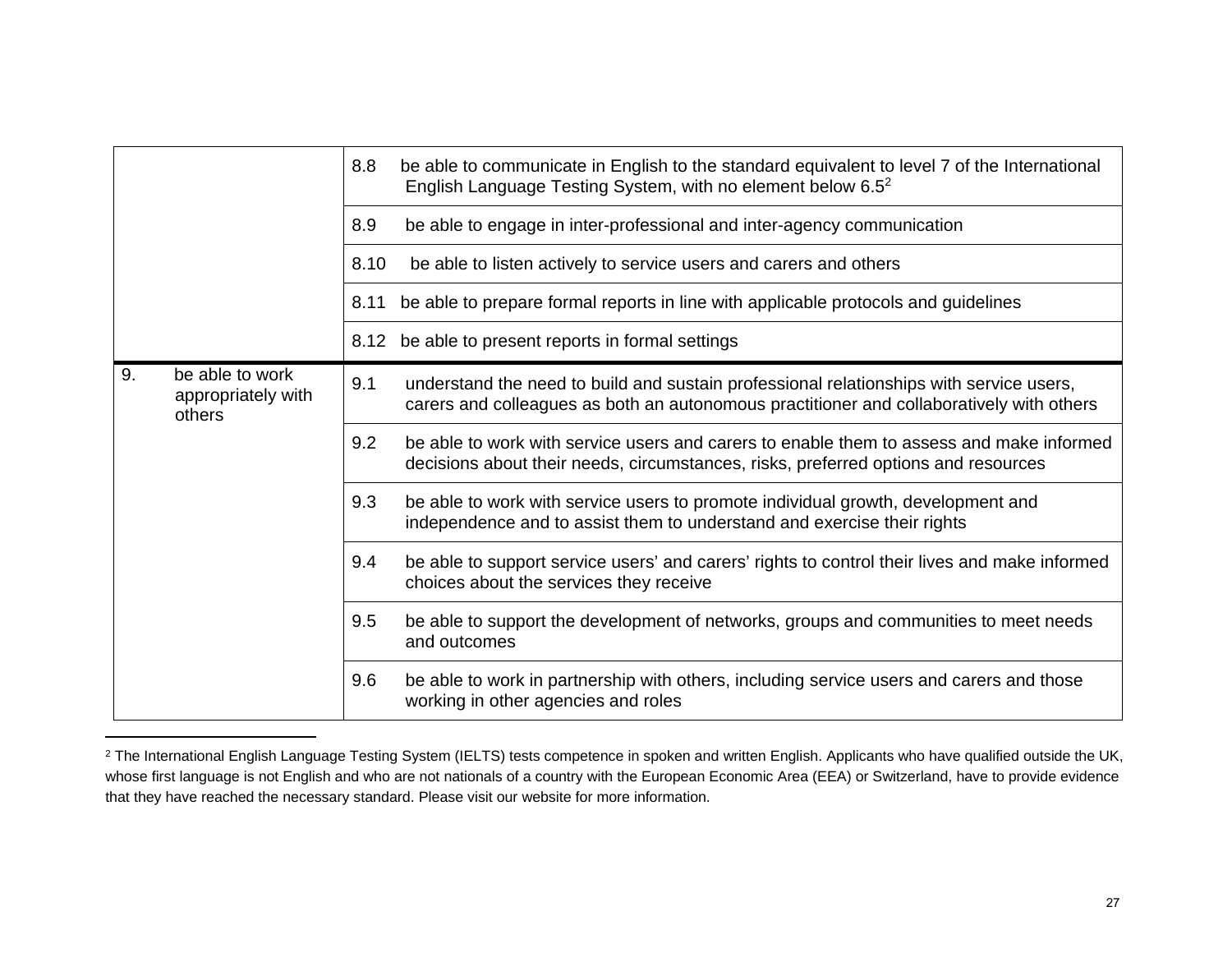|     |                                                 | 9.7  | be able to contribute effectively to work undertaken as part of a multi-disciplinary team                                                                          |
|-----|-------------------------------------------------|------|--------------------------------------------------------------------------------------------------------------------------------------------------------------------|
|     |                                                 | 9.8  | recognise the contribution that service users and carers' own resources and strengths can<br>bring to social work                                                  |
|     |                                                 | 9.9  | be able to identify and work with resistance to change and conflict                                                                                                |
|     |                                                 | 9.10 | be able to understand the emotional dynamics of interactions with service users and carers                                                                         |
| 10. | be able to maintain<br>records<br>appropriately | 10.1 | be able to keep accurate, comprehensive and comprehensible records in accordance with<br>applicable legislation, protocols and guidelines                          |
|     |                                                 | 10.2 | recognise the need to manage records and all other information in accordance with<br>applicable legislation, protocols and guidelines                              |
| 11. | be able to reflect on<br>and review practice    | 11.1 | understand the value of critical reflection on practice and the need to record the outcome of<br>such reflection appropriately                                     |
|     |                                                 | 11.2 | recognise the value of supervision, case reviews and other methods of reflection and<br>review                                                                     |
| 12. | be able to assure<br>the quality of their       | 12.1 | be able to use supervision to support and enhance the quality of their social work practice                                                                        |
|     | practice                                        | 12.2 | be able to contribute to processes designed to evaluate service and individual outcomes                                                                            |
|     |                                                 | 12.3 | be able to engage in evidence-informed practice, evaluate practice systematically and<br>participate in audit procedures                                           |
| 13. | understand the key<br>concepts of the           | 13.1 | understand the roles of other professions, practitioners and organisations in health, social<br>care, justice and in other settings where social work is practised |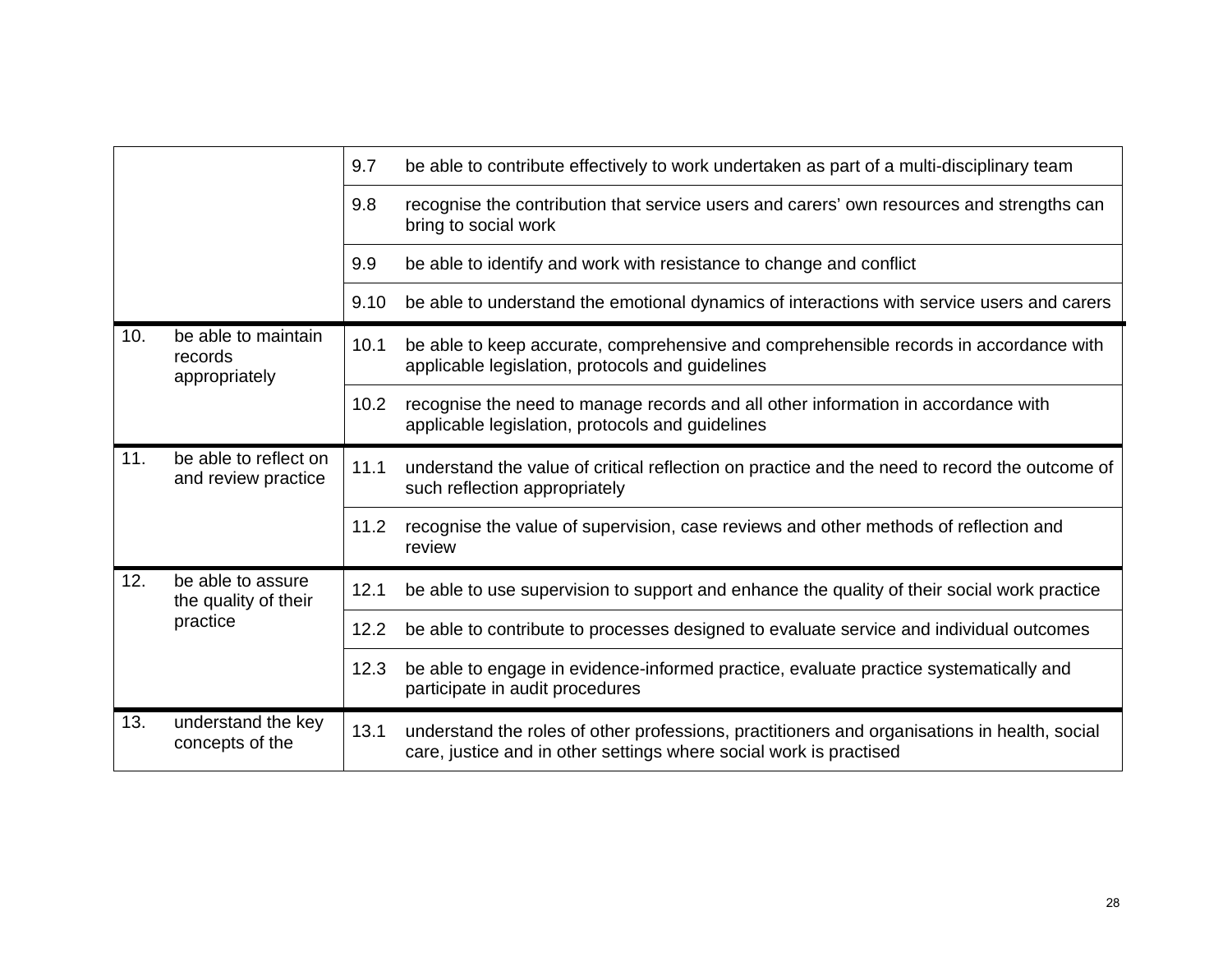|                                                                                                                                                                                                                                                                   | knowledge base<br>relevant to their<br>profession                               |                                                                                                                                                                                                                                                                                                                                                                                                                                                                                                                                                                                                                                                   | 13.2<br>be aware of the different social and organisational contexts and settings within which social<br>work operates                                     |
|-------------------------------------------------------------------------------------------------------------------------------------------------------------------------------------------------------------------------------------------------------------------|---------------------------------------------------------------------------------|---------------------------------------------------------------------------------------------------------------------------------------------------------------------------------------------------------------------------------------------------------------------------------------------------------------------------------------------------------------------------------------------------------------------------------------------------------------------------------------------------------------------------------------------------------------------------------------------------------------------------------------------------|------------------------------------------------------------------------------------------------------------------------------------------------------------|
|                                                                                                                                                                                                                                                                   |                                                                                 |                                                                                                                                                                                                                                                                                                                                                                                                                                                                                                                                                                                                                                                   | be aware of changes in demography and culture and their impact on social work                                                                              |
| 13.3<br>13.4 understand in relation to social work practice:<br>social work theory;<br>social work models and interventions;<br>the development and application of relevant law and social policy;<br>stages and transitions;<br>demand for social work services; |                                                                                 | the development of and application of social work and social work values;<br>human growth and development across the lifespan and the impact of key developmental<br>the impact of injustice, social inequalities, policies and other issues which affect the<br>the relevance of psychological, environmental, sociological and physiological perspectives<br>to understanding personal and social development and functioning;<br>concepts of participation, advocacy, co-production, involvement and empowerment; and<br>the relevance of sociological perspectives to understanding societal and structural<br>influences on human behaviour. |                                                                                                                                                            |
|                                                                                                                                                                                                                                                                   |                                                                                 |                                                                                                                                                                                                                                                                                                                                                                                                                                                                                                                                                                                                                                                   | 13.5 understand the concept of leadership and its application to practice                                                                                  |
| 14.                                                                                                                                                                                                                                                               | be able to draw on<br>appropriate<br>knowledge and skills<br>to inform practice | 14.1                                                                                                                                                                                                                                                                                                                                                                                                                                                                                                                                                                                                                                              | be able to gather, analyse, critically evaluate and use information and knowledge to make<br>recommendations or modify their practice                      |
|                                                                                                                                                                                                                                                                   |                                                                                 | 14.2                                                                                                                                                                                                                                                                                                                                                                                                                                                                                                                                                                                                                                              | be able to select and use appropriate assessment tools                                                                                                     |
|                                                                                                                                                                                                                                                                   |                                                                                 | 14.3                                                                                                                                                                                                                                                                                                                                                                                                                                                                                                                                                                                                                                              | be able to prepare, implement, review, evaluate, revise and conclude plans to meet needs<br>and circumstances in conjunction with service users and carers |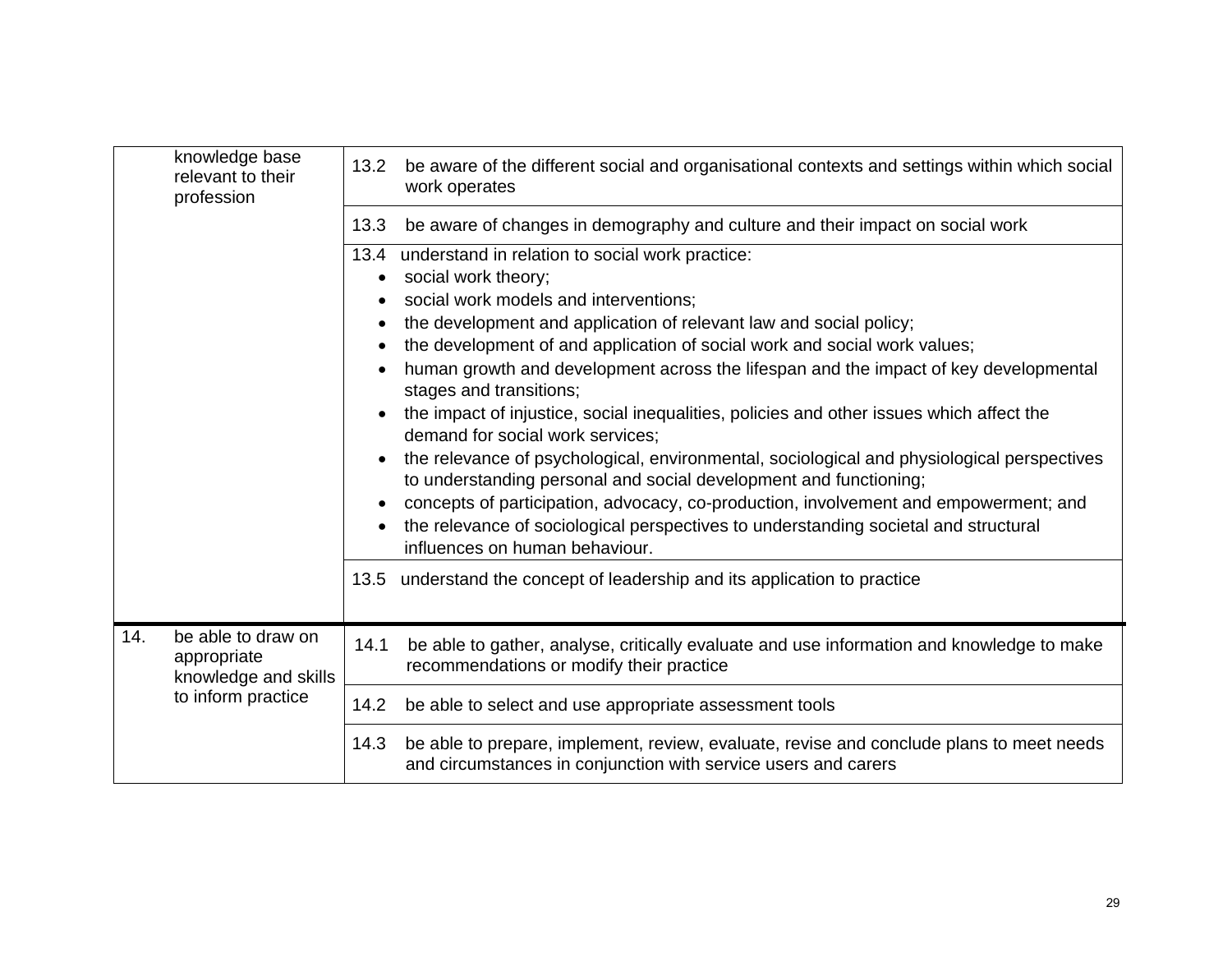|                                                           | 14.4 | be able to use social work methods, theories and models to identify actions to achieve<br>change and development and improve life opportunities                                                               |
|-----------------------------------------------------------|------|---------------------------------------------------------------------------------------------------------------------------------------------------------------------------------------------------------------|
|                                                           | 14.5 | be aware of a range of research methodologies                                                                                                                                                                 |
|                                                           | 14.6 | recognise the value of research and analysis and be able to evaluate such evidence to<br>inform their own practice                                                                                            |
|                                                           |      | 14.7 be able to use research, reasoning and problem solving skills to determine appropriate<br>actions                                                                                                        |
|                                                           | 14.8 | be able to demonstrate a level of skill in the use of information technology appropriate to<br>their practice                                                                                                 |
|                                                           | 14.9 | be able to change their practice as needed to take account of new developments or<br>changing contexts                                                                                                        |
| 15.<br>be able understand<br>the need to<br>establish and | 15.1 | understand the need to maintain the safety of service users, carers and colleagues                                                                                                                            |
| maintain a safe<br>practice<br>environment                | 15.2 | be aware of applicable health and safety legislation and any relevant safety policies and<br>procedures in force at the workplace, such as incident reporting, and be able to act in<br>accordance with these |
|                                                           | 15.3 | be able to work safely in challenging environments, including being able to take<br>appropriate actions to manage environmental risk                                                                          |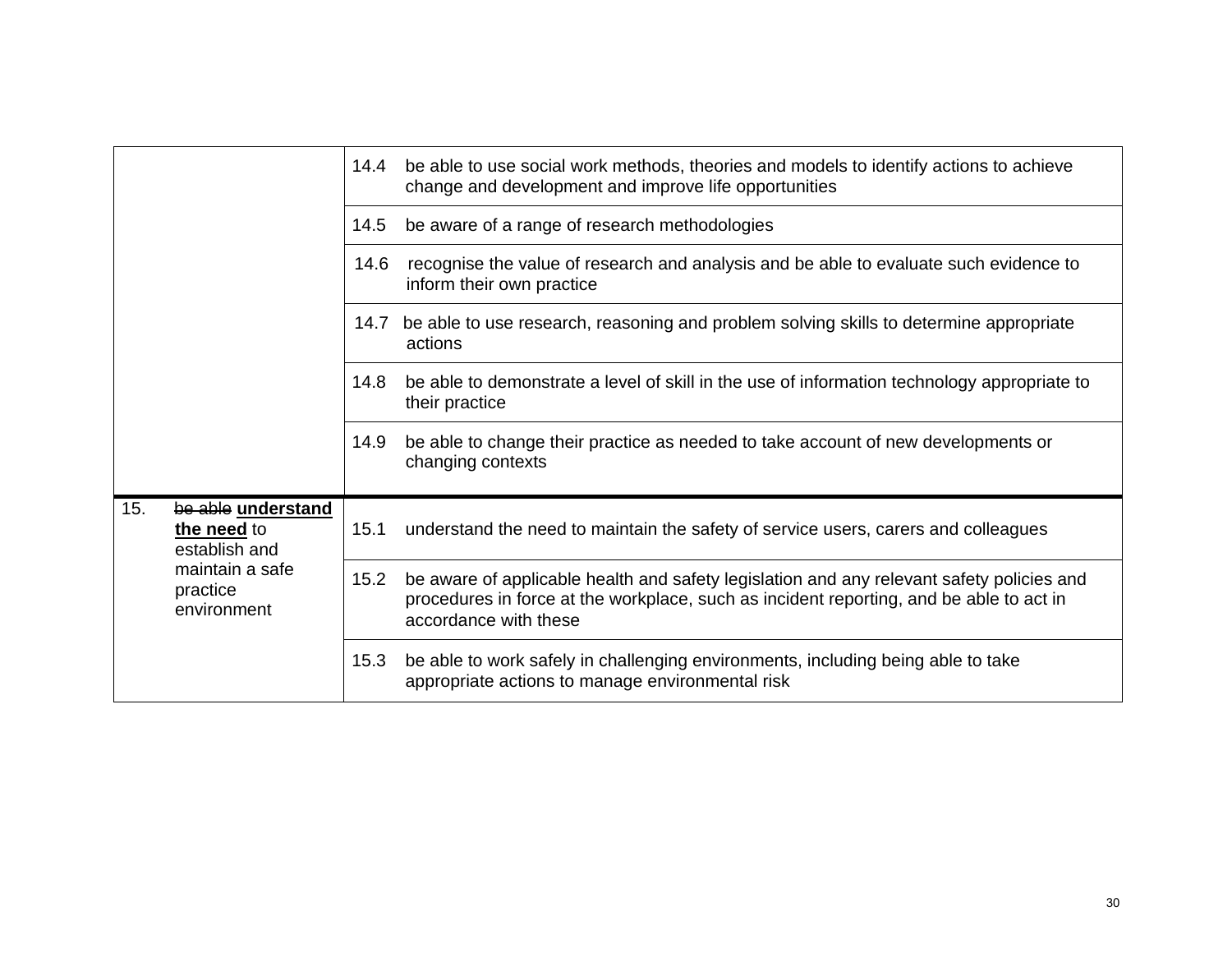# **Appendix 2: Suggested additional standards**

| No. | <b>Standard</b>                                                                    | <b>Suggested additional standards</b>                                                                                                                                                                                                                                                                                                                                                                                                                   |
|-----|------------------------------------------------------------------------------------|---------------------------------------------------------------------------------------------------------------------------------------------------------------------------------------------------------------------------------------------------------------------------------------------------------------------------------------------------------------------------------------------------------------------------------------------------------|
| 1.  | be able to practise safely and<br>effectively within their scope of practice       | A few respondents suggested additional standards or areas of further<br>consideration under this standard. One respondent sought an additional<br>standard that explicitly outlined the requirements for social workers in England to<br>demonstrate 'self and diary organisation'.                                                                                                                                                                     |
|     |                                                                                    | A few respondents suggested additional standards around risk, assessment and<br>appropriate action. These included:<br>to be able to recognise and report dangerous, abusive, exploitative<br>$\bullet$<br>behaviour in practice;<br>stronger emphasis on mental capacity, robust evidence based<br>assessments and support that focusses on the least restrictive alternative;<br>and<br>management of risk, knowledge and risk assessment frameworks. |
| 2.  | be able to practise within the legal and<br>ethical boundaries of their profession | Two respondents suggested additional standards under this standard. One<br>respondent sought further standards in relation to resilience and professional<br>boundaries. Another respondent suggested the following additional standard:<br>developing the independence and resilience of service users and family<br>$\bullet$<br>carers as per the Care Act duty "reduce, delay and prevent"                                                          |
| 3.  | be able to maintain fitness to practise                                            | One respondent suggested the inclusion of an additional standard under this<br>standard:<br>to be vigilant and assertive in reporting unsafe situations related to<br>workloads, the behaviour of colleagues or the policy environment.                                                                                                                                                                                                                 |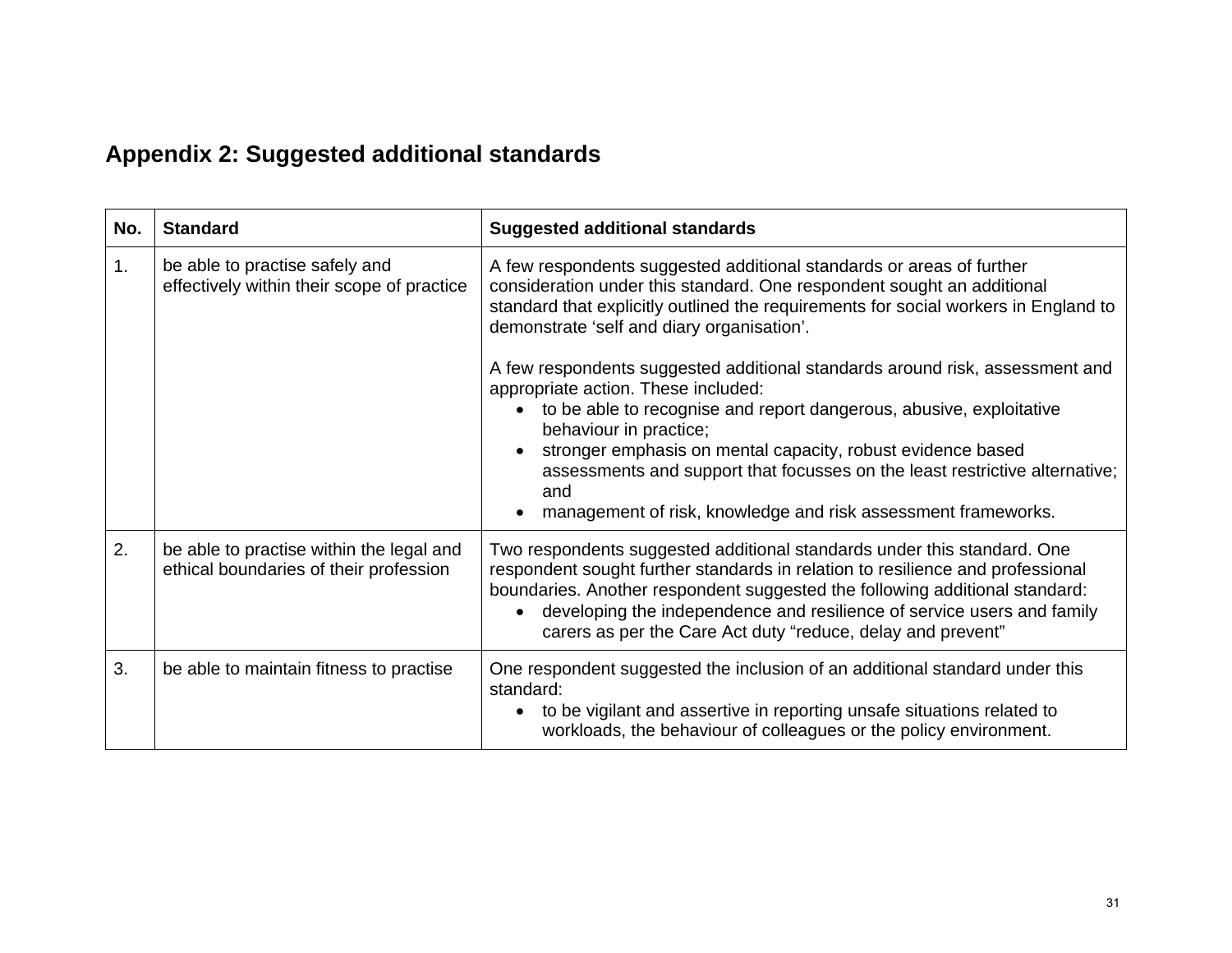| 4. | be able to practise as an autonomous<br>professional, exercising their own<br>professional judgement | One respondent sought an additional standard under this standard that<br>specifically referenced assessment for permanence. They were concerned that<br>social workers need to start assessing for permanence from the first referral, in<br>order to have a better chance of identifying the appropriate recommendation as<br>early as possible.                                                                                                                                                  |
|----|------------------------------------------------------------------------------------------------------|----------------------------------------------------------------------------------------------------------------------------------------------------------------------------------------------------------------------------------------------------------------------------------------------------------------------------------------------------------------------------------------------------------------------------------------------------------------------------------------------------|
| 5. | be aware of the impact of culture,<br>equality, and diversity on practice                            |                                                                                                                                                                                                                                                                                                                                                                                                                                                                                                    |
| 6. | be able to practise in a non-<br>discriminatory manner                                               |                                                                                                                                                                                                                                                                                                                                                                                                                                                                                                    |
| 7. | Understand the importance of and be<br>able to maintain confidentiality                              | One respondent suggested an additional standard under this standard:<br>to recognise the role of social media and use this in accordance with<br>$\bullet$<br>agency policy to protect service users and carers.                                                                                                                                                                                                                                                                                   |
| 8. | be able to communicate effectively                                                                   | One respondent suggested two additional standards under this standard:<br>to uphold and promote the roles, function and values of social work when<br>working in a multidisciplinary context; and<br>supporting service users and carers to connect with appropriate resources<br>and support to meet identified outcomes.                                                                                                                                                                         |
| 9. | be able to work appropriately with<br>others                                                         | A number of respondents suggested additional standards or areas of further<br>consideration under this standard. One respondent sought the inclusion of a<br>standard that specifically referenced the co-ordinating role that social workers<br>are required to undertake, for example allocation of response.<br>A few respondents suggested additional standards. These included:<br>ability to analyse a range of information, draw cogent conclusions and<br>make persuasive recommendations; |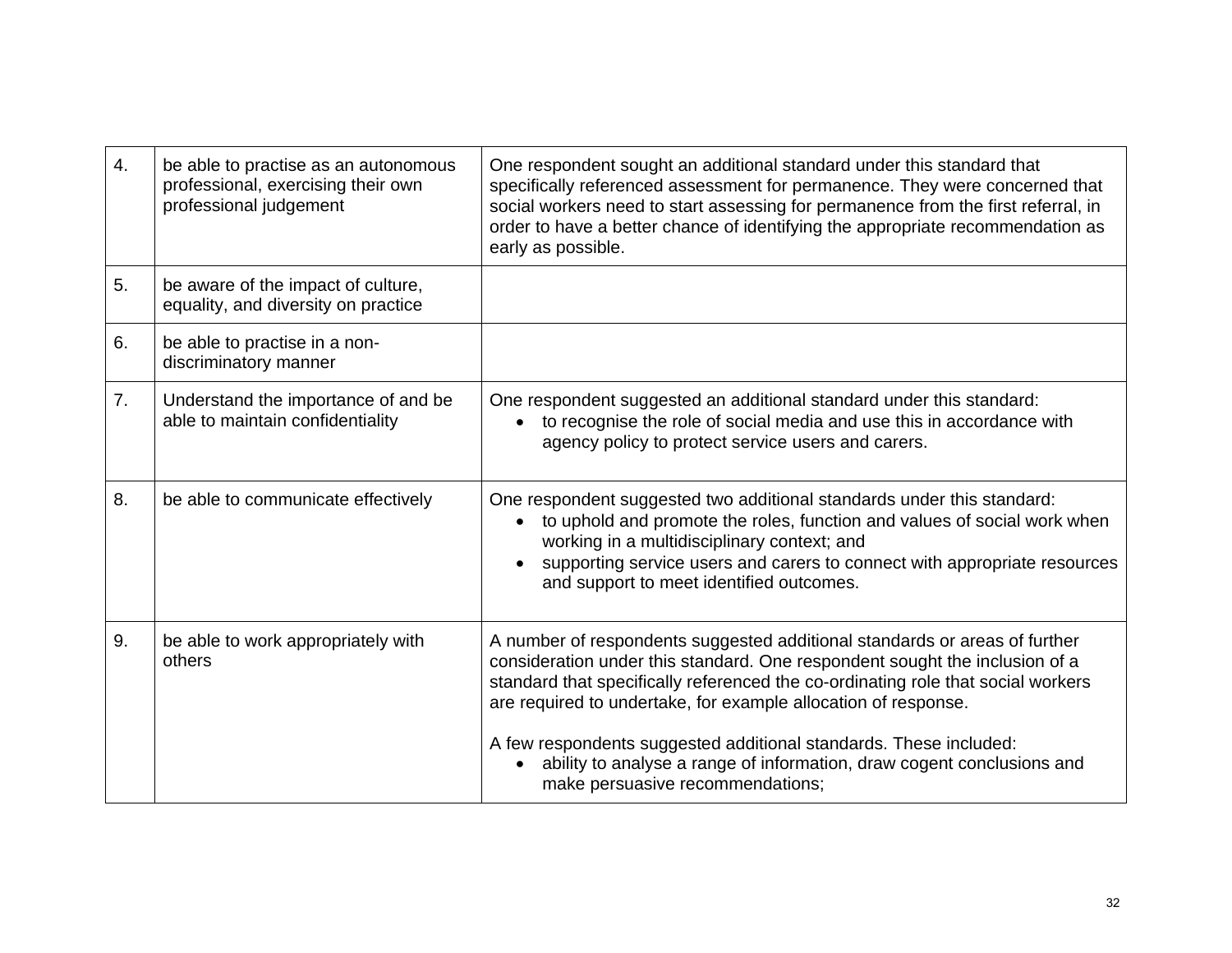|     |                                                                                      | to go outside of the social work profession and to honour and respect<br>other professions;<br>understand and engage with communities to enhance community assets;<br>and<br>be able to appropriately challenge the views and recommendations of<br>colleagues, other professionals and service users and carers.                                                                                       |
|-----|--------------------------------------------------------------------------------------|---------------------------------------------------------------------------------------------------------------------------------------------------------------------------------------------------------------------------------------------------------------------------------------------------------------------------------------------------------------------------------------------------------|
| 10. | be able to maintain records<br>appropriately                                         | One respondent sought the inclusion of a standard that specifically referenced<br>the requirements for good English and clearly recorded responses for decisions.                                                                                                                                                                                                                                       |
| 11. | be able to reflect on and review practice                                            | Two respondents suggested additional standards under this standard. One<br>respondent sought the inclusion of a standard that specifically referenced<br>observation to support critical reflection. Another respondent suggested the<br>following additional standard:<br>be able to apply reflection models to reflect on practice, knowledge and<br>values and different perspectives.               |
| 12. | be able to assure the quality of their<br>practice                                   | Two respondents suggested additional standards under this standard. One<br>respondent sought the inclusion of a standard that specifically referenced<br>reflective supervision. Another respondent suggested the following additional<br>standard:<br>contribute to the continued improvement of social work practice, services,<br>$\bullet$<br>policies and procedures within your area of practice. |
| 13. | understand the key concepts of the<br>knowledge base relevant to their<br>profession | Two respondents suggested additional standards under this standard. These<br>included:<br>requirements for theoretical knowledge to use as baseline for reasoning<br>$\bullet$<br>and decision-making that encompass the current learning about human<br>development, cognitive functioning and social functioning; and                                                                                 |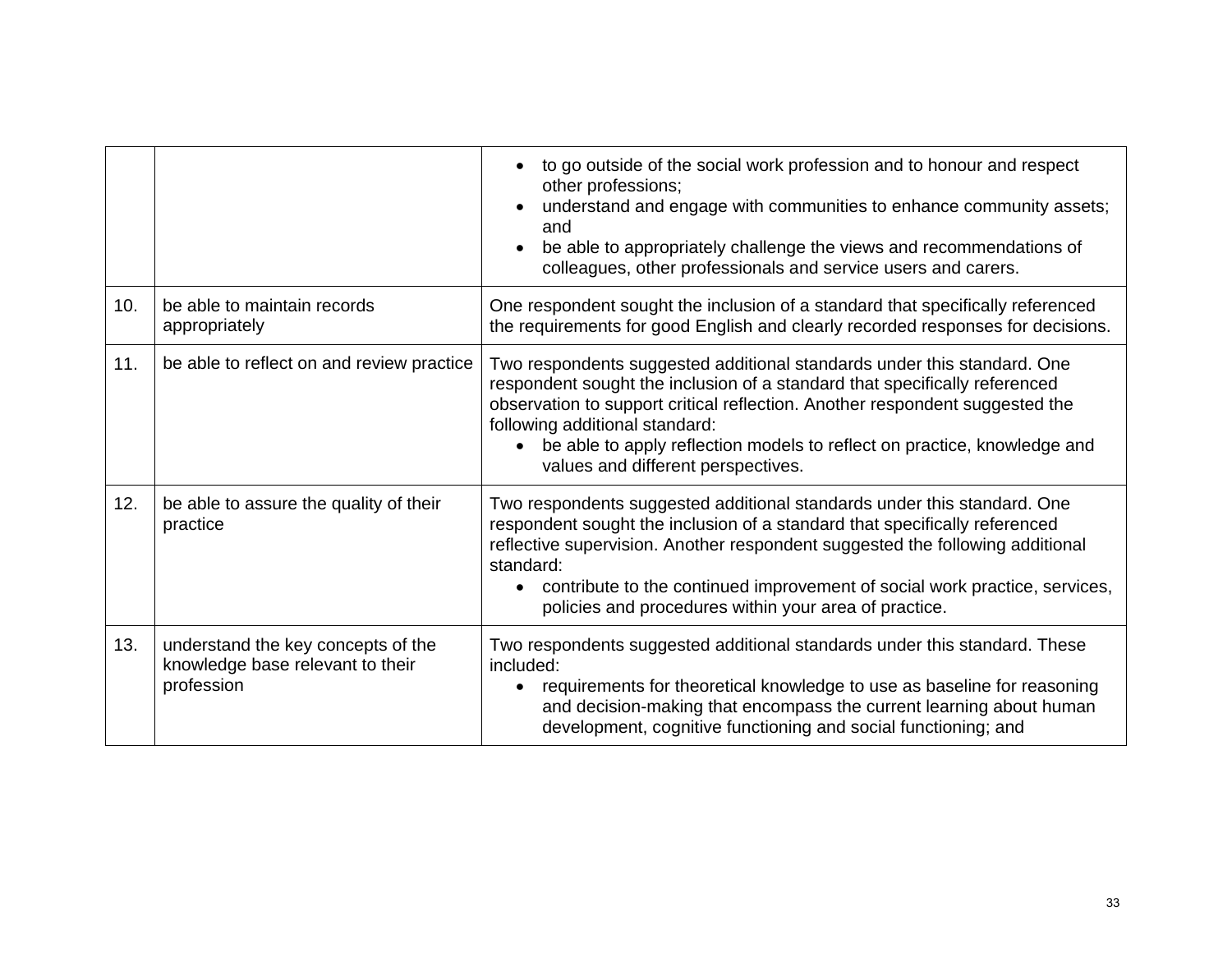|     |                                                                              | to fully understand all of the laws, regulations and statutory guidance<br>which apply to your specialist work, and maintain up to date knowledge<br>after qualifying through CPD.                                                |
|-----|------------------------------------------------------------------------------|-----------------------------------------------------------------------------------------------------------------------------------------------------------------------------------------------------------------------------------|
| 14. | be able to draw on appropriate<br>knowledge and skills to inform practice    | One respondent sought the inclusion of an additional standard under this<br>standard:<br>disengaging in a planned manner, providing service users and other<br>agencies with information on the closure of continuity of support. |
| 15. | understand the need to establish and<br>maintain a safe practice environment |                                                                                                                                                                                                                                   |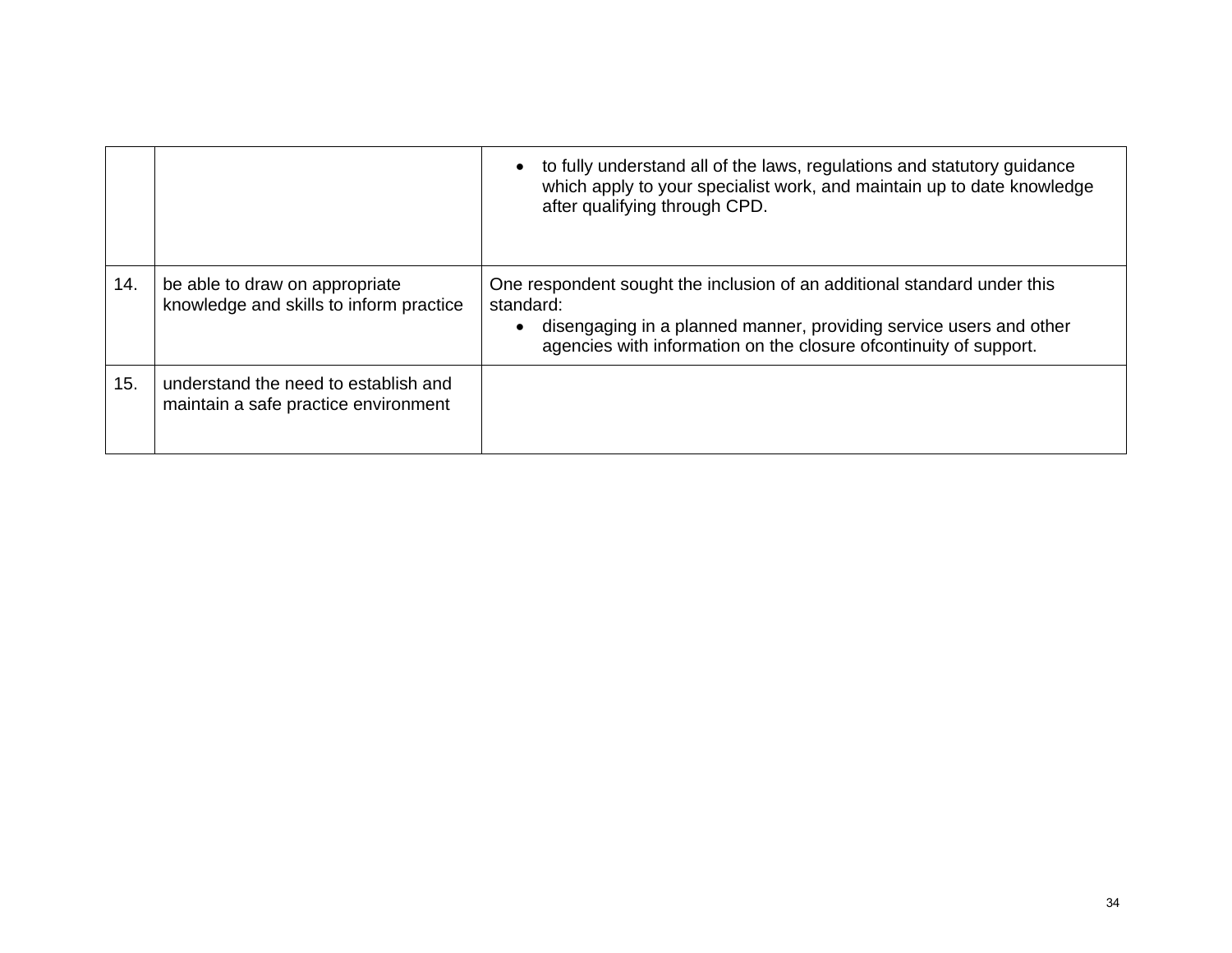## **Appendix 3: Detailed comments on the draft standards**

Respondents' proposed deletions are indicated in the text by strikethrough whilst additions are shown in **bold.** 

This section does not include comments received about the generic standards, as they were not within the scope of the consultation.

| <b>Profession-specific standards</b> |                                                                                                                     | <b>Comments</b>                                                                                                                                                                                                                                                                                         |
|--------------------------------------|---------------------------------------------------------------------------------------------------------------------|---------------------------------------------------------------------------------------------------------------------------------------------------------------------------------------------------------------------------------------------------------------------------------------------------------|
|                                      | to be able to practise safely and<br>effectively within their scope of<br>practice                                  |                                                                                                                                                                                                                                                                                                         |
| 1.1                                  | know the limits of their practice and when<br>to seek advice or refer to another<br>professional                    |                                                                                                                                                                                                                                                                                                         |
| 1.2                                  | recognise the need to manage their own<br>workload and resources effectively and<br>be able to practise accordingly | Two respondents commented on this standard. One respondent<br>commented that newly qualified social workers need to be prepared for the<br>pace and challenges of social work during their placements. Another<br>respondent suggested alternative wording for this standard:                           |
|                                      |                                                                                                                     | recognise the need be able to effectively manage their own<br>$\bullet$<br>workload to include challenging quantity during supervision or<br>other available forums and to also be able to manage and<br>resources, including a lack of. In doing so effectively and be able<br>to practise accordingly |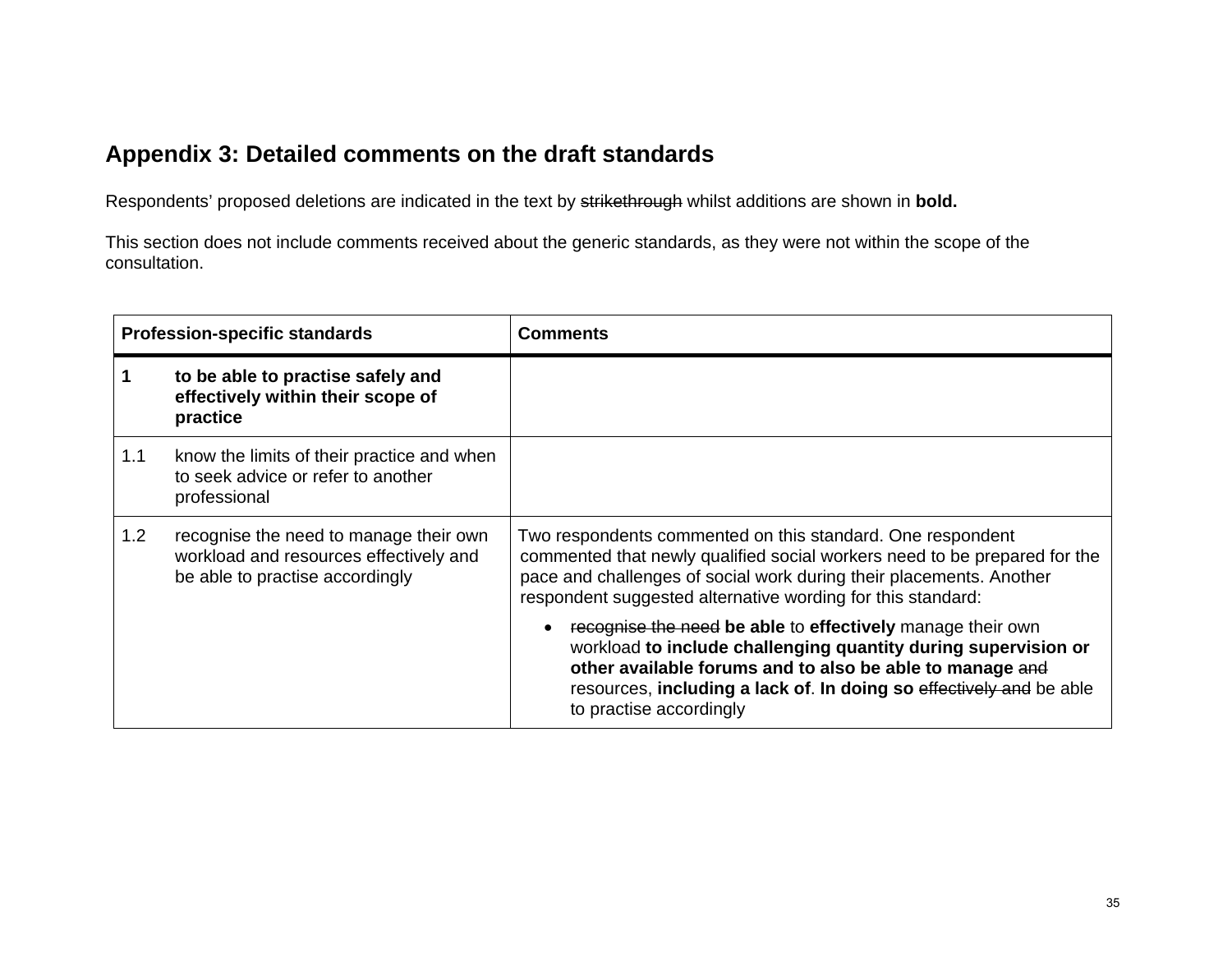| 1.3 | be able to undertake assessments of risk,<br>need and capacity and respond<br>appropriately                                                                           | One respondent sought further clarity on the term 'capacity'. Specifically<br>they were unclear whether the reference to 'capacity' in this standard was<br>in the context of a person having 'mental capacity' (Mental Capacity Act<br>2005) or general capacity (physical capacity).                                        |
|-----|-----------------------------------------------------------------------------------------------------------------------------------------------------------------------|-------------------------------------------------------------------------------------------------------------------------------------------------------------------------------------------------------------------------------------------------------------------------------------------------------------------------------|
| 1.4 | be able to recognise and respond<br>appropriately to unexpected situations<br>and manage uncertainty                                                                  |                                                                                                                                                                                                                                                                                                                               |
| 1.5 | be able to recognise signs of harm, abuse<br>and neglect and know how to respond<br>appropriately, including recognising<br>situations which require immediate action | A few respondents commented on this standard. One respondent<br>expressed concern that, unless gaps in knowledge are identified, social<br>workers are at risk of not meeting this standard. Another respondent<br>suggested that reference to intervention underpinned by legislation may<br>help expand this standard.      |
|     |                                                                                                                                                                       | A further respondent expressed concern that a social worker might be<br>penalised if they have recognised a potential harm, have taken advice but<br>no action is subsequently taken. This respondent also felt that the wording<br>was ambiguous and does not make it clear if 'recognising' is the same as<br>'responding'. |
|     |                                                                                                                                                                       | One respondent suggested alternative wording for this standard:                                                                                                                                                                                                                                                               |
|     |                                                                                                                                                                       | be able to recognise signs of harm, abuse and neglect and know<br>how to respond appropriately, including recognising situations which<br>require immediate action where intervention is required in<br>accordance with the legislative timeframes                                                                            |
| 2   | be able to practise within the legal and<br>ethical boundaries of their profession                                                                                    |                                                                                                                                                                                                                                                                                                                               |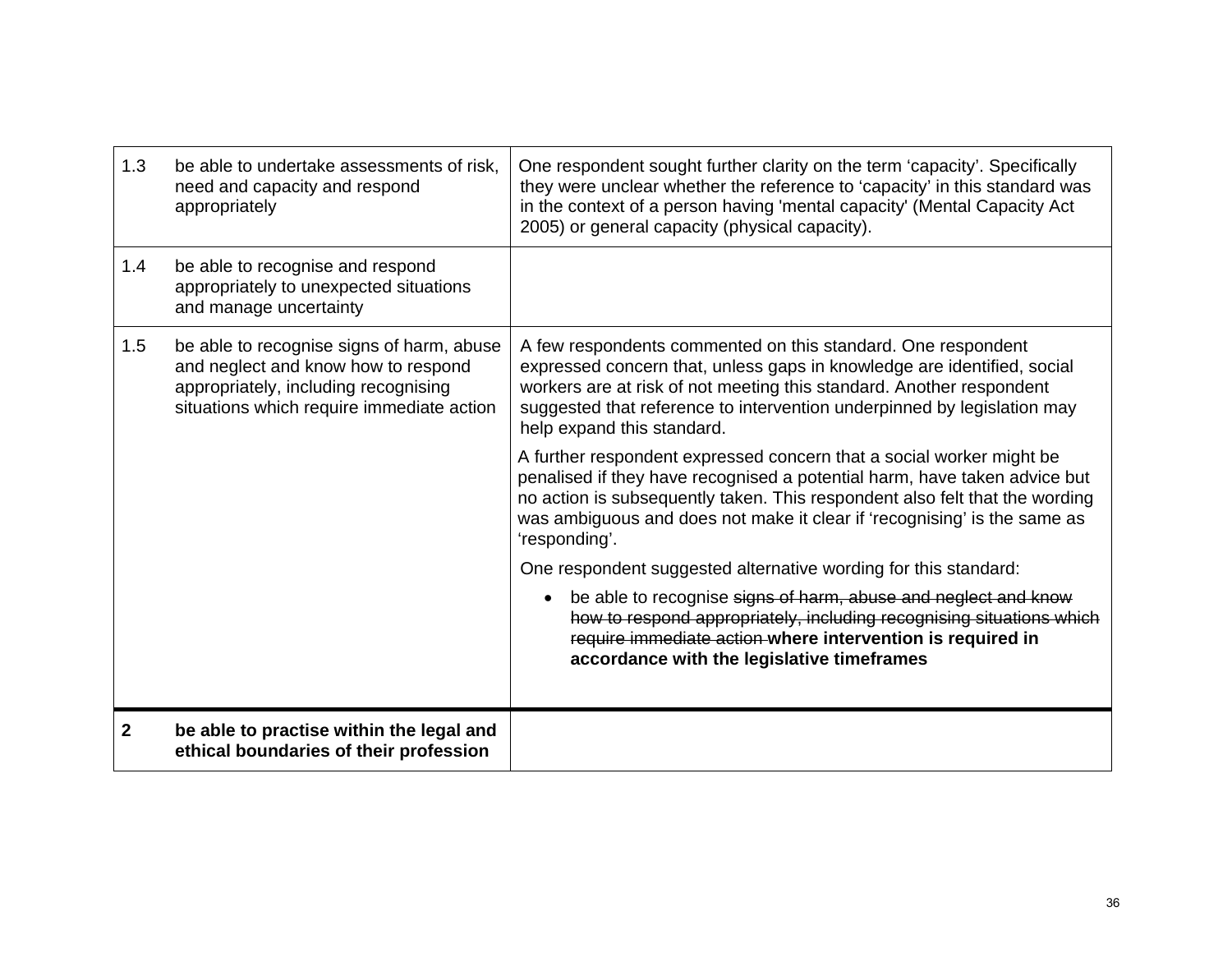| 2.1 | understand current legislation applicable<br>to social work with adults, children, young<br>people and families                          | Three respondents commented on this standard. Two respondents<br>commented that it was unrealistic and unnecessary for social workers to<br>understand legislation in all areas. It was suggested that social workers<br>should be required to understand legislation relevant to their current role<br>only.                                                                                                       |
|-----|------------------------------------------------------------------------------------------------------------------------------------------|---------------------------------------------------------------------------------------------------------------------------------------------------------------------------------------------------------------------------------------------------------------------------------------------------------------------------------------------------------------------------------------------------------------------|
|     |                                                                                                                                          | One respondent made two suggestions for alternative wording for this<br>standard:                                                                                                                                                                                                                                                                                                                                   |
|     |                                                                                                                                          | understand current legislation applicable to social work with adults,<br>$\bullet$<br>children, young people and families and be able to apply<br>legislation effectively to practice; and<br>understand current legislation applicable to social work with adults,<br>children, young people and families and be able to explain how<br>legislation applies to practice.                                           |
| 2.2 | understand the need to promote the best<br>interests of service users at all times                                                       | One respondent suggested alternative wording for this standard:<br>understand the need be able to promote the best interests of<br>service users at all times and carers                                                                                                                                                                                                                                            |
| 2.3 | understand the need to protect,<br>safeguard, promote and prioritise the<br>wellbeing of children, young people and<br>vulnerable adults | Two respondents suggested changes to this standard:<br>understand the need to protect, safeguard, promote and prioritise<br>$\bullet$<br>the wellbeing of children, young people and vulnerable adults adults<br>of risk; and<br>understand the need be able, as far as possible, to protect and<br>$\bullet$<br>safeguard, promote and prioritise the wellbeing of children, young<br>people and vulnerable adults |
|     |                                                                                                                                          | The first respondent commented that their suggested wording was more in<br>line with terminology used in safeguarding practice.                                                                                                                                                                                                                                                                                     |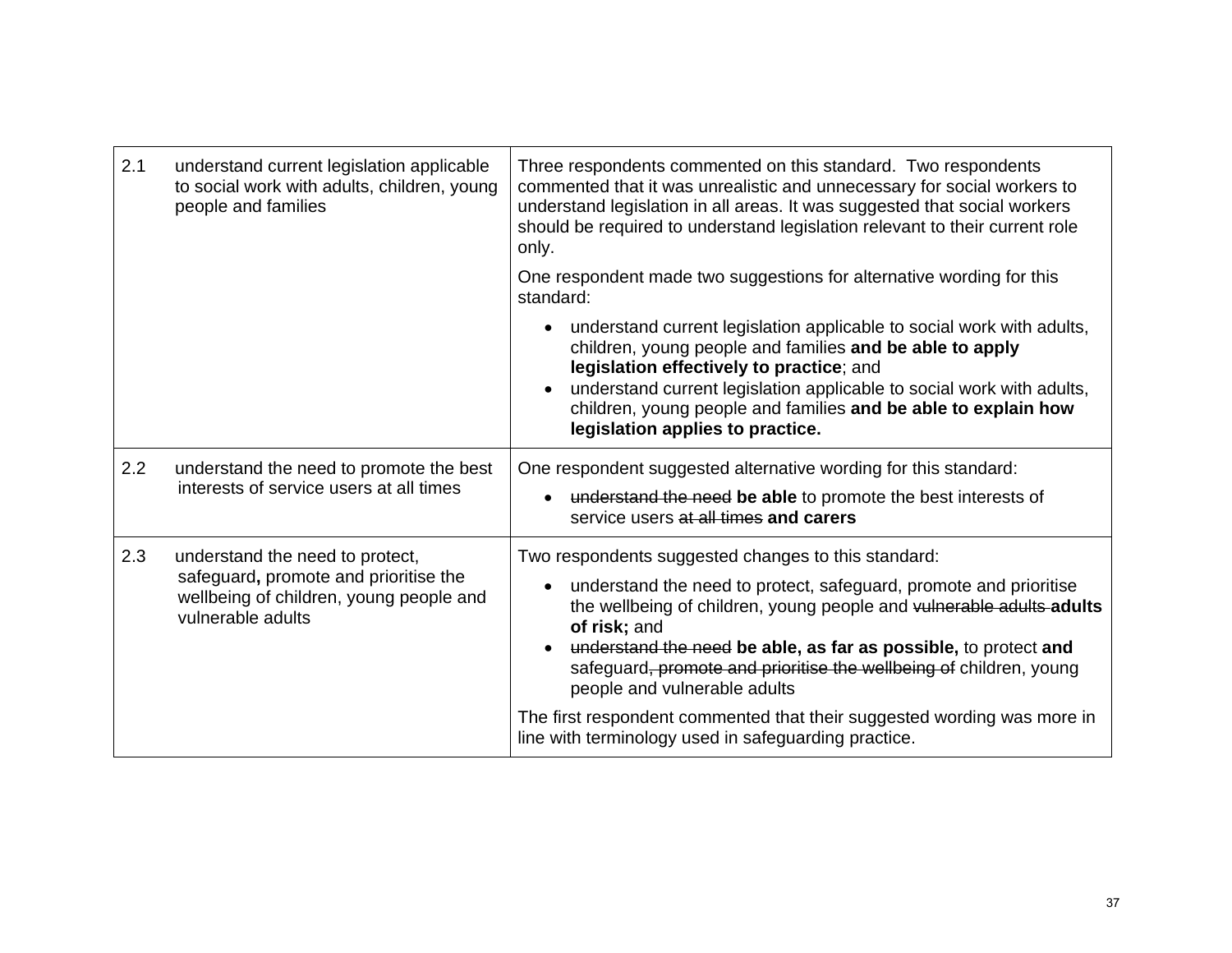| 2.4 | understand, and be able to address,<br>practices which present a risk to or from<br>service users or others                           | One respondent suggested amending this standard to the following<br>wording to make it more achievable:                                            |
|-----|---------------------------------------------------------------------------------------------------------------------------------------|----------------------------------------------------------------------------------------------------------------------------------------------------|
|     |                                                                                                                                       | be able to understand and be able the need to address practices<br>$\bullet$<br>which present a risk to or from service users or others            |
|     |                                                                                                                                       | This respondent felt that their suggested wording should be sufficient, or,<br>the standard should rest on the employer.                           |
| 2.5 | be able to manage and weigh up<br>competing or conflicting values or                                                                  | One respondent suggested reordering the wording in this standard to the<br>following:                                                              |
|     | interests to make reasoned professional<br>judgements                                                                                 | be able to manage and weigh up and manage competing or<br>$\bullet$<br>conflicting values or interests to make reasoned professional<br>judgements |
| 2.6 | be able to exercise authority as a social<br>worker within the appropriate legal and<br>ethical frameworks and boundaries             | One respondent commented that this standard should reference human<br>rights                                                                       |
| 2.7 | understand the need to respect and so far<br>as possible uphold, the rights, dignity,<br>values and autonomy of every service<br>user | Two respondents commented that this standard should reference human<br>rights                                                                      |
| 2.8 | recognise that relationships with service<br>users and carers should be based on                                                      | One respondent suggested the following alternative wording for this<br>standard:                                                                   |
|     | respect and honesty                                                                                                                   | recognise that relationships with service users and carers should be<br>$\bullet$<br>based on respect, and honesty and dignity                     |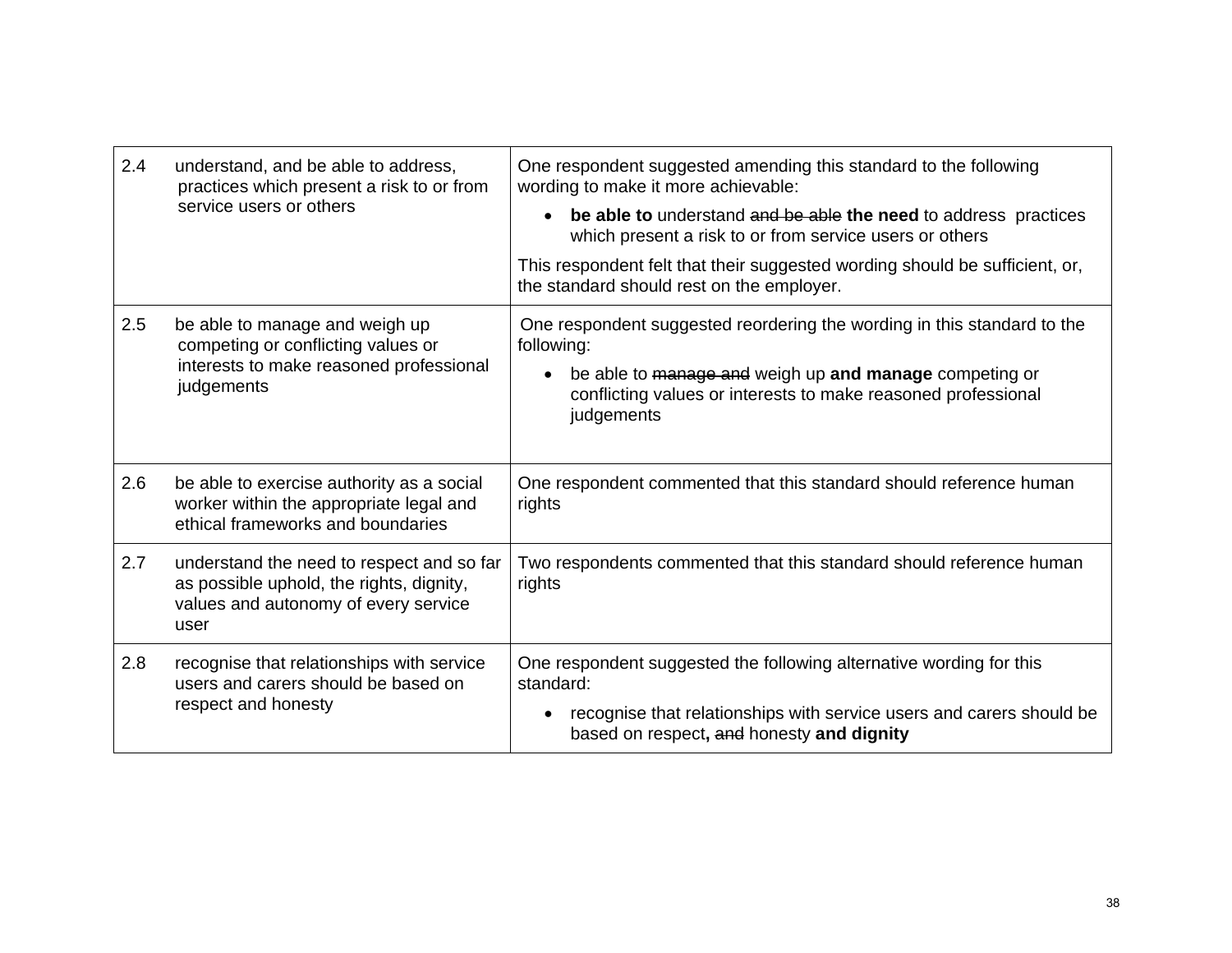| 2.9          | recognise the power dynamics in<br>relationships with service users and be<br>able to manage those dynamics<br>appropriately | One respondent commented that this standard could be made more<br>specific.                                                                                                                                                            |
|--------------|------------------------------------------------------------------------------------------------------------------------------|----------------------------------------------------------------------------------------------------------------------------------------------------------------------------------------------------------------------------------------|
| 2.10         | understand what is required of them by<br>the Health and Care Professions Council                                            |                                                                                                                                                                                                                                        |
| $\mathbf{3}$ | be able to maintain fitness to practise                                                                                      | One respondent commented that the standards in this section are too<br>longwinded and suggested that sentences should be shortened.                                                                                                    |
| 3.1          | understand the need to maintain high<br>standards of personal and professional<br>conduct                                    |                                                                                                                                                                                                                                        |
| 3.2          | understand the importance of maintaining<br>their own health and wellbeing                                                   |                                                                                                                                                                                                                                        |
| 3.3          | understand both the need to keep skills<br>and knowledge up-to-date and the<br>importance of career-long learning            |                                                                                                                                                                                                                                        |
| 3.4          | be able to establish and maintain<br>personal and professional boundaries                                                    |                                                                                                                                                                                                                                        |
| 3.5          | be able to manage the physical and<br>emotional impact of their practice                                                     | Two respondents suggested alternative wording for this standard to reflect<br>current workloads and available resources:                                                                                                               |
|              |                                                                                                                              | be able take responsible steps to manage the physical and<br>emotional impact of their practice<br>be able to manage the physical and emotional impact of their<br>$\bullet$<br>practice or identify when further support is required. |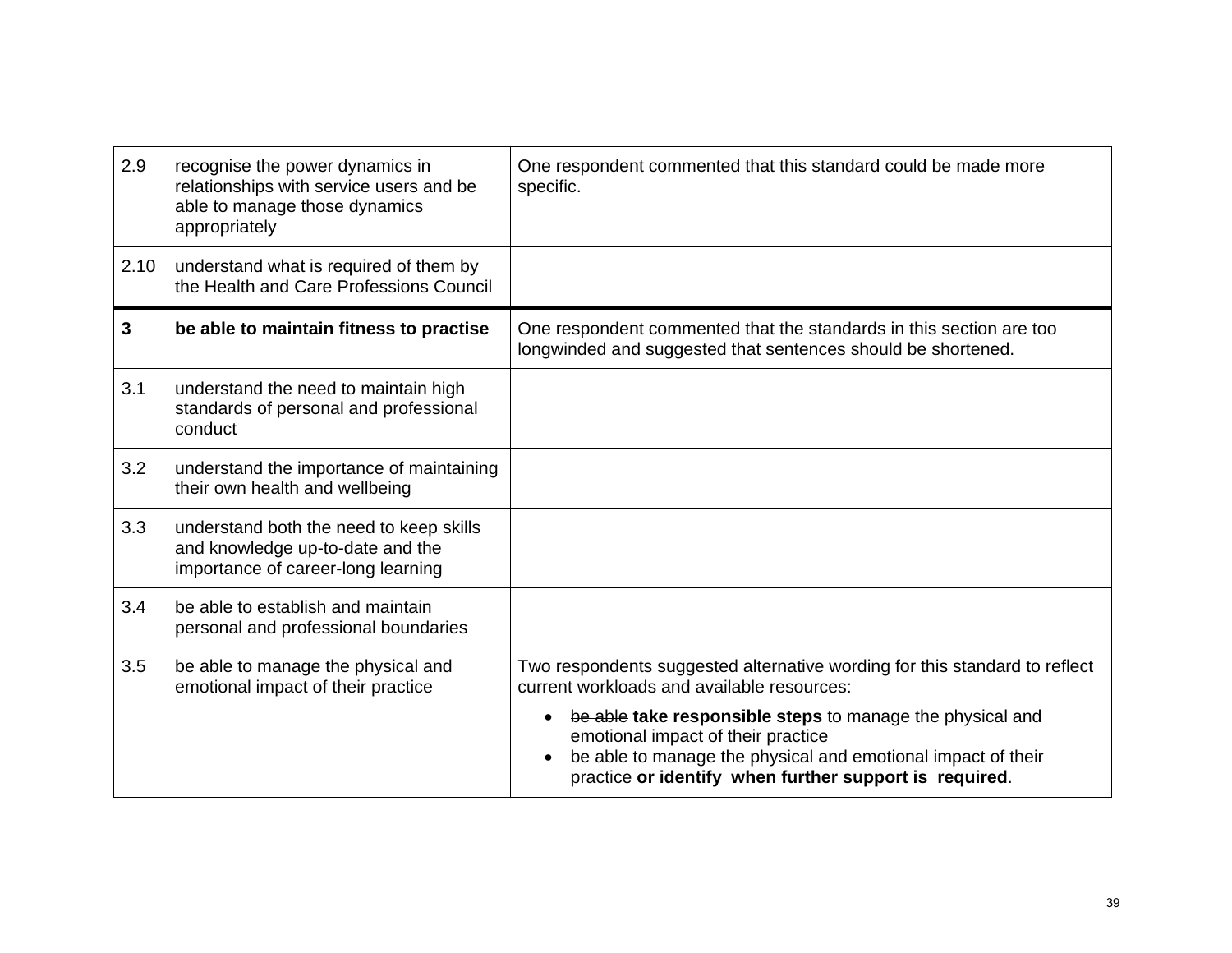| 3.6 | be able to identify and apply strategies to<br>build professional resilience | A number of respondents commented on this standard. The majority of<br>these respondents sought additional or amended wording to alleviate some<br>of the responsibility placed on the social worker as opposed to the<br>employer. Other respondents sought removal of the standard altogether.<br>Particular concerns raised were:                                                                                                                                                                               |
|-----|------------------------------------------------------------------------------|--------------------------------------------------------------------------------------------------------------------------------------------------------------------------------------------------------------------------------------------------------------------------------------------------------------------------------------------------------------------------------------------------------------------------------------------------------------------------------------------------------------------|
|     |                                                                              | it places the emphasis on workers rather than organisations to<br>develop strategies to safely undertake the tasks associated with a<br>social work role;<br>it could be interpreted as the social worker's responsibility to<br>$\bullet$<br>manage all stress and pressures of work regardless of support<br>available; and<br>it can become a loophole for managers/organisations to overload<br>social workers and then blame them for not building resilience<br>strategies if they 'fold under the pressure' |
|     |                                                                              | Four respondents commented that this standard was too vague and further<br>clarity was required. One of these respondents suggested that it could be<br>combined with 3.5. Another respondent suggested that the HCPC should<br>publish guidance around professional resilience and what would actually<br>qualify as such a strategy.                                                                                                                                                                             |
|     |                                                                              | Two respondents suggested strengthening the standard with the following<br>alternative wording:                                                                                                                                                                                                                                                                                                                                                                                                                    |
|     |                                                                              | be able to identify strategies to build professional resilience and<br>support the resilience of people and their communities; and<br>be able to identify and put into practice strategies to build<br>professional resilience                                                                                                                                                                                                                                                                                     |
|     |                                                                              | Two respondents suggested making reference to contexts and situations<br>where resilience might be required. For example, organisational change.                                                                                                                                                                                                                                                                                                                                                                   |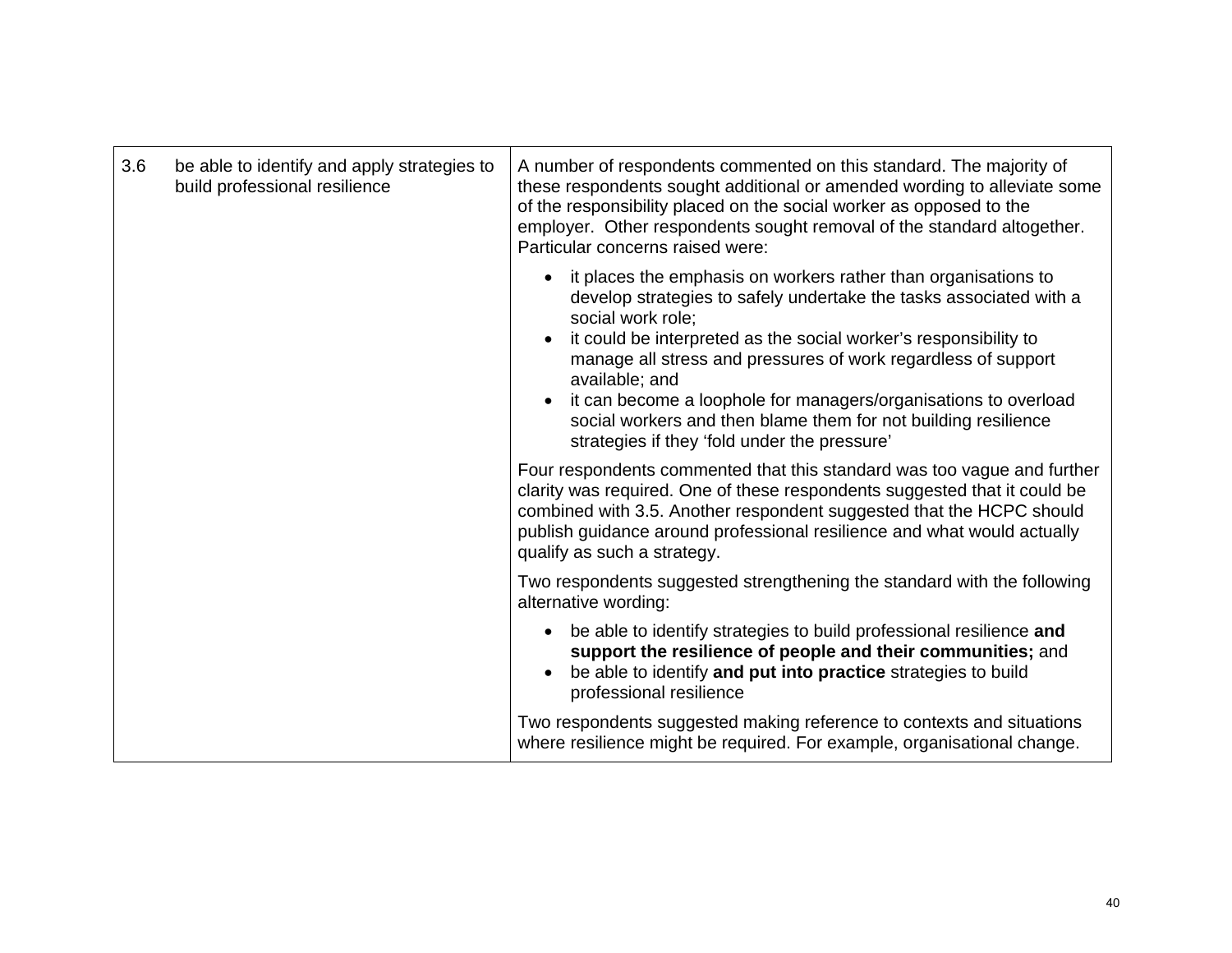| 4   | be able to practise as an autonomous<br>professional, exercising their own<br>professional judgement                                                         | One respondent suggested that this section of the standards should be<br>condensed. Specifically they suggested that standards 4.3, 4.4 and 4.5<br>could be combined. They also suggested shorter sentences should be<br>used throughout the standards in this section. |
|-----|--------------------------------------------------------------------------------------------------------------------------------------------------------------|-------------------------------------------------------------------------------------------------------------------------------------------------------------------------------------------------------------------------------------------------------------------------|
| 4.1 | be able to assess a situation, determine<br>the nature and severity of the problem<br>and call upon the required knowledge and<br>experience to deal with it |                                                                                                                                                                                                                                                                         |
| 4.2 | be able to initiate resolution of issues and<br>be able to exercise personal initiative                                                                      | One respondent commented that the meaning behind this standard is<br>unclear and a definition of clearer explanation of what is meant by<br>resolution would strengthen this standard.                                                                                  |
| 4.3 | recognise that they are personally<br>responsible for, and must be able to<br>justify, their decisions and<br>recommendations                                |                                                                                                                                                                                                                                                                         |
| 4.4 | be able to make informed judgements on<br>complex issues using the information<br>available                                                                  | One respondent suggested alternative wording for this standard:<br>be able to make informed judgements on complex issues using the<br>$\bullet$<br>information available and receive referrals including signposting<br>where appropriate                               |
| 4.5 | be able to work effectively whilst holding<br>alternative competing explanations in<br>mind                                                                  | Two respondents suggested rewording or deleting this standard as they felt<br>it was already covered elsewhere. On respondent suggested this was<br>already covered in SOP 2.5, another suggested it was already covered in<br>SOP 4.4.                                 |
|     |                                                                                                                                                              | Three respondents suggested alternative wording to strengthen this<br>standard and provide more clarity. One respondent suggested additional                                                                                                                            |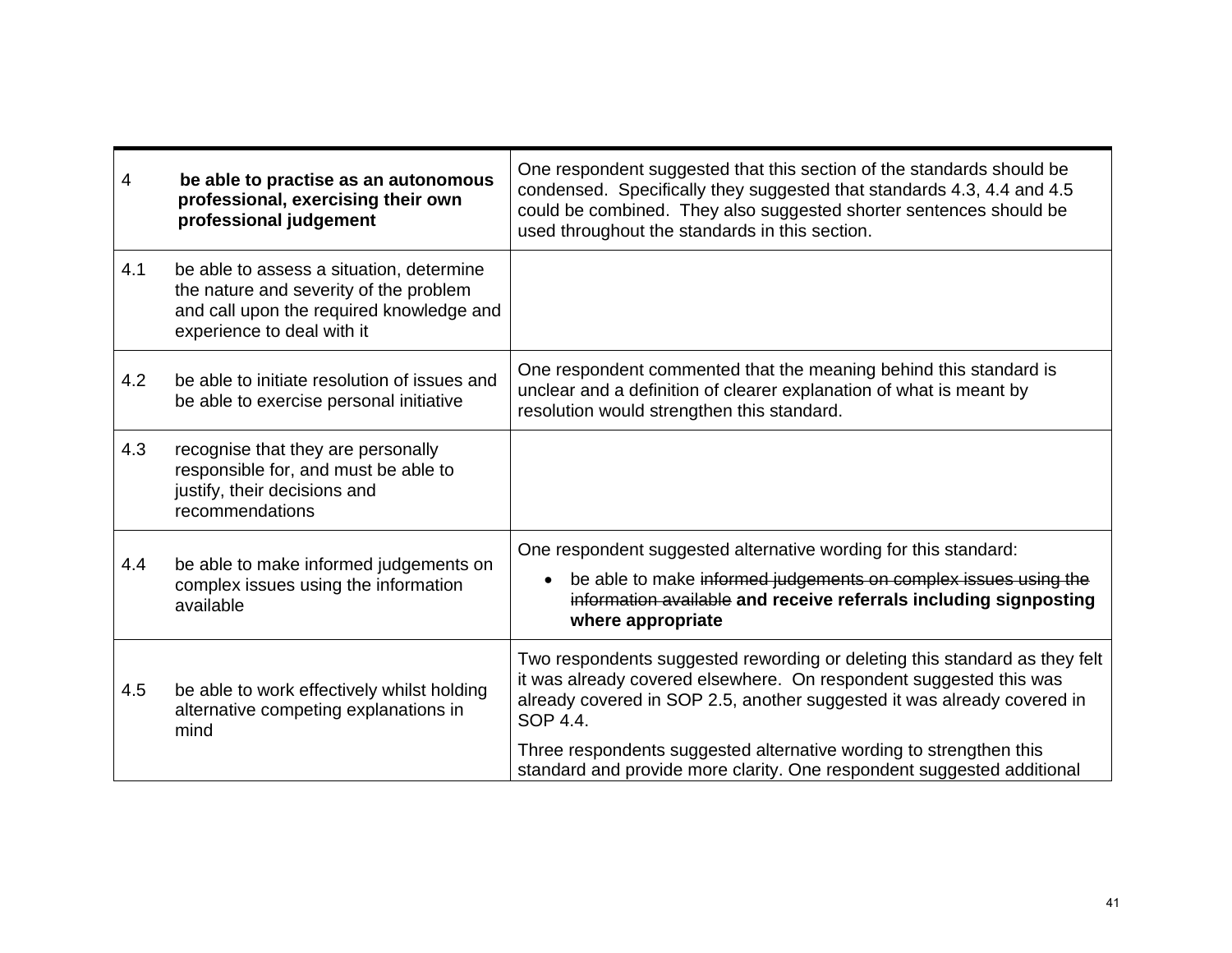|     |                                                                          | wording that identifies this standard within the scope of reflection. Another<br>respondent suggested the following alternative wording:                                                                                                                                                                                                                   |
|-----|--------------------------------------------------------------------------|------------------------------------------------------------------------------------------------------------------------------------------------------------------------------------------------------------------------------------------------------------------------------------------------------------------------------------------------------------|
|     |                                                                          | to be able to use professional curiosity in practice be able to<br>$\bullet$<br>work effectively whilst holding alternative competing explanations in<br>mind to strengthen the message in language which social<br>workers recognise                                                                                                                      |
|     |                                                                          | One respondent commented that it may be useful to include means of<br>resolution. For example, reflective supervision and critical friend.                                                                                                                                                                                                                 |
| 4.6 | be able to make and receive referrals<br>appropriately                   |                                                                                                                                                                                                                                                                                                                                                            |
|     |                                                                          | A number of respondents sought additional wording to clarify the meaning<br>of this standard. These respondents were divided in their opinion of what<br>this standard meant. Some respondents thought that this was a reference<br>to personal CPD. Other respondents thought that this was a reference to<br>providing training and mentoring to others. |
| 4.7 | understand the importance of<br>participation in training and mentoring  | Three of these respondents suggested alternative wording. One<br>respondent suggested including the term 'support the learning of others'.<br>Two respondents suggested the following alternative wording;                                                                                                                                                 |
|     |                                                                          | understand the importance of participation in contributing to the<br>provision of training and mentoring of others; and<br>understand the importance of participation in training, and mentoring<br>and any other relevant CPD activities                                                                                                                  |
| 5   | be aware of the impact of culture,<br>equality and diversity on practice | One respondent suggested that standards 5.1 and 5.2 in this section could<br>be combined.                                                                                                                                                                                                                                                                  |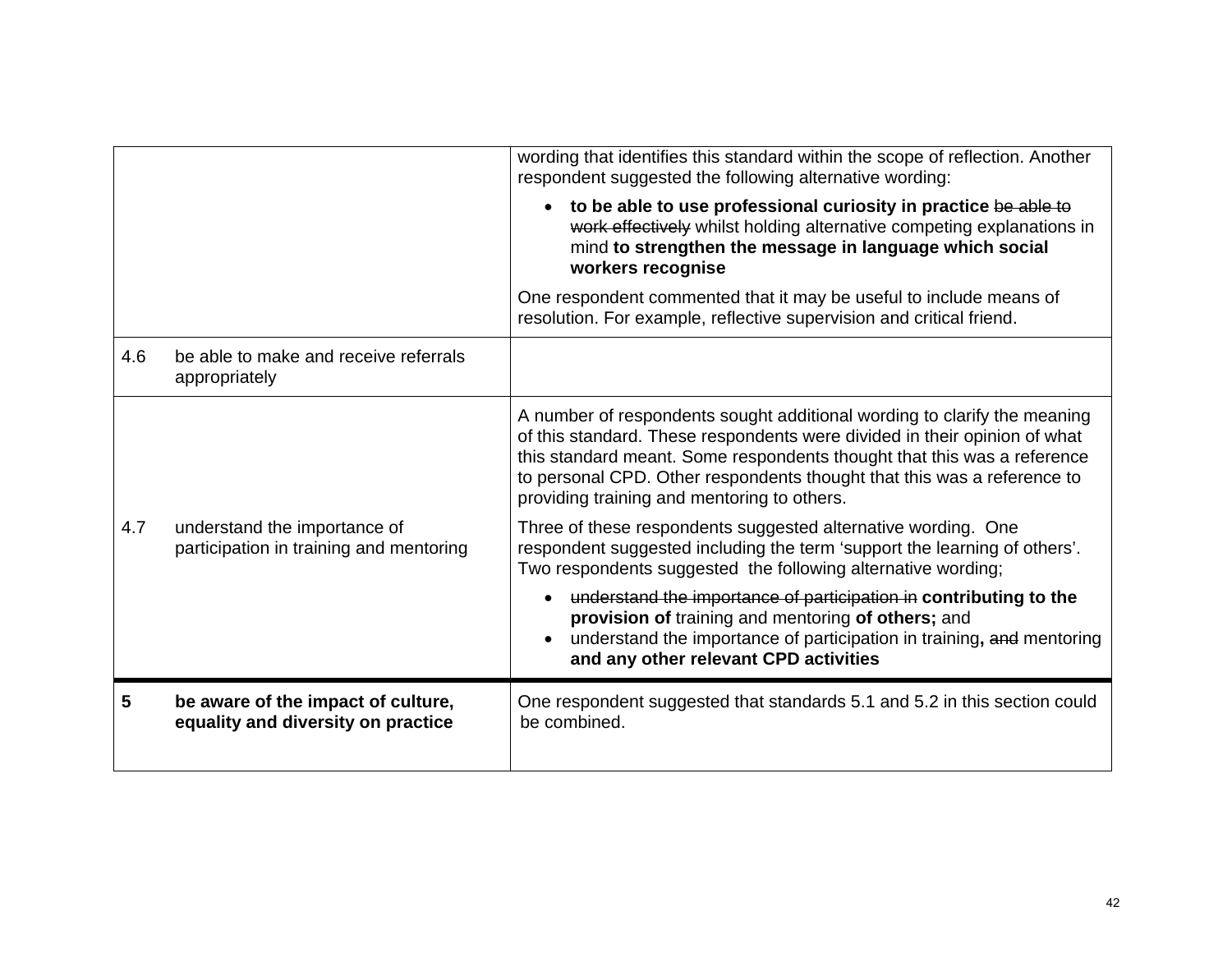| 5.1 | be able to reflect on and take account of<br>the impact of inequality, disadvantage<br>and discrimination on those who use<br>social work services and their<br>communities |                                                                                                                                                                                                                                                                                                                     |
|-----|-----------------------------------------------------------------------------------------------------------------------------------------------------------------------------|---------------------------------------------------------------------------------------------------------------------------------------------------------------------------------------------------------------------------------------------------------------------------------------------------------------------|
| 5.2 | understand the need to adapt practice to<br>response respond appropriately to<br>different groups and individuals                                                           | Two respondents highlighted a typo in this standard and suggested the<br>following correction:<br>understand the need to adapt practice to response respond<br>$\bullet$<br>appropriately to different groups and individuals                                                                                       |
| 5.3 | be aware of the impact of their own<br>values on practice with different groups of<br>service users and carers                                                              |                                                                                                                                                                                                                                                                                                                     |
| 5.4 | understand the impact of different<br>cultures and communities and how this<br>affects the role of the social worker in<br>supporting service users and carers.             | One respondent suggested changing the wording of this standard to the<br>following:<br>understand different cultures and communities and how this affects<br>the role of the social worker in supporting service users, carers and<br>families be aware of and manage the impact of their own values<br>on practice |
| 6   | be aware of the impact of culture,<br>equality and diversity on practice                                                                                                    | One respondent suggested that the standards under this section could be<br>combined with the standards under section 5.                                                                                                                                                                                             |
| 6.1 | be able to work with others to promote<br>social justice, equality and inclusion                                                                                            |                                                                                                                                                                                                                                                                                                                     |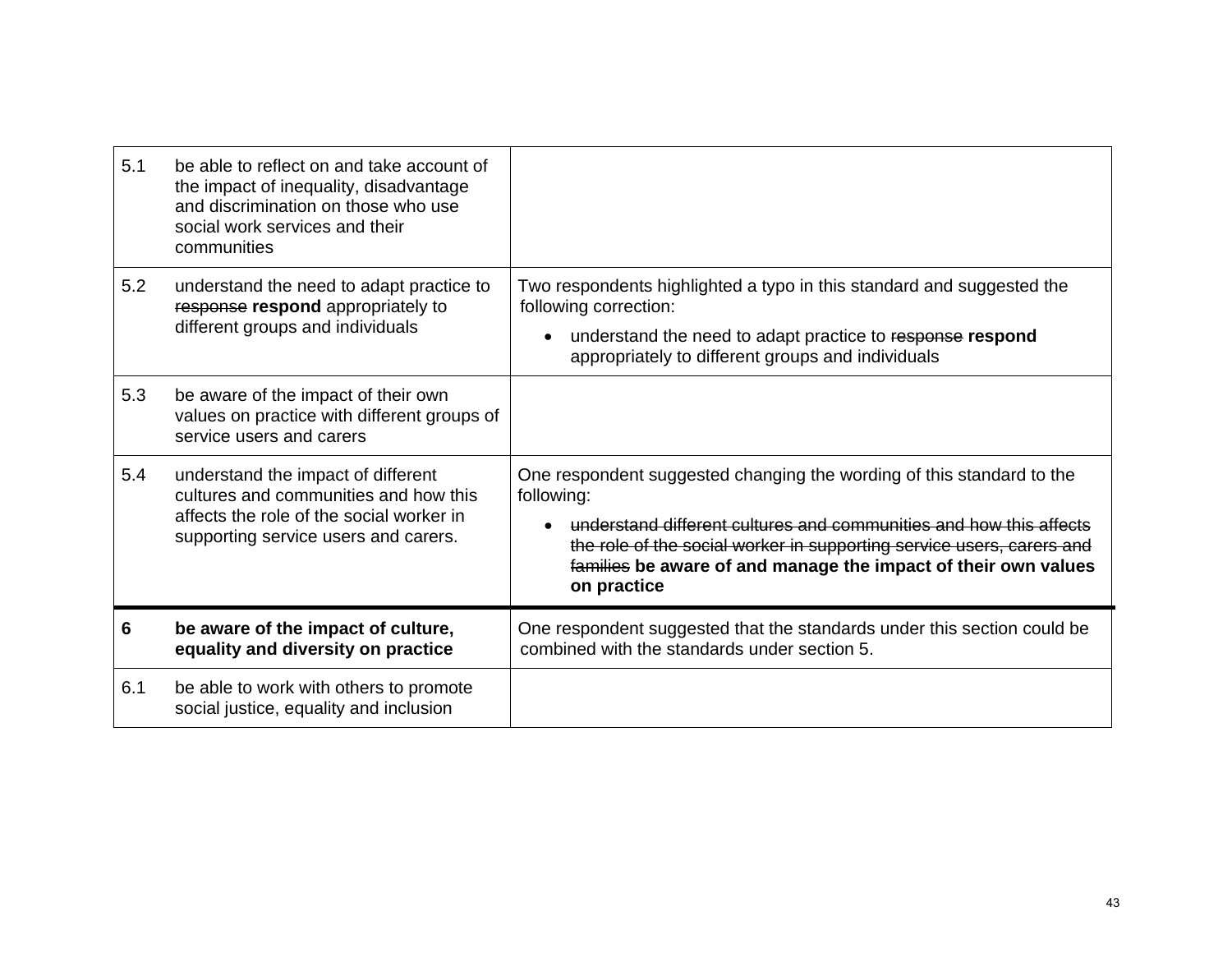| 6.2            | be able to use practice to challenge and<br>address the impact of discrimination,<br>disadvantage and oppression                                                    |                                                                                                                                                                                                                                                                                                                                                                                                                                 |
|----------------|---------------------------------------------------------------------------------------------------------------------------------------------------------------------|---------------------------------------------------------------------------------------------------------------------------------------------------------------------------------------------------------------------------------------------------------------------------------------------------------------------------------------------------------------------------------------------------------------------------------|
| $\overline{7}$ | be able to practise in a non-<br>discriminatory manner                                                                                                              |                                                                                                                                                                                                                                                                                                                                                                                                                                 |
| 7.1            | be able to understand and explain the<br>limits of confidentiality                                                                                                  |                                                                                                                                                                                                                                                                                                                                                                                                                                 |
| 7.2            | be able to recognise and respond<br>appropriately to situations where it is<br>necessary to share information to<br>safeguard service users and carers or<br>others |                                                                                                                                                                                                                                                                                                                                                                                                                                 |
| 7.3            | understand the principles of information<br>governance and be aware of the safe and<br>effective use of health and social care<br>information                       | Two respondents commented that this standard was not sufficient as it<br>currently stands. One respondent felt that this standard should highlight the<br>legal requirements to comply with data protection and information security.<br>Another respondent felt that social workers need to be able to practice<br>according to data protection legislation and professional codes of ethics in<br>relation to sensitive data. |
|                |                                                                                                                                                                     | However, two respondents felt that this standard should be removed<br>altogether as it is already covered by job descriptions and data protection<br>legislation                                                                                                                                                                                                                                                                |
|                |                                                                                                                                                                     | Two respondents suggested alternative wording to provide clarity and<br>strengthen this standard:                                                                                                                                                                                                                                                                                                                               |
|                |                                                                                                                                                                     | understand the principles of information governance and be aware<br>of the secure storage and transmission, and the safe and<br>effective use of health and social care information; and                                                                                                                                                                                                                                        |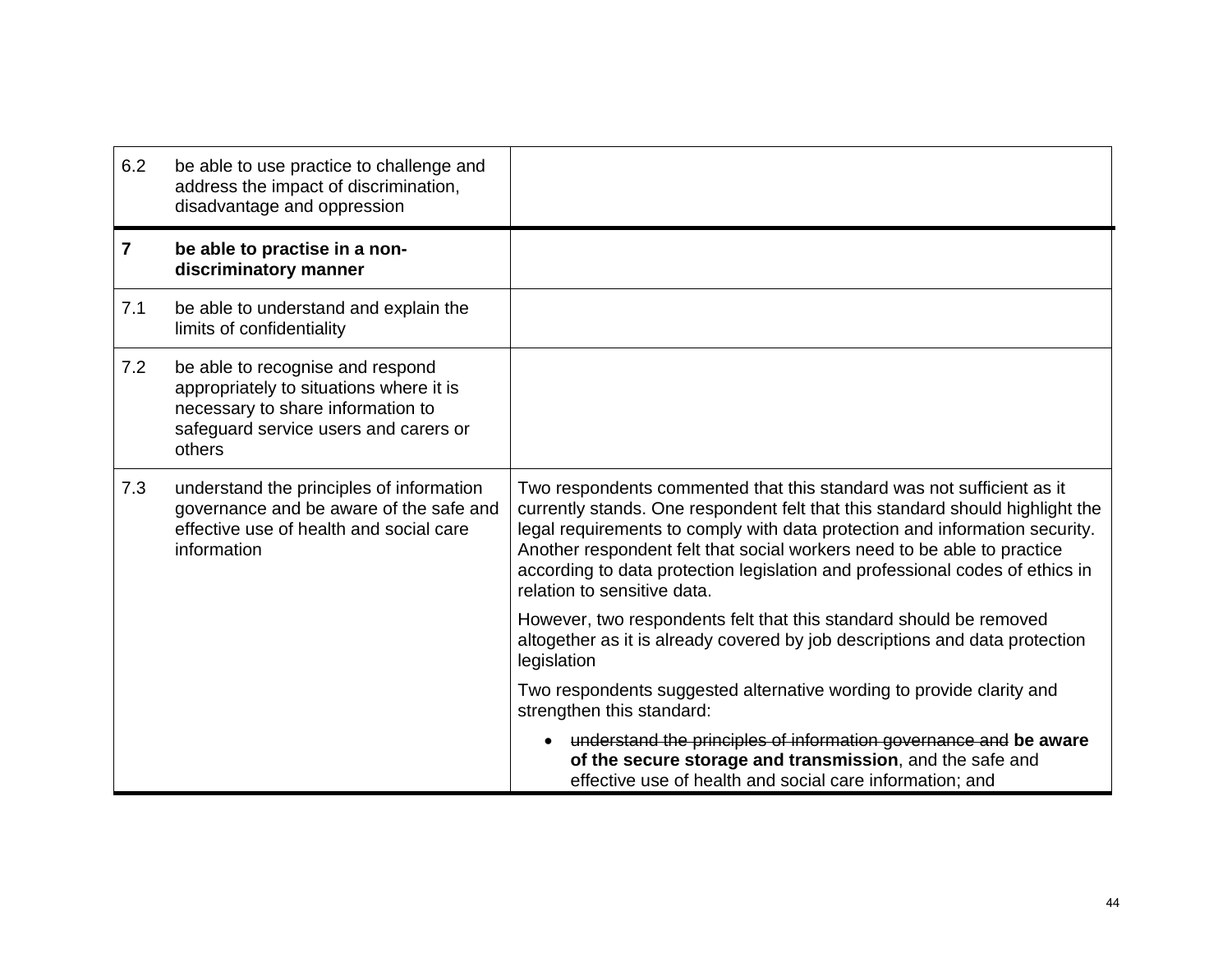|     |                                                                                                                                                                                        | understand the principles of information governance data<br>$\bullet$<br>protection and confidentiality and be aware of the safe and<br>effective use of health and social care information personal and<br>sensitive data |
|-----|----------------------------------------------------------------------------------------------------------------------------------------------------------------------------------------|----------------------------------------------------------------------------------------------------------------------------------------------------------------------------------------------------------------------------|
|     |                                                                                                                                                                                        | One respondent commented that it was unclear what this standard meant<br>and was better covered on the old standard 5 within the standards of<br>conduct, performance and ethics.                                          |
|     |                                                                                                                                                                                        | Two respondents suggested expanding on the understanding of 'the<br>principles of information governance' by including the importance of<br>whistleblowing.                                                                |
| 8   | be able to communicate effectively                                                                                                                                                     | One respondent felt that this section was too long. They commented that<br>this section is repeated in section 10 of the SOPs and that previous<br>standards under sections 2 and 10 were more succinct.                   |
| 8.1 | be able to use interpersonal skills and<br>appropriate forms of verbal and non-<br>verbal communication with service users,<br>carers and others                                       |                                                                                                                                                                                                                            |
| 8.2 | be able to demonstrate effective and<br>appropriate skills in communicating<br>advice, instruction, information and<br>professional opinion to colleagues,<br>service users and carers |                                                                                                                                                                                                                            |
| 8.3 | understand the need to provide service<br>users and carers with the information<br>necessary to enable them to make<br>informed decisions or to understand the<br>decisions made       |                                                                                                                                                                                                                            |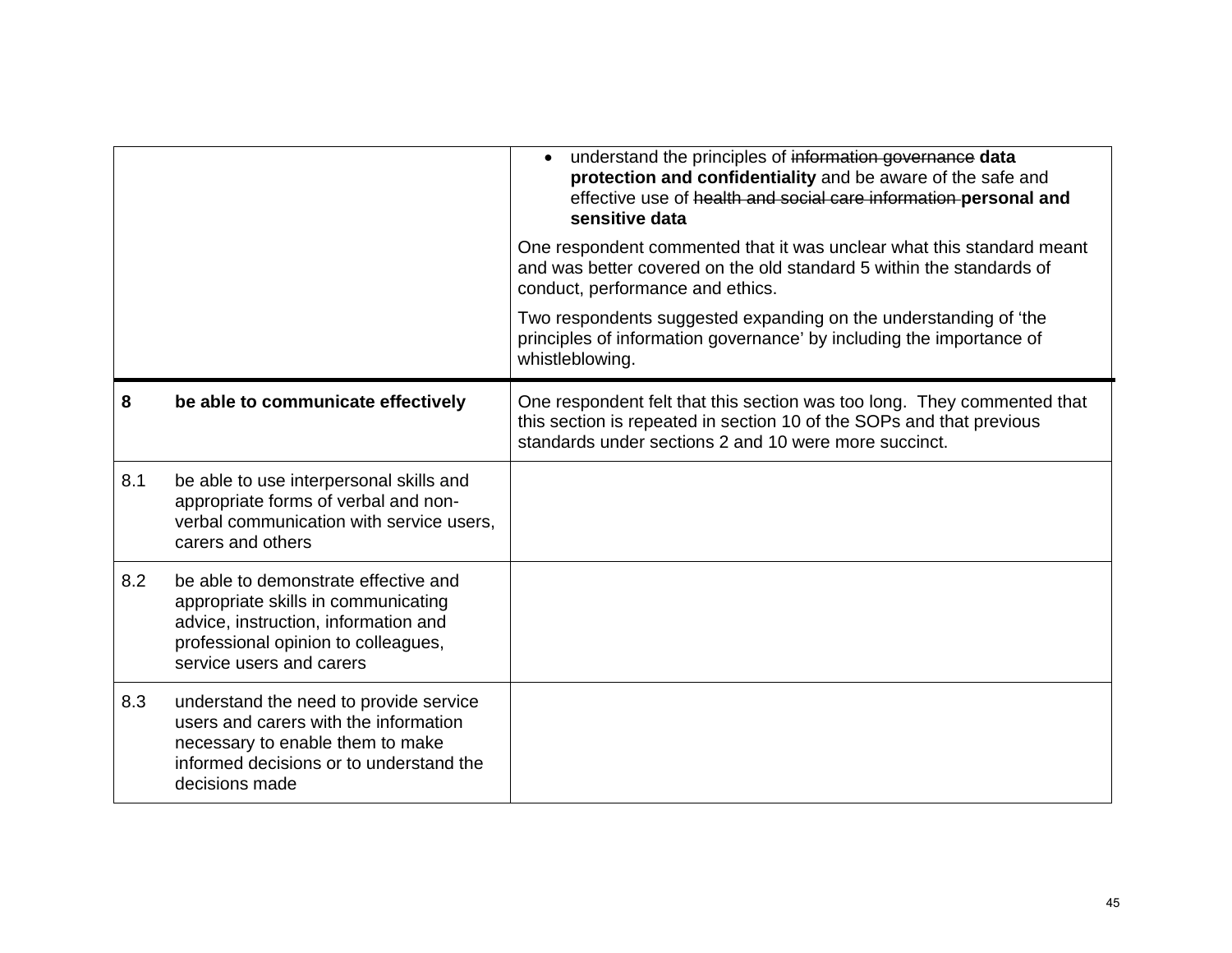| 8.4 | understand how communication skills<br>affect the assessment of and<br>engagement with service users and<br>carers                                                                                                                                              |                                                                                                                                                                                                                                                                                              |
|-----|-----------------------------------------------------------------------------------------------------------------------------------------------------------------------------------------------------------------------------------------------------------------|----------------------------------------------------------------------------------------------------------------------------------------------------------------------------------------------------------------------------------------------------------------------------------------------|
| 8.5 | understand how the means of<br>communication should be modified to<br>address and take account of a range of<br>factors including age, capacity, learning<br>ability and physical ability                                                                       | One respondent sought further clarity on the term 'capacity'. Specifically<br>they were unclear whether the reference to 'capacity' in this standard was<br>in the context of a person having 'mental capacity' (Mental Capacity Act<br>2005) or general capacity (physical capacity).       |
|     |                                                                                                                                                                                                                                                                 | One respondent suggested that this standard should be reworded so that<br>the range of factors appear in alphabetical order:                                                                                                                                                                 |
| 8.6 | be aware of the characteristics and<br>consequences of verbal and non-verbal<br>communication and how this can be<br>affected by a range of factors including<br>age, culture, disability, ethnicity, gender,<br>religious beliefs and socio-economic<br>status | be aware of the characteristics and consequences of verbal and<br>$\bullet$<br>non-verbal communication and how this can be affected by a range<br>of factors including age, disability, culture, disability, ethnicity,<br>gender, socio-economic status and spiritual or religious beliefs |
|     |                                                                                                                                                                                                                                                                 | Two respondents recommended adding the following wording:                                                                                                                                                                                                                                    |
|     |                                                                                                                                                                                                                                                                 | be aware of the characteristics and consequences of verbal and<br>non-verbal communication and how this can be affected by a range<br>of factors including age, disability, culture, ethnicity, gender, sexual<br>orientation, socio-economic status and spiritual or religious beliefs      |
|     |                                                                                                                                                                                                                                                                 | One of these respondents also commented that 'sexual orientation' was<br>one of the six equality strands, the other five of which have already been<br>included within this standard.                                                                                                        |
| 8.7 | understand the need to draw upon<br>available resources and services to                                                                                                                                                                                         |                                                                                                                                                                                                                                                                                              |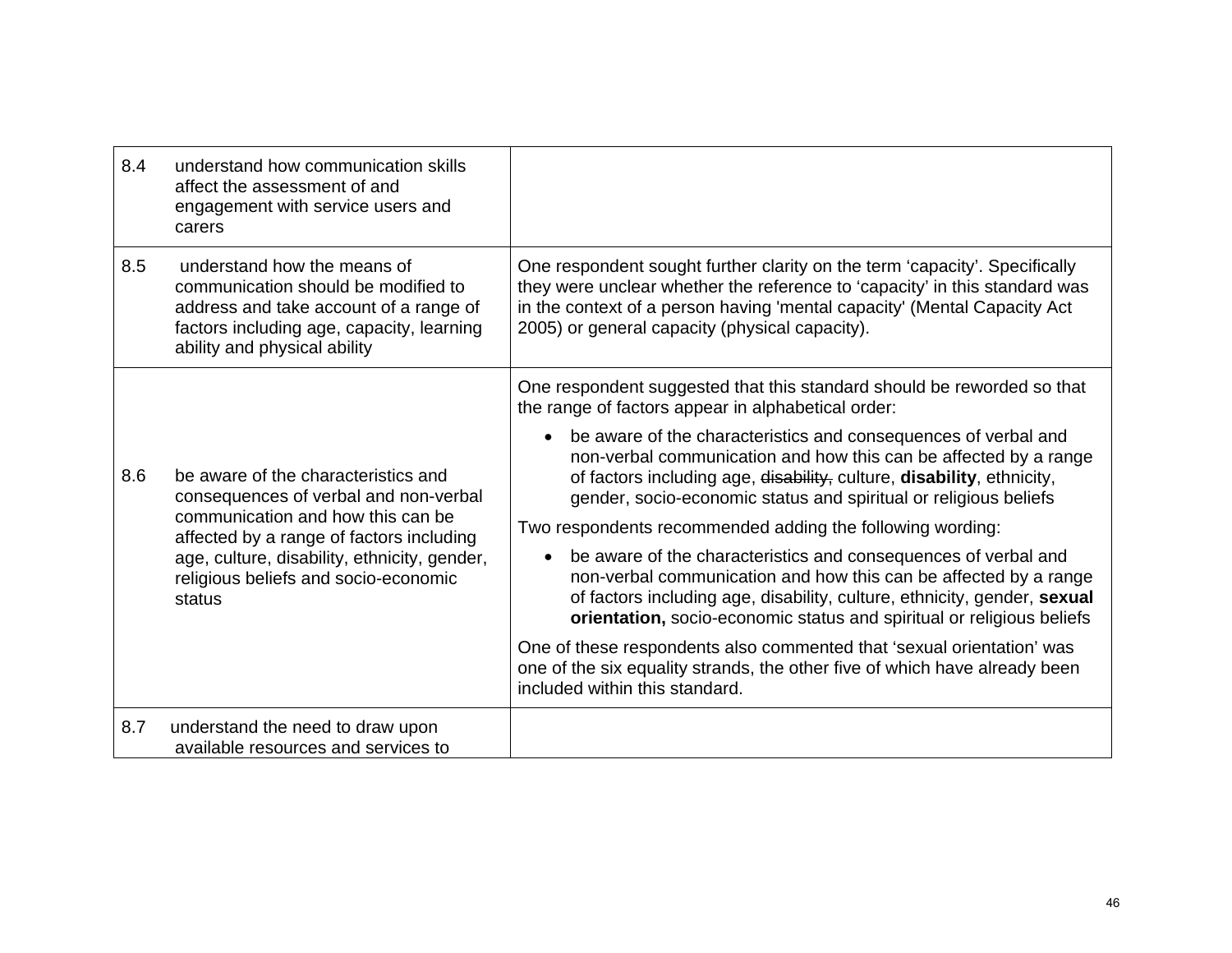|      | support service users' and carers'<br>communication wherever possible                                                                                             |                                                                                                                                                                                                                                                    |
|------|-------------------------------------------------------------------------------------------------------------------------------------------------------------------|----------------------------------------------------------------------------------------------------------------------------------------------------------------------------------------------------------------------------------------------------|
| 8.8  | be able to communicate in English to the<br>standard equivalent to level 7 of the<br>International English Language Testing<br>System, with no element below 6.53 |                                                                                                                                                                                                                                                    |
| 8.9  | be able to engage in inter-professional<br>and inter-agency communication                                                                                         | One respondent suggested adding the following wording to this standard:<br>be able to competently and confidently engage in inter-<br>professional and inter-agency communication                                                                  |
| 8.10 | be able to listen actively to service users<br>and carers and others                                                                                              |                                                                                                                                                                                                                                                    |
| 8.11 | be able to prepare formal reports in line<br>with applicable protocols and guidelines                                                                             | One respondent commented that this standard should apply to all written<br>records, not just reports.                                                                                                                                              |
| 8.12 | be able to present reports in formal<br>settings                                                                                                                  | One respondent sought clarification on what this standard meant and what<br>reports it referenced, for example court reports.                                                                                                                      |
|      |                                                                                                                                                                   | Three respondents commented that this standard should apply beyond<br>reports. For example, assessments and professional judgements as well as<br>all other verbal and written work. One of these respondents suggested<br>rewording the standard: |
|      |                                                                                                                                                                   | be able to present reports demonstrate professional<br>$\bullet$<br>communication in formal settings                                                                                                                                               |

<sup>&</sup>lt;sup>3</sup> The International English Language Testing System (IELTS) tests competence in spoken and written English. Applicants who have qualified outside the UK, whose first language is not English and who are not nationals of a country with the European Economic Area (EEA) or Switzerland, have to provide evidence that they have reached the necessary standard. Please visit our website for more information.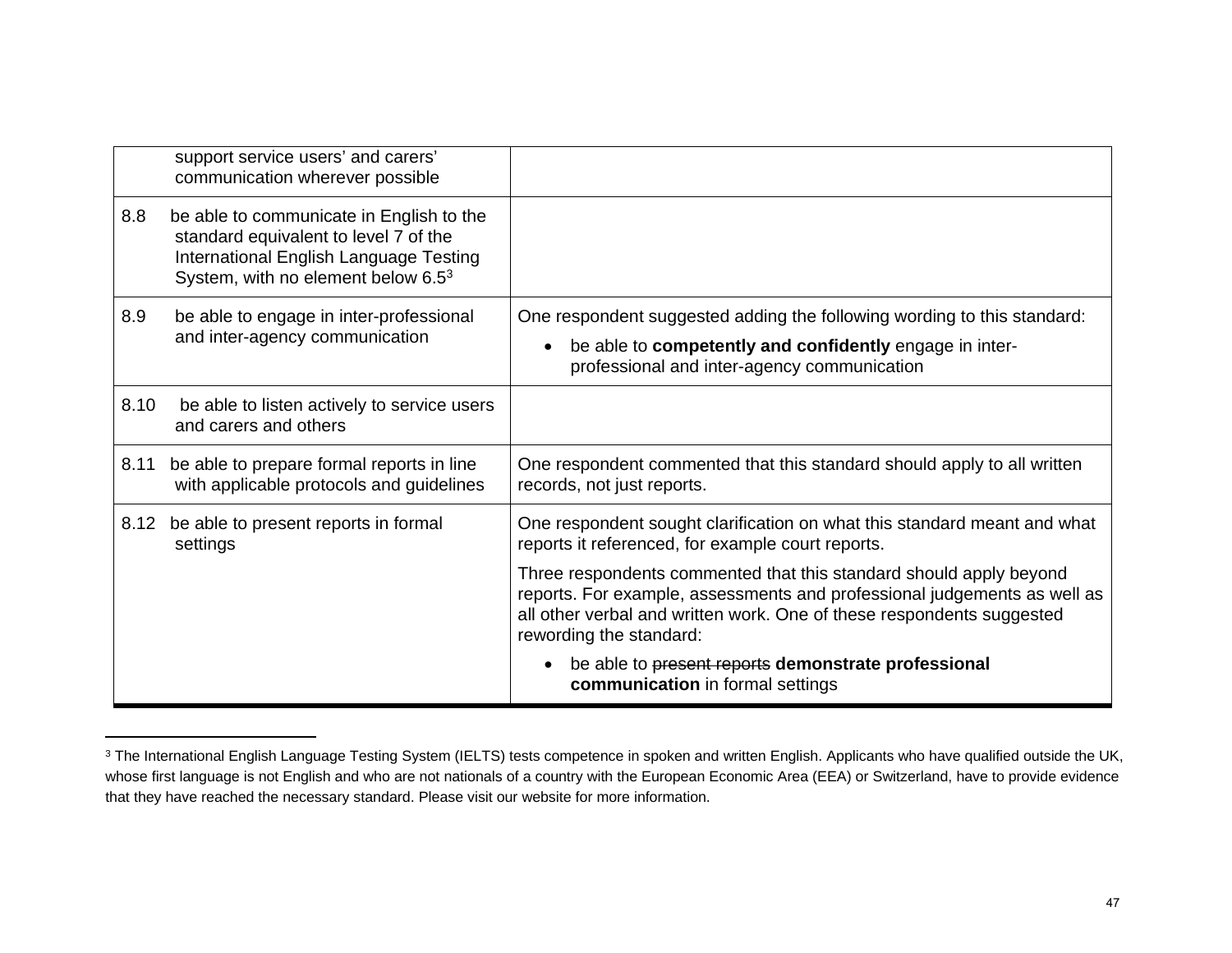| 9   | be able to work appropriately with<br>others                                                                                                                                                 | One respondent commented that the standards under this section were<br>'wordy' and several of them could be combined.                                                                                                         |
|-----|----------------------------------------------------------------------------------------------------------------------------------------------------------------------------------------------|-------------------------------------------------------------------------------------------------------------------------------------------------------------------------------------------------------------------------------|
| 9.1 | understand the need to build and sustain<br>professional relationships with service<br>users, carers and colleagues as both an<br>autonomous practitioner and<br>collaboratively with others | One respondent commented that this standard should be reworded to<br>require registered social workers to be able to sustain and build<br>professional relationships, not just understand the need for such<br>relationships. |
| 9.2 | be able to work with service users and<br>carers to enable them to assess and<br>make informed decisions about their<br>needs, circumstances, risks, preferred<br>options and resources      |                                                                                                                                                                                                                               |
| 9.3 | be able to work with service users to<br>promote individual growth, development<br>and independence and to assist them to<br>understand and exercise their rights                            |                                                                                                                                                                                                                               |
| 9.4 | be able to support service users' and<br>carers' rights to control their lives and<br>make informed choices about the<br>services they receive                                               |                                                                                                                                                                                                                               |
| 9.5 | be able to support the development of<br>networks, groups and communities to<br>meet needs and outcomes                                                                                      |                                                                                                                                                                                                                               |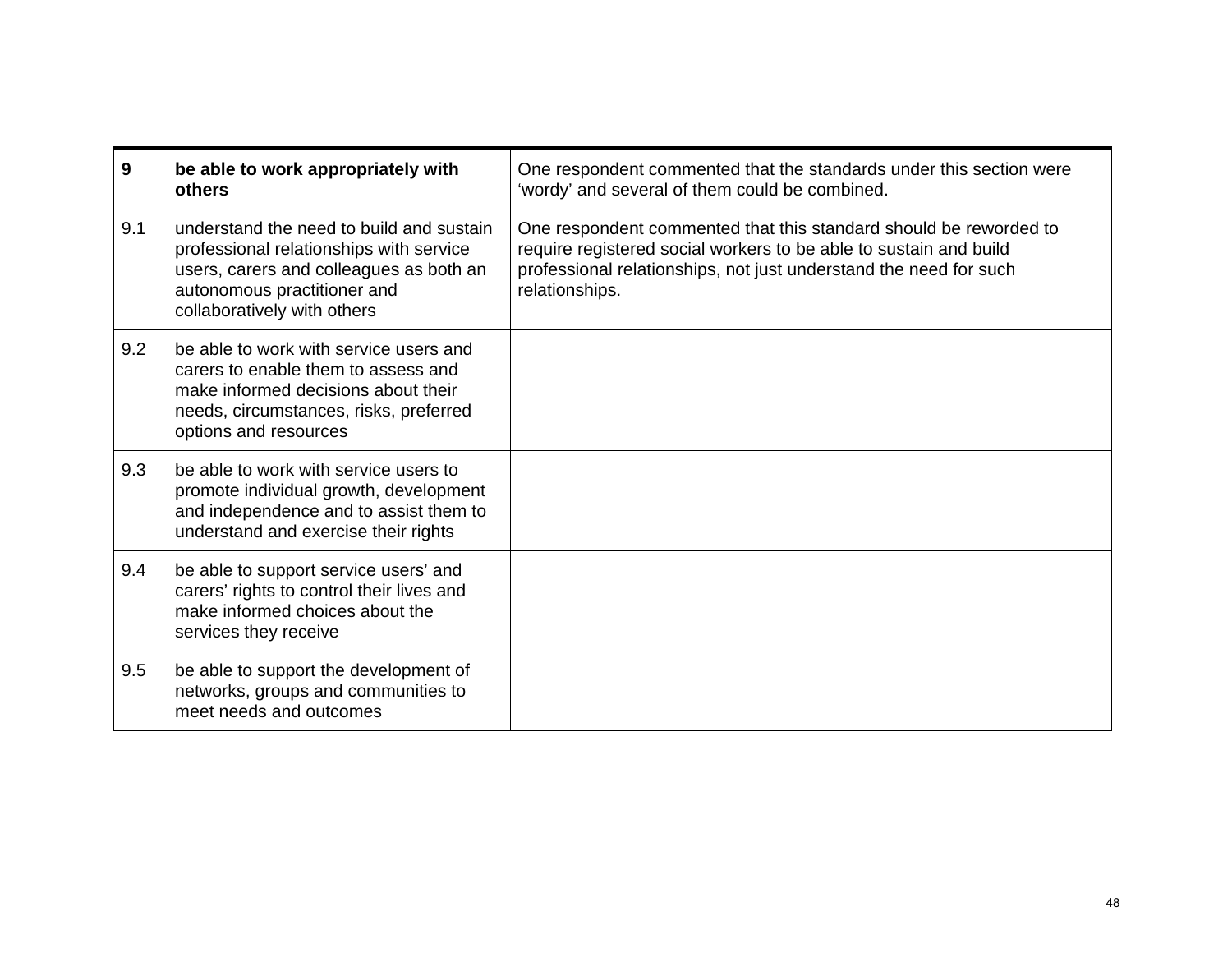| 9.10 | be able to understand the emotional<br>dynamics of interactions with service<br>users and carers                                   | conflict                                                                                                                                                                                                                                                                                                                                                            |
|------|------------------------------------------------------------------------------------------------------------------------------------|---------------------------------------------------------------------------------------------------------------------------------------------------------------------------------------------------------------------------------------------------------------------------------------------------------------------------------------------------------------------|
|      |                                                                                                                                    | One respondent commented that this wording was unclear and suggested<br>alternative wording for this standard:<br>be able to identify and work with resistance to manage change and<br>$\bullet$                                                                                                                                                                    |
| 9.9  | be able to identify and work with<br>resistance to change and conflict                                                             | One respondent suggested adding the following wording to this standard:<br>be able to identify and work with resistance to change and conflict<br>$\bullet$<br>and competing demands                                                                                                                                                                                |
| 9.8  | recognise the contribution that service<br>users and carers' own resources and<br>strengths can bring to social work               | One respondent suggested adding the following wording to this standard:<br>recognise the contribution that service users and carers' own<br>$\bullet$<br>resources and strengths can bring to social work and recognise<br>people's strengths and resources / assets and the contribution<br>they can make to supporting independence and choice for<br>individuals |
| 9.7  | be able to contribute effectively to work<br>undertaken as part of a multi-disciplinary<br>team                                    |                                                                                                                                                                                                                                                                                                                                                                     |
| 9.6  | be able to work in partnership with others,<br>including service users and carers and<br>those working in other agencies and roles |                                                                                                                                                                                                                                                                                                                                                                     |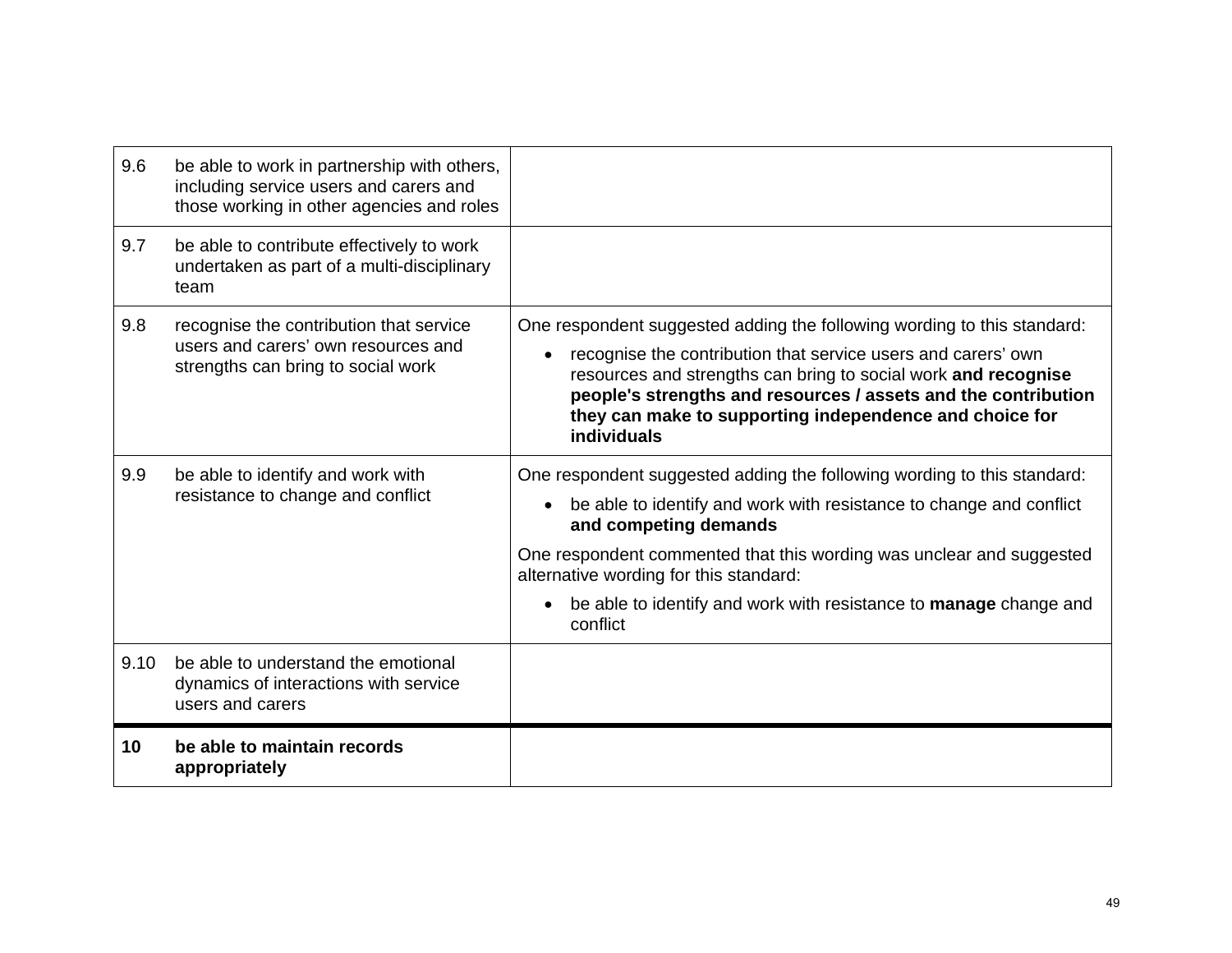| 10.1            | be able to keep accurate, comprehensive<br>and comprehensible records in<br>accordance with applicable legislation,<br>protocols and guidelines |                                                                                                                                                                                                                                                                                               |
|-----------------|-------------------------------------------------------------------------------------------------------------------------------------------------|-----------------------------------------------------------------------------------------------------------------------------------------------------------------------------------------------------------------------------------------------------------------------------------------------|
| 10.2            | recognise the need to manage records<br>and all other information in accordance<br>with applicable legislation, protocols and<br>guidelines     |                                                                                                                                                                                                                                                                                               |
| 11              | be able to reflect on and review<br>practice                                                                                                    | Three respondents commented on this section of the standards. One<br>respondent suggested that this section should include reference to<br>'observation to support critical reflection'. Another respondent suggested<br>that 'keeping an open mind' would be more appropriately placed here. |
|                 |                                                                                                                                                 | A further respondent suggested that this standard could be revised to<br>require registered social workers to be able to critically reflect on their<br>practice, prepare for and engage effectively with supervision and case<br>reviews and complete agreed actions from these discussions. |
| 11.1            | understand the value of critical reflection<br>on practice and the need to record the<br>outcome of such reflection appropriately               |                                                                                                                                                                                                                                                                                               |
| 11.2            | recognise the value of supervision, case<br>reviews and other methods of reflection<br>and review                                               |                                                                                                                                                                                                                                                                                               |
| 12 <sup>2</sup> | be able to assure the quality of their<br>practice                                                                                              | Three respondents suggested rewording or amending this standard. One<br>respondent suggested combining standards 12.2 and 12.3 in this section.<br>Another respondent suggested including reflective supervision.                                                                             |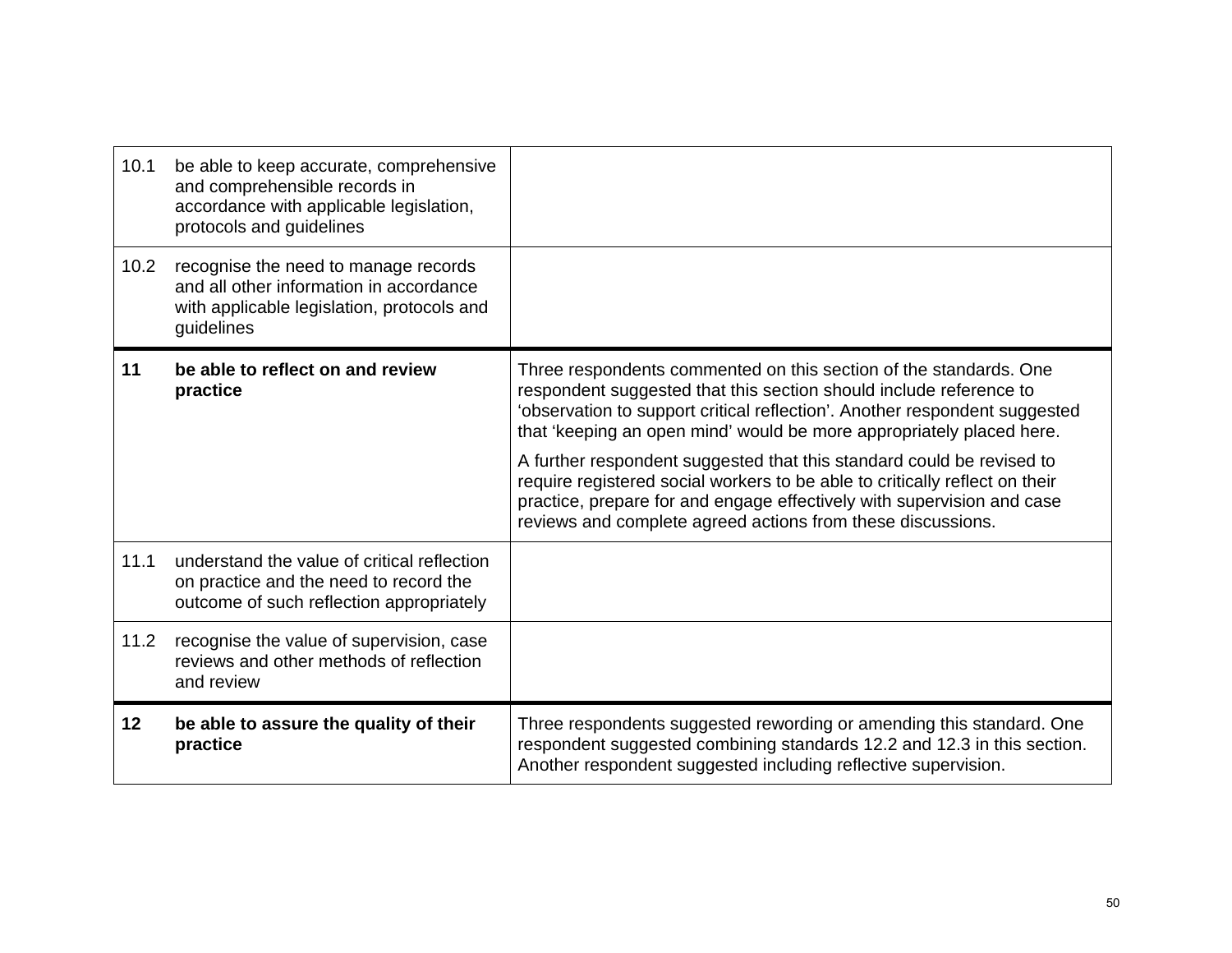|      |                                                                                                                                                                          | One respondent suggested the following alternative wording:                                                                                                                                                                                                                                                                                                                                                 |
|------|--------------------------------------------------------------------------------------------------------------------------------------------------------------------------|-------------------------------------------------------------------------------------------------------------------------------------------------------------------------------------------------------------------------------------------------------------------------------------------------------------------------------------------------------------------------------------------------------------|
|      |                                                                                                                                                                          | . be able to assure the quality of their practice understand the<br>importance of quality assurance frameworks and their<br>application to practice                                                                                                                                                                                                                                                         |
| 12.1 | be able to use supervision to support and<br>enhance the quality of their social work<br>practice                                                                        |                                                                                                                                                                                                                                                                                                                                                                                                             |
| 12.2 | be able to contribute to processes<br>designed to evaluate service and<br>individual outcomes                                                                            |                                                                                                                                                                                                                                                                                                                                                                                                             |
| 12.3 | be able to engage in evidence-informed<br>practice, evaluate practice systematically<br>and participate in audit procedures                                              | One respondent commented that the use of evidence based practice in this<br>standard is not clear and is likely to be covered under other standards. Two<br>standards were suggested as already covering this area dependant on the<br>meaning. It was suggested that:<br>if this was about being able to contribute to evaluation then this has<br>$\bullet$<br>already been covered in standard 12.2; and |
|      |                                                                                                                                                                          | if the meaning here is to be able to understand evidence, relate it to<br>$\bullet$<br>one's own practice and justify any decisions taken then the meaning<br>should be included in the generic standard 11                                                                                                                                                                                                 |
| 13   | understand the key concepts of the<br>knowledge base relevant to their<br>profession                                                                                     | Two respondents commented that the standards in this section should be<br>more concise.                                                                                                                                                                                                                                                                                                                     |
| 13.1 | understand the roles of other professions,<br>practitioners and organisations in health,<br>social care, justice and in other settings<br>where social work is practised | On respondent commented that this standard was too specific and<br>suggested removing some of the wording:                                                                                                                                                                                                                                                                                                  |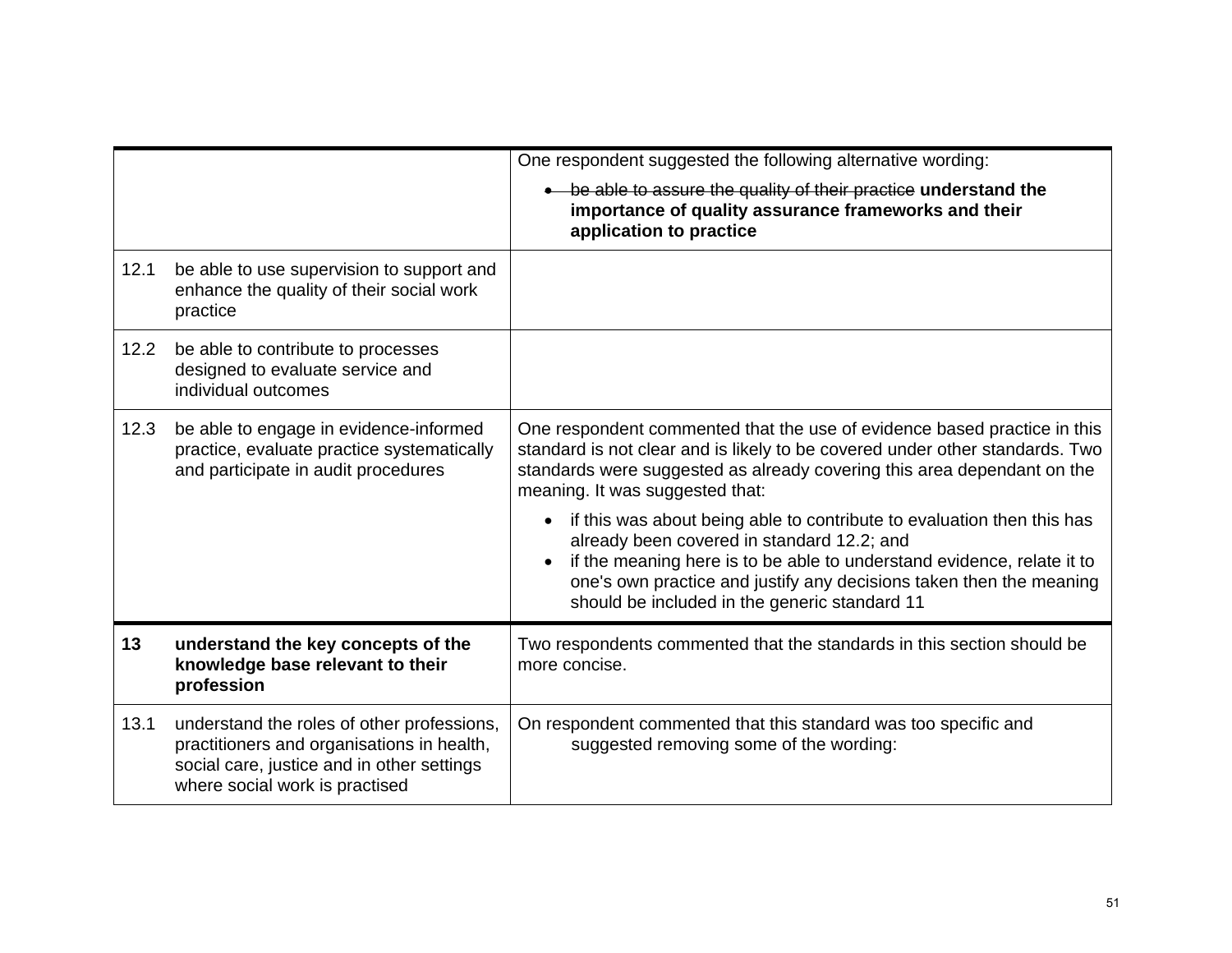|                                                                                                                                                                                                                                                                                                                                                                                                                                                                                                                                                                                                                                                                        | understand the roles of other professions, practitioners and<br>$\bullet$<br>organisations in health, social care, justice and in other settings<br>where social work is practised                                                                                                                                                                                                                                                                                                                                                                                                                                                                                                                                                                                                                                                                                                                                                                                                                           |
|------------------------------------------------------------------------------------------------------------------------------------------------------------------------------------------------------------------------------------------------------------------------------------------------------------------------------------------------------------------------------------------------------------------------------------------------------------------------------------------------------------------------------------------------------------------------------------------------------------------------------------------------------------------------|--------------------------------------------------------------------------------------------------------------------------------------------------------------------------------------------------------------------------------------------------------------------------------------------------------------------------------------------------------------------------------------------------------------------------------------------------------------------------------------------------------------------------------------------------------------------------------------------------------------------------------------------------------------------------------------------------------------------------------------------------------------------------------------------------------------------------------------------------------------------------------------------------------------------------------------------------------------------------------------------------------------|
|                                                                                                                                                                                                                                                                                                                                                                                                                                                                                                                                                                                                                                                                        | However, another respondent commented that this standard was too vague<br>and suggested more clarity on the level of understanding that would be<br>expected.                                                                                                                                                                                                                                                                                                                                                                                                                                                                                                                                                                                                                                                                                                                                                                                                                                                |
| 13.2<br>be aware of the different social and<br>organisational contexts and settings<br>within which social work operates                                                                                                                                                                                                                                                                                                                                                                                                                                                                                                                                              |                                                                                                                                                                                                                                                                                                                                                                                                                                                                                                                                                                                                                                                                                                                                                                                                                                                                                                                                                                                                              |
| be aware of changes in demography and<br>13.3<br>culture and their impact on social work                                                                                                                                                                                                                                                                                                                                                                                                                                                                                                                                                                               | One respondent suggested removing this standard.                                                                                                                                                                                                                                                                                                                                                                                                                                                                                                                                                                                                                                                                                                                                                                                                                                                                                                                                                             |
| understand in relation to social work<br>13.4<br>practice:<br>social work theory;<br>social work models and interventions;<br>$\bullet$<br>the development and application of<br>$\bullet$<br>relevant law and social policy;<br>the development of and application of<br>$\bullet$<br>social work and social work values;<br>human growth and development across<br>$\bullet$<br>the lifespan and the impact of key<br>developmental stages and transitions;<br>the impact of injustice, social inequalities,<br>policies and other issues which affect the<br>demand for social work services;<br>the relevance of psychological,<br>environmental, sociological and | Three respondents commented that this standard should be strengthened.<br>One respondent commented that this standard should not be limited to<br>understanding the concepts and should instead place an expectation on<br>workers to promote and encourage this amongst service users and<br>organisations. Another respondent felt that the wording should be changed<br>to focus on promoting and prioritising rather than the concept of<br>participation.<br>One respondent suggested strengthening this standard beyond<br>understanding:<br>Understand and effectively apply in relation to social work practice:<br>social work theory;<br>$\bullet$<br>social work models and interventions;<br>$\bullet$<br>the development and application of relevant law and social policy;<br>$\bullet$<br>the development of social work and social work values;<br>$\bullet$<br>human growth and development across the lifespan and the impact<br>$\bullet$<br>of key developmental stages and transitions; |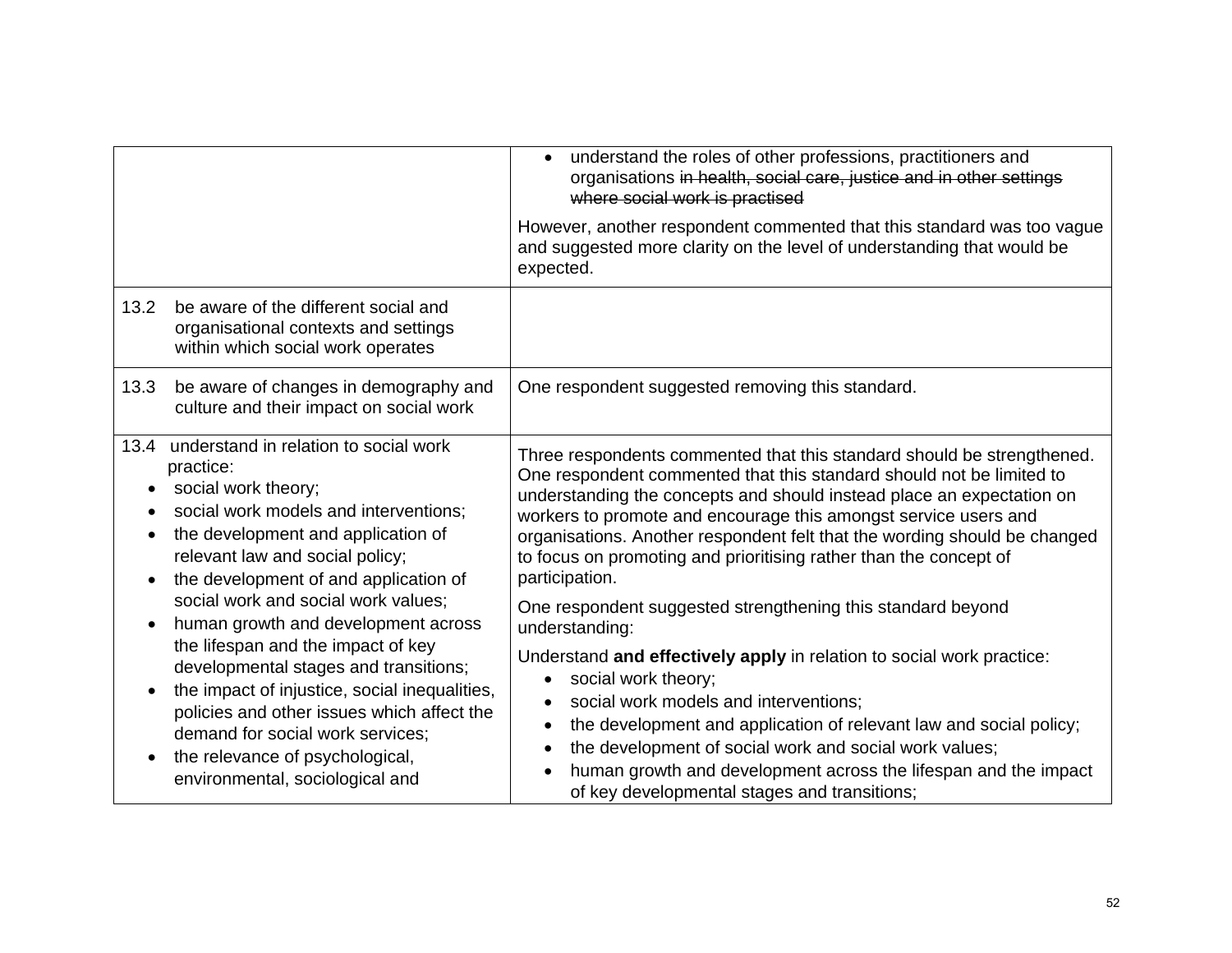| physiological perspectives to<br>understanding personal and social<br>development and functioning;<br>concepts of participation, advocacy, co-<br>production, involvement and<br>empowerment; and<br>the relevance of sociological perspectives<br>to understanding societal and structural<br>influences on human behaviour. | the impact of injustice, social inequalities, policies and other issues<br>which impact on affect the demand for social work services;<br>the relevance of psychological, environmental, sociological and<br>$\bullet$<br>physiological perspectives to understanding personal and social<br>development and functioning;<br>concepts of participation, advocacy, co-production, involvement and<br>$\bullet$<br>empowerment; and<br>the relevance of sociological perspectives to understanding societal<br>and structural influences on human behaviour.                                                                                                                                                                                                                                                                                                                                                                                                                                                                                                                                                                                                                     |
|-------------------------------------------------------------------------------------------------------------------------------------------------------------------------------------------------------------------------------------------------------------------------------------------------------------------------------|--------------------------------------------------------------------------------------------------------------------------------------------------------------------------------------------------------------------------------------------------------------------------------------------------------------------------------------------------------------------------------------------------------------------------------------------------------------------------------------------------------------------------------------------------------------------------------------------------------------------------------------------------------------------------------------------------------------------------------------------------------------------------------------------------------------------------------------------------------------------------------------------------------------------------------------------------------------------------------------------------------------------------------------------------------------------------------------------------------------------------------------------------------------------------------|
| understand the concept of leadership and<br>13.5<br>its application to practice                                                                                                                                                                                                                                               | A number of respondents sought clarification on what was meant by<br>'leadership'. One respondent commented that the standard should be<br>strengthened to include the obligation to demonstrate leadership.<br>Four respondents suggested alternative wording to strengthen the<br>requirements for leadership. Two respondents suggested adding wording<br>to reflect an expectation that all social workers, not just those in more<br>senior roles, should be able to demonstrate leadership appropriate to their<br>role and experience throughout their career.<br>Two respondents suggested the following amendments to the standard:<br>understand the concept of leadership and its application to<br>$\bullet$<br>practice and demonstrate leadership skills in work with<br>individuals, families, groups and communities; and<br>understand the concept of the ability to demonstrate the<br>application of leadership and its application to skills in practice<br>Two respondents commented that the wording of this standard should be<br>more aligned with the wording used in the PCF (PCF 9).<br>One respondent suggested removing this standard altogether. |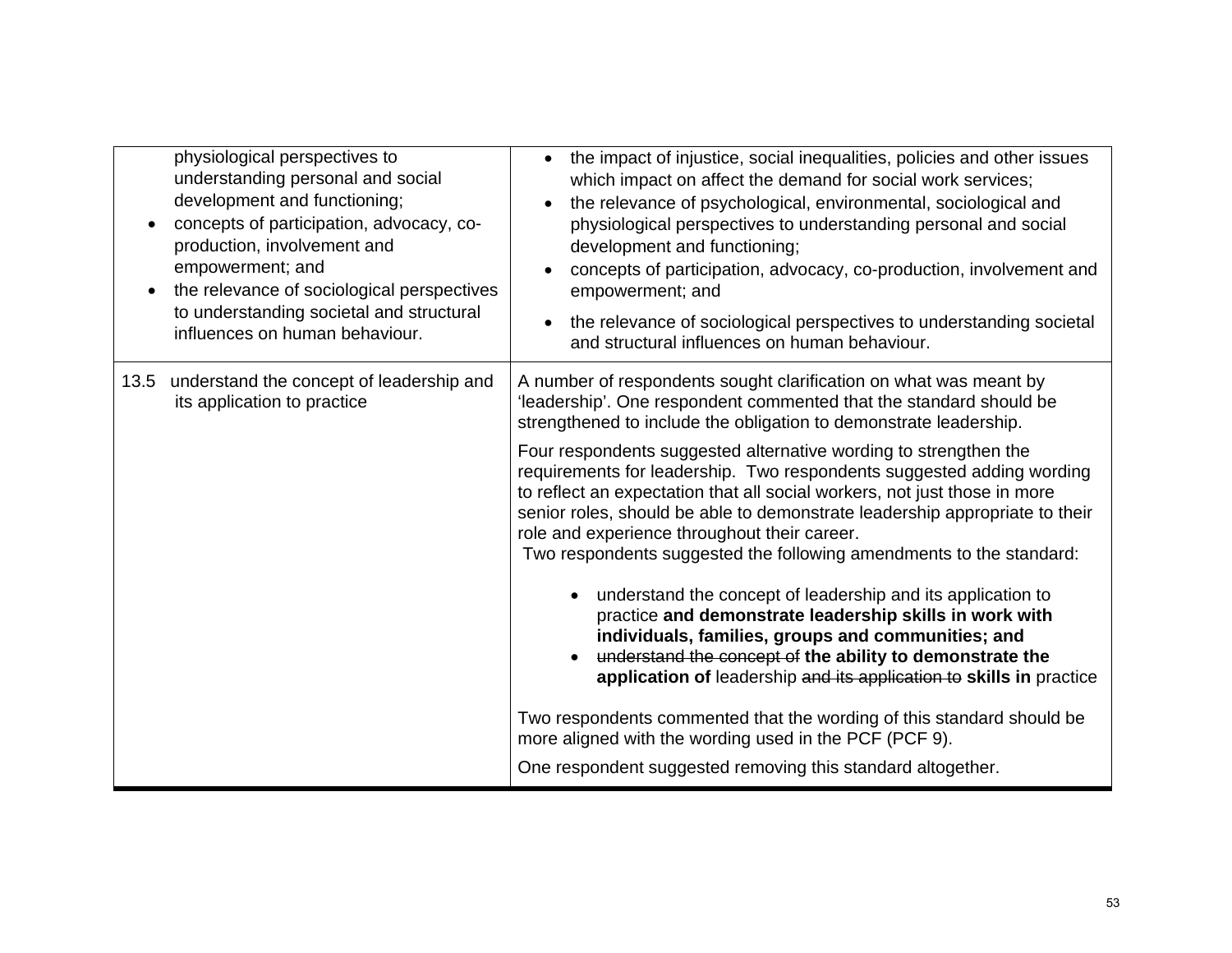| 14   | be able to draw on appropriate<br>knowledge and skills to inform<br>practice                                                                                     |                                                                                                                                                                                                                                                                                                                                                                                                                                                                                                                     |
|------|------------------------------------------------------------------------------------------------------------------------------------------------------------------|---------------------------------------------------------------------------------------------------------------------------------------------------------------------------------------------------------------------------------------------------------------------------------------------------------------------------------------------------------------------------------------------------------------------------------------------------------------------------------------------------------------------|
| 14.1 | be able to gather, analyse, critically<br>evaluate and use information and<br>knowledge to make recommendations or<br>modify their practice                      | One respondent commented that this standard should include observation.                                                                                                                                                                                                                                                                                                                                                                                                                                             |
| 14.2 | be able to select and use appropriate<br>assessment tools                                                                                                        |                                                                                                                                                                                                                                                                                                                                                                                                                                                                                                                     |
| 14.3 | be able to prepare, implement, review,<br>evaluate, revise and conclude plans to<br>meet needs and circumstances in<br>conjunction with service users and carers |                                                                                                                                                                                                                                                                                                                                                                                                                                                                                                                     |
| 14.4 | be able to use social work methods,<br>theories and models to identify actions to<br>achieve change and development and<br>improve life opportunities            | One respondent suggested amending the wording of this standard as it<br>was felt that the word 'use' was contested. Two suggestions for alternative<br>wording were made:<br>be able to use link social work methods, theories and models to<br>$\bullet$<br>identify actions to achieve change and development and improve life<br>opportunities; and<br>be able to use relate social work methods, theories and models to<br>identify actions to achieve change and development and improve life<br>opportunities |
| 14.5 | be aware of a range of research<br>methodologies                                                                                                                 | One respondent suggested either removing this standard or combining it<br>with 14.4 and 14.6.                                                                                                                                                                                                                                                                                                                                                                                                                       |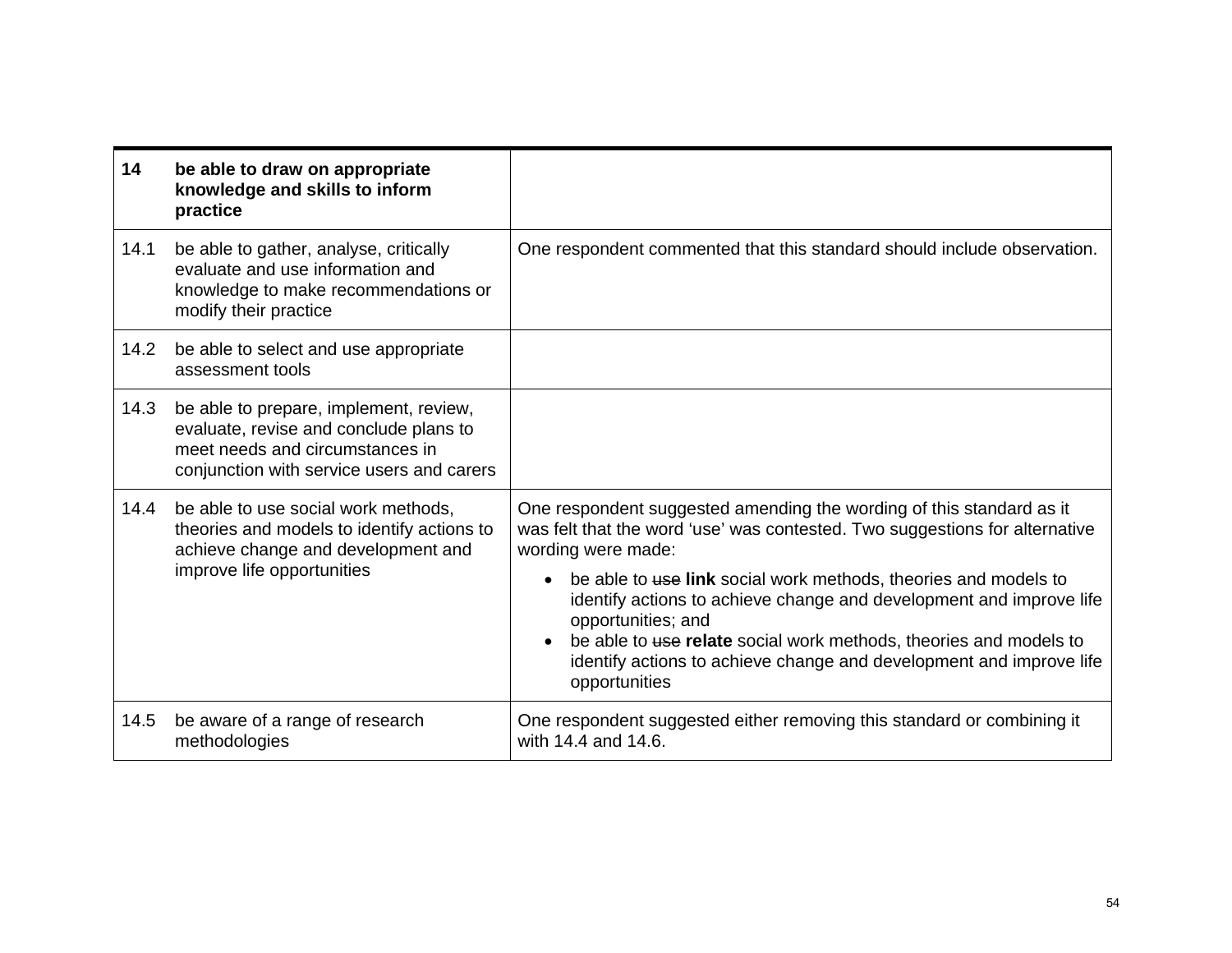| 14.6 | recognise the value of research and<br>analysis and be able to evaluate such<br>evidence to inform their own practice | One respondent suggested that this standard should require the<br>application of research and should reference to international research<br>specifically.                                                                                                                                                       |
|------|-----------------------------------------------------------------------------------------------------------------------|-----------------------------------------------------------------------------------------------------------------------------------------------------------------------------------------------------------------------------------------------------------------------------------------------------------------|
| 14.7 | be able to use research, reasoning and<br>problem solving skills to determine<br>appropriate actions                  | One respondent suggested amending the wording of this standard as it<br>was felt that the word 'use' was contested. Two suggestions for alternative<br>wording were made:                                                                                                                                       |
|      |                                                                                                                       | be able to use link research, reasoning and problem solving skills to<br>determine appropriate actions; and<br>be able to use relate research, reasoning and problem solving skills<br>to determine appropriate actions                                                                                         |
|      |                                                                                                                       | This respondent also commented that the term 'use research' was unclear.<br>They saw two possible meanings for this term and provided suggested<br>alternatives for both. It was suggested that if this standard means to use<br>evidence and findings from studies then the standard should be reworded<br>to: |
|      |                                                                                                                       | be able to use relate research evidence to practice situations by<br>$\bullet$<br>making use of reasoning and problem solving skills to determine<br>appropriate actions                                                                                                                                        |
|      |                                                                                                                       | However, if the standard means to use research and reasoning skills then<br>the respondent suggested making this clear within the wording.                                                                                                                                                                      |
| 14.8 | be able to demonstrate a level of skill in<br>the use of information technology<br>appropriate to their practice      |                                                                                                                                                                                                                                                                                                                 |
| 14.9 | be able to change their practice as<br>needed to take account of new<br>developments or changing contexts             | One respondent suggested removing this standard.                                                                                                                                                                                                                                                                |